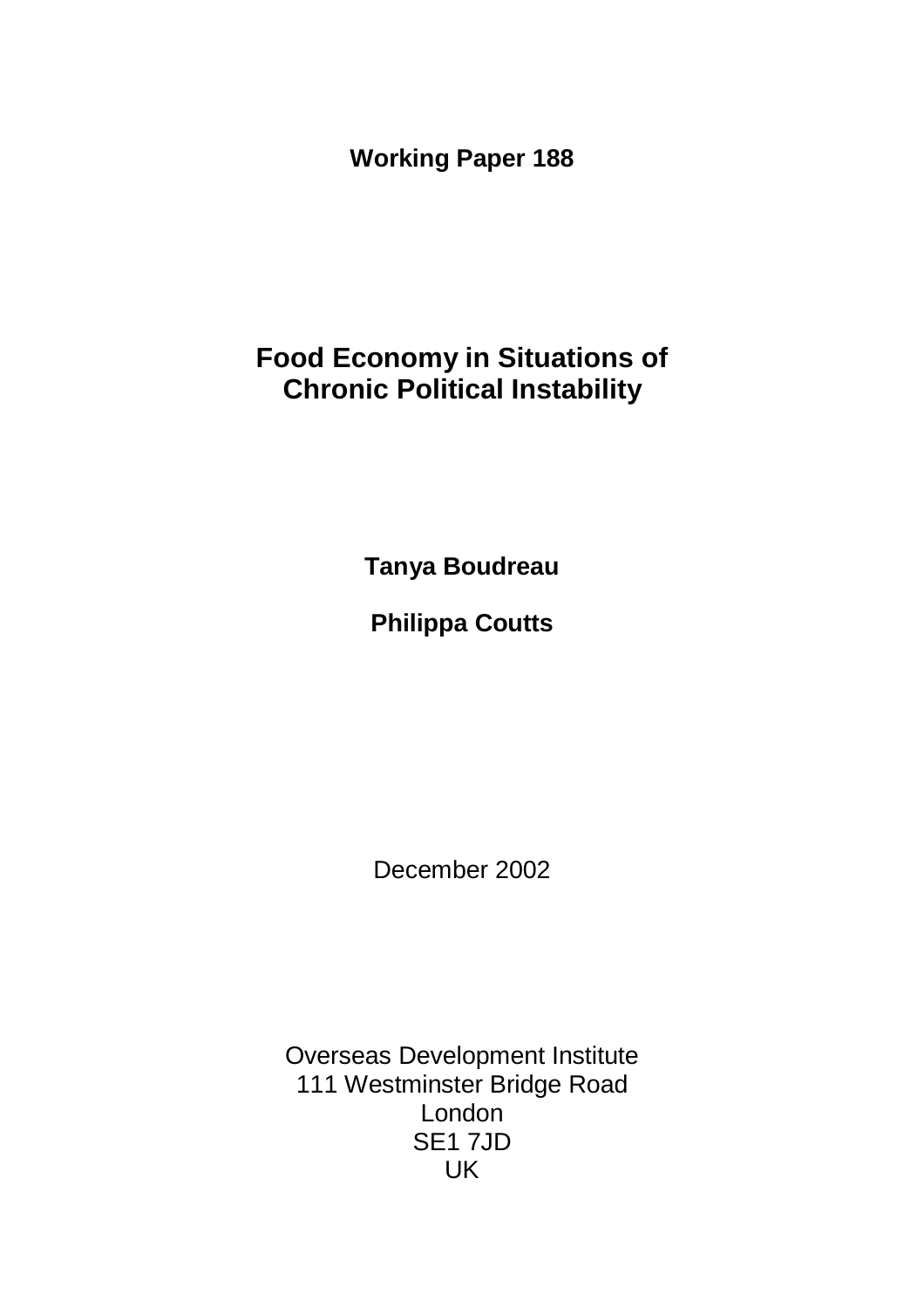## **The Livelihoods and Chronic Conflict Working Paper Series**

This Working Paper forms part of a series that reviews the range of ways in which livelihoods approaches are currently used by operational agencies and researchers working in situations of chronic conflict and political instability (SCCPI). The aim of the series is to document current practice so that useful lessons can be learned and applied to ensure for more effective policies, needs assessment, and aid programming to support livelihoods during protracted conflict. Many of these lessons from each of the individual papers are summarised in a synthesis paper. The series also includes an annotated bibliography and a paper outlining the conceptual issues relating to the applications of livelihoods approaches to SCCPI.

The Livelihoods and Chronic Conflict Working Paper Series has been jointly funded by the Sustainable Livelihoods Support Office and the Conflict and Humanitarian Affairs Department of the UK Department for International Development.

*Catherine Longley and Karim Hussein, Series Editors*

Papers published in the Livelihoods and Chronic Conflict Working Paper Series are:

- **Livelihoods, Chronic Conflict and Humanitarian Response: A Synthesis of Current Practice** *Catherine Longley and Daniel Maxwell*, Working Paper 182, ISBN: 0 85003 620 8
- **Supporting Livelihoods in Situations of Chronic Conflict and Political Instability: Overview of Conceptual Issues** *Jessica Schafer*, Working Paper 183, ISBN: 0 85003 621 6

**Livelihoods and Chronic Conflict: An Annotated Bibliography**  *Diane Holland, Wendy Johnecheck, Helen Sida and Helen Young*; *Edited by Helen Young* Working Paper 184, ISBN: 0 85003 622 4

- **The Consequences of Conflict: Livelihoods and Development in Nepal**  *David Seddon and Karim Hussein*, Working Paper 185, ISBN: 0 85003 623 2
- **Rural Livelihoods in Kambia District, Sierra Leone: The Impacts of Conflict**  *Catherine Longley, Victor Kalie Kamara and Richard Fanthorpe* Working Paper 186, ISBN: 0 85003 624 0
- **Understanding and Monitoring Livelihoods under Conditions of Chronic Conflict: Lessons from Afghanistan**

*Adam Pain*, Working Paper 187, ISBN: 0 85003 625 9

- **Food Economy in Situations of Chronic Political Instability**  *Tanya Boudreau and Philippa Coutts*, Working Paper 188, ISBN: 0 85003 626 7
- **Assessment of Needs of Internally Displaced Persons in Colombia** *Deborah Hines and Raoul Balletto*, Working Paper 189, ISBN: 0 85003 627 5
- **The Use of Participatory Methods for Livelihood Assessment in Situations of Political Instability: A Case Study from Kosovo** *Karen Westley and Vladimir Mikhalev*, Working Paper 190, ISBN: 0 85003 628 3
- **A Critical Review of Approaches to Assessing and Monitoring Livelihoods in Situations of Chronic Conflict and Political Instability** *Susanne Jaspars and Jeremy Shoham*, Working Paper 191, ISBN: 0 85003 629 1

**Conducive Conditions: Livelihood Interventions in Southern Somalia**  *Abigail Montani and Nisar Majid*, Working Paper 193, ISBN: 0 85003 630 5

ISBN 0 85003 626 7

© Overseas Development Institute 2002

All rights reserved. No part of this publication may be reproduced, stored in a retrieval system, or transmitted in any form or by any means, electronic, mechanical, photocopying, recording or otherwise, without the prior written permission of the publishers.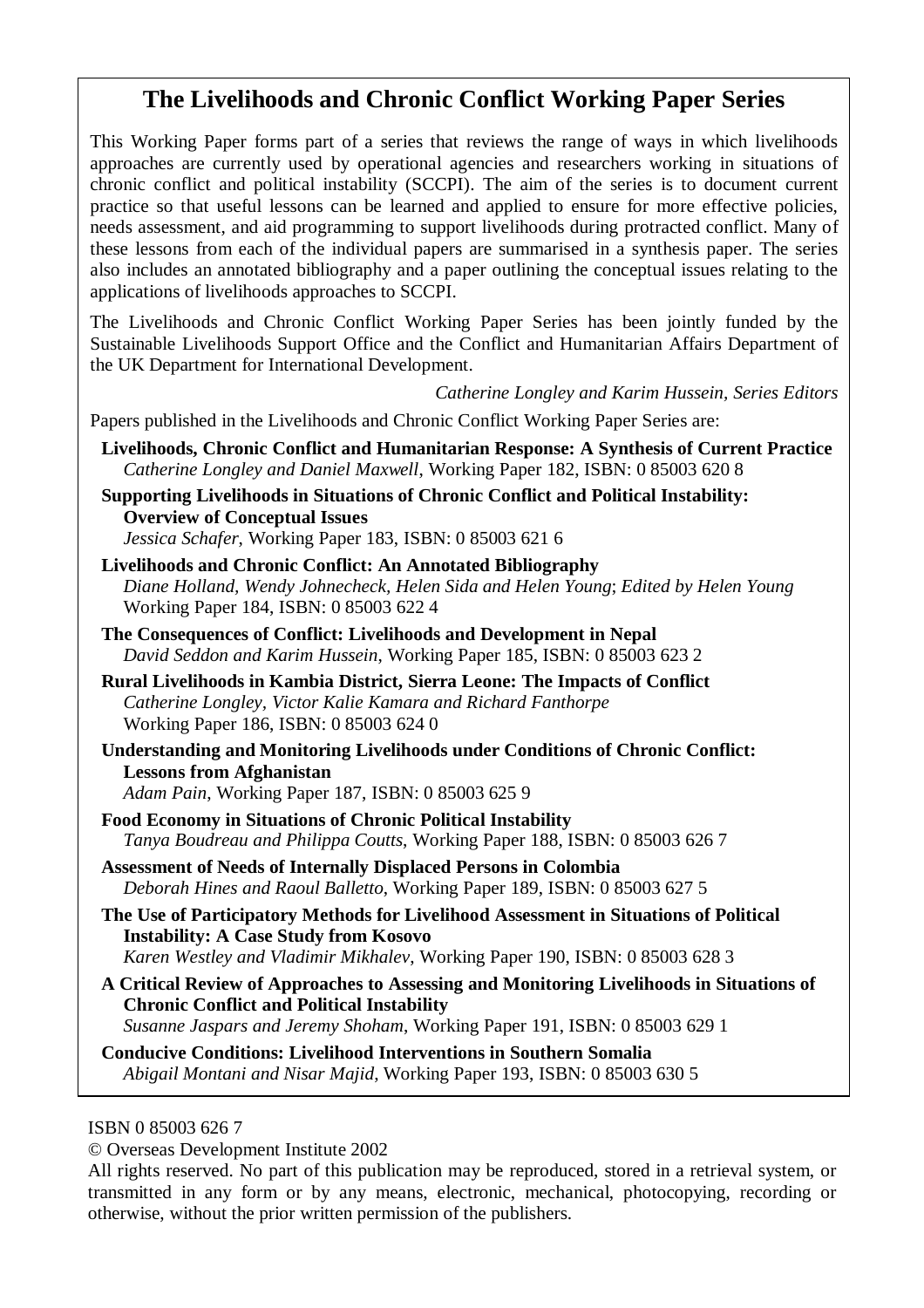| <b>Contents</b> |
|-----------------|
|-----------------|

| iv<br><b>Acknowledgements</b>                   |                                                                                                                                                                                                                                                                                                                                                                                                                                                        |                                     |  |  |
|-------------------------------------------------|--------------------------------------------------------------------------------------------------------------------------------------------------------------------------------------------------------------------------------------------------------------------------------------------------------------------------------------------------------------------------------------------------------------------------------------------------------|-------------------------------------|--|--|
| <b>Acronyms</b>                                 |                                                                                                                                                                                                                                                                                                                                                                                                                                                        |                                     |  |  |
| <b>Vernacular terms</b><br>vi<br><b>Summary</b> |                                                                                                                                                                                                                                                                                                                                                                                                                                                        |                                     |  |  |
|                                                 |                                                                                                                                                                                                                                                                                                                                                                                                                                                        |                                     |  |  |
| $\mathbf{2}$                                    | <b>Background</b><br>A discussion of terms<br>2.1                                                                                                                                                                                                                                                                                                                                                                                                      | $\overline{2}$<br>$\overline{c}$    |  |  |
| $\mathbf{3}$                                    | <b>Food Economy Analysis</b><br>The history of food economy analysis<br>3.1<br>3.2<br>What is food economy analysis?<br>Baselines – the field practice<br>3.3<br>Hazard information<br>3.4<br>3.5<br>Outcome analysis<br>3.6<br>Distinguishing features of the food economy approach                                                                                                                                                                   | 5<br>5<br>8<br>10<br>13<br>13<br>14 |  |  |
| $\overline{\mathbf{4}}$                         | How does Food Economy Analysis Contribute to Decision-making in SCCPI?<br>4.1<br>Targeting<br>Determining appropriate responses<br>4.2<br>Food economy assessments in conflict situations: Kivu Province, DRC<br>4.3                                                                                                                                                                                                                                   | 15<br>15<br>16<br>17                |  |  |
| 5                                               | Case Study: Zimbabwe – Using a Livelihoods-based Approach to Monitor<br>Urban Food and Income Security in a Politically Unstable Environment<br>Background to the crisis<br>5.1<br>Background on the urban livelihoods assessment and monitoring system<br>5.2<br>Lessons learned<br>5.3                                                                                                                                                               | 19<br>19<br>21<br>24                |  |  |
| 6                                               | Case Study: Assessments in Kenya in 2000/1 – Finding the Balance between<br><b>Immediate Needs and Development</b><br>Background to assessments in pastoral northern Kenya<br>6.1<br>A practical way of incorporating livelihoods analysis into rapid assessments of<br>6.2<br>complex systems<br>Lessons learned<br>6.3                                                                                                                               | 25<br>25<br>27<br>29                |  |  |
| 7                                               | <b>Lessons Learned on Using Food Economy to Connect Livelihood Analysis with</b><br><b>Political Economy Information</b><br>The possibility of conducting livelihoods assessments in SCCPI<br>7.1<br>Food economy as a livelihood analysis tool<br>7.2<br>Food economy compared to principles of sustainable livelihoods<br>7.3<br>Using food economy to connect livelihoods to the political economy<br>7.4<br>Recommended future developments<br>7.5 | 30<br>30<br>30<br>31<br>31<br>33    |  |  |
| 8                                               | <b>Conclusions</b>                                                                                                                                                                                                                                                                                                                                                                                                                                     | 35                                  |  |  |
|                                                 | <b>References</b>                                                                                                                                                                                                                                                                                                                                                                                                                                      | 36                                  |  |  |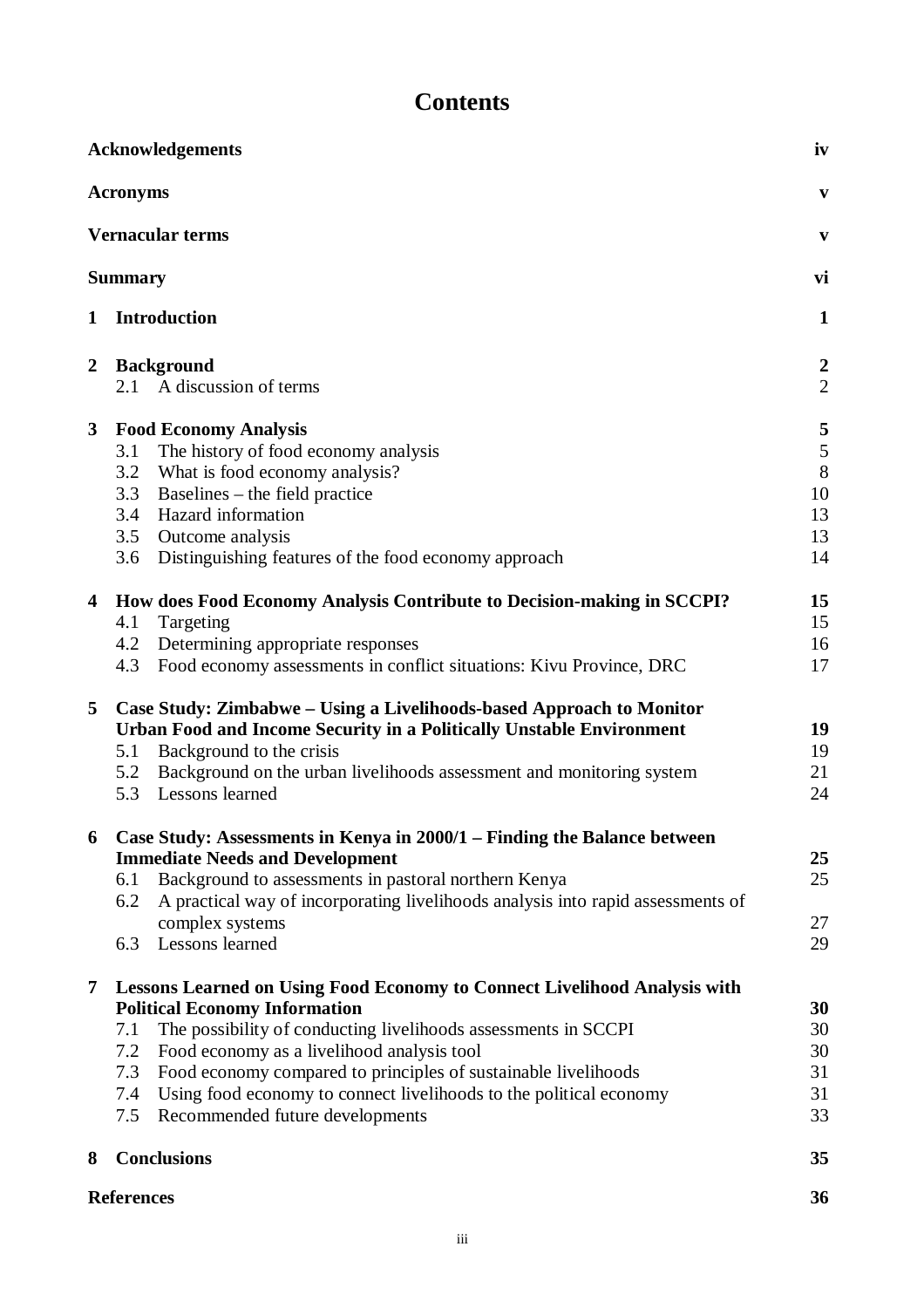#### **List of Figures and Boxes**

| Figure 1 Simplified illustration of the food economy analytical framework       | 9  |  |
|---------------------------------------------------------------------------------|----|--|
| Figure 2 Draft food economy zone map of Sierra Leone                            | 11 |  |
| Figure 3 Helping to target through disaggregating by access group               | 16 |  |
| Figure 4 Links between the macro-context and micro-economic 'shocks'            | 20 |  |
| Figure 5 Linking macro-economic shocks to the livelihood baseline               | 22 |  |
| Figure 6 Evidence of drought in northern Kenya                                  | 26 |  |
| Figure 7 Poor 'settled' pastoralists in northern Kenya                          | 28 |  |
| Figure 8 Links between food economy and the political economy context           |    |  |
| Box 1 Using the food economy approach as the basis for early warning in Somalia | 7  |  |
| Box 2 What is food economy analysis?                                            | 9  |  |
| Box 3 Steps in a food economy baseline                                          | 13 |  |

## **Acknowledgements**

The authors would like to thank those who helped in compiling the information: the Food Security Assessment Unit for Somalia and the Food Economy Group, particularly Alex King, Jennifer Bush, Mark Lawrence, and Julius Holt, and special thanks to Penny Holzmann, whose keen eye and patient hand helped tremendously.

**Tanya Boudreau** is a founding member of the Food Economy Group. She has worked in Africa since 1992, and has managed food security-related projects and led food economy studies in a wide range of countries and settings including Ethiopia, South Sudan, Tanzania, Mozambique, Kenya, Uganda, and Pakistan.

Email: tboudreau@blazenet.net

**Philippa Coutts** is a founding member of the Food Economy Group. She has utilised her extensive background in food economy in refugee settings, conflict environments, and to build institutional capacity within governments in Sudan, Ethiopia, Kenya, Uganda, and Somalia. Email: pippac@clara.co.uk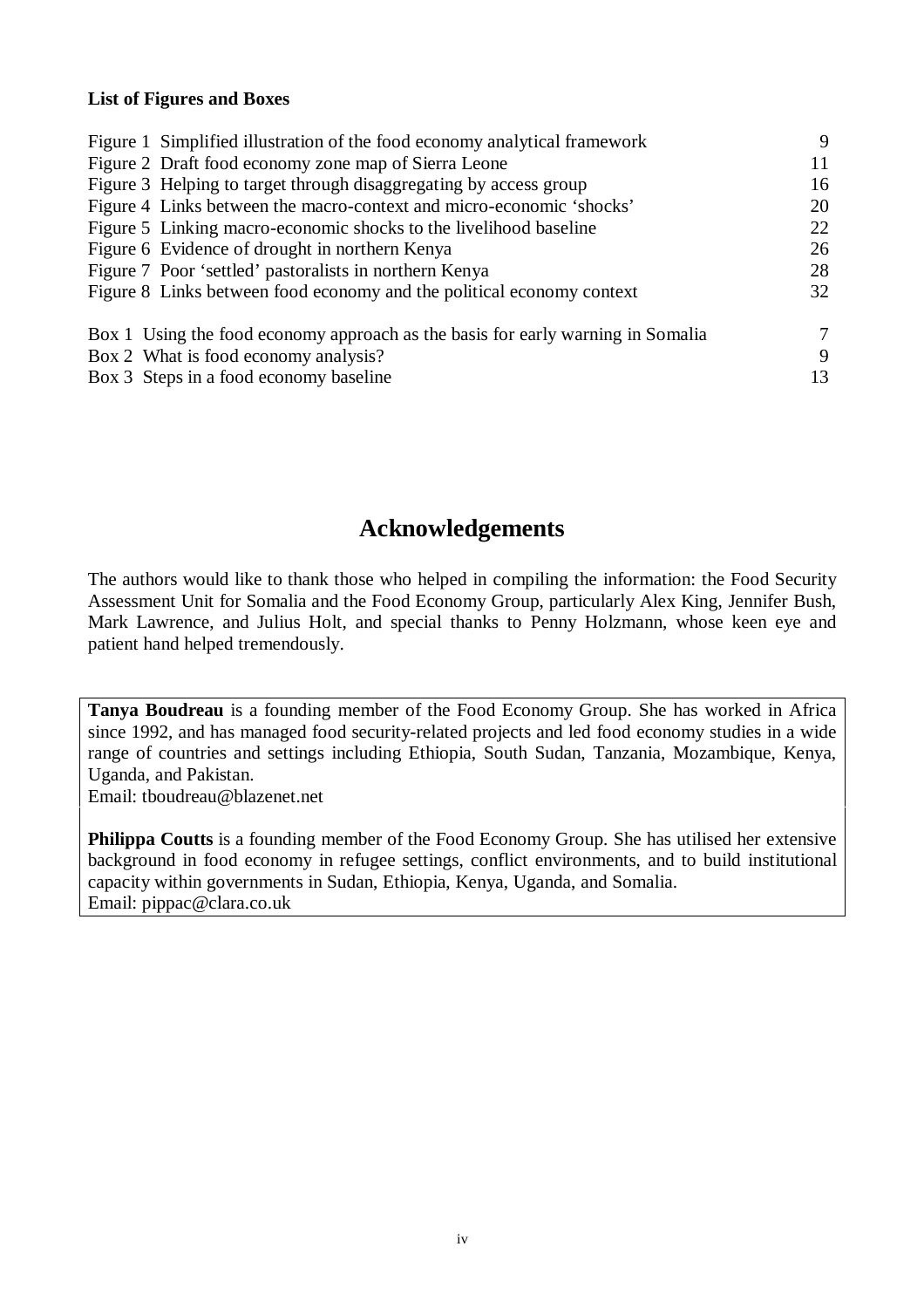## **Acronyms**

| <b>AFD</b>      | <b>Action for Development (Ethiopia)</b>                 |
|-----------------|----------------------------------------------------------|
| <b>ALRMP</b>    | Arid Lands Resource Management Project (Kenya)           |
| <b>DRC</b>      | Democratic Republic of Congo                             |
| <b>EMOP</b>     | Emergency operation (Kenya)                              |
| <b>FAO</b>      | Food and Agriculture Organization of the United Nations  |
| <b>FANR</b>     | Food and Natural Resources Department (SADC)             |
| <b>FEAU</b>     | Food Economy Analysis Unit (WFP/SC-UK, southern Sudan)   |
| <b>FSAU</b>     | Food Security Assessment Unit (for Somalia)              |
| <b>FEG</b>      | Food Economy Group                                       |
| <b>FEWS NET</b> | Famine Early Warning Systems Network (USAID)             |
| <b>GDP</b>      | Gross domestic product                                   |
| GoK             | Government of Kenya                                      |
| GoZ             | Government of Zimbabwe                                   |
| <b>IDP</b>      | Internally displaced person                              |
| <b>IGAD</b>     | <b>Intergovernmental Authority on Development</b>        |
| <b>IMF</b>      | <b>International Monetary Fund</b>                       |
| <b>KFSM</b>     | Kenya Food Security Meeting                              |
| <b>KFSSG</b>    | Kenya Food Security Steering Group                       |
| <b>NCA</b>      | National Constitutional Assembly (Zimbabwe)              |
| <b>NDVI</b>     | Normalized Difference Vegetation Index                   |
| <b>NGO</b>      | Non-governmental organisation                            |
| <b>OLS</b>      | <b>Operation Lifeline Sudan</b>                          |
| <b>OFDA</b>     | <b>Office of Foreign Disaster Assistance</b>             |
| <b>REDSO</b>    | Regional Economic Development Support Office             |
| <b>SADC</b>     | Southern African Development Community (Botswana)        |
| SC-UK           | Save the Children-United Kingdom                         |
| SC-USA          | Save the Children-United States of America               |
| <b>SCCPI</b>    | Situations of chronic conflict and political instability |
| <b>UN</b>       | <b>United Nations</b>                                    |
| <b>UNHCR</b>    | United Nations High Commissioner for Refugees            |
| <b>USAID</b>    | United States Agency for International Development       |
| <b>VAM</b>      | Vulnerability Analysis and Mapping (WFP)                 |
| <b>WFP</b>      | World Food Programme                                     |
| ZANU-PF         | Zimbabwe African National Union-Patriotic Front          |

# **Vernacular terms**

*Bulla* Small compounds of huts set up by a family, or group of families *Ermansi* A form of wealth-sharing common among pastoral groups in Somalia and northern Kenya, where wealthier households loan poorer kin livestock during hard times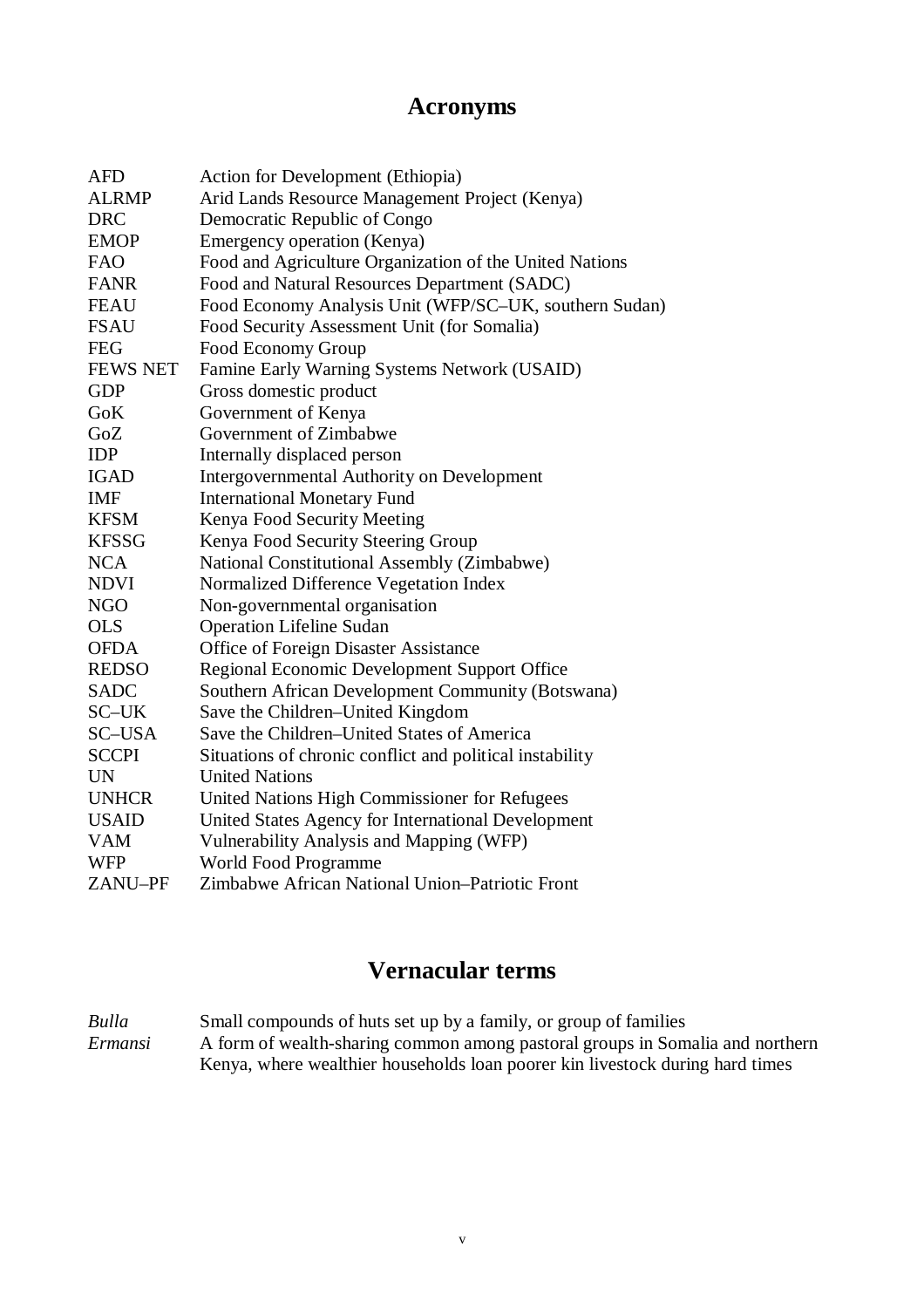### **Summary**

This paper describes the food economy approach and, based on case studies from Zimbabwe and Kenya, illustrates how this approach links livelihood information to an analysis of the effects of political, economic and social change. Food economy analysis is an analytical framework designed to help decision-makers understand the effects of different shocks on household livelihood options. While the original food economy work of the early 1990's aimed simply to understand how people made ends meet, more recent work in situations of chronic conflict and political instability has developed more sophisticated analyses of the household effects of macro-political and economic changes. The paper shows how food economy analysis is particularly helpful in determining appropriate responses and targeting of both relief and development interventions. In Zimbabwe, food economy analysis has been used to establish an urban baseline to monitor the effects of macroeconomic shocks on households' access to food, cash income and basic services in relation to the current political crisis. Food economy assessments carried out in the northern pastoral areas of Kenya have built up livelihood pictures to understand the inter-related causes of particular drought outcomes. The case studies show that not only is it possible to conduct livelihoods assessments in situations of chronic conflict and political instability but it is also essential in designing appropriate interventions and in determining who most needs external assistance. Because the food economy framework logically organises and structures different types and levels of information, it provides a powerful impetus for coordinated information gathering and analysis, helping to build consensus around findings and conclusions, leading to faster and more accurate decision-making.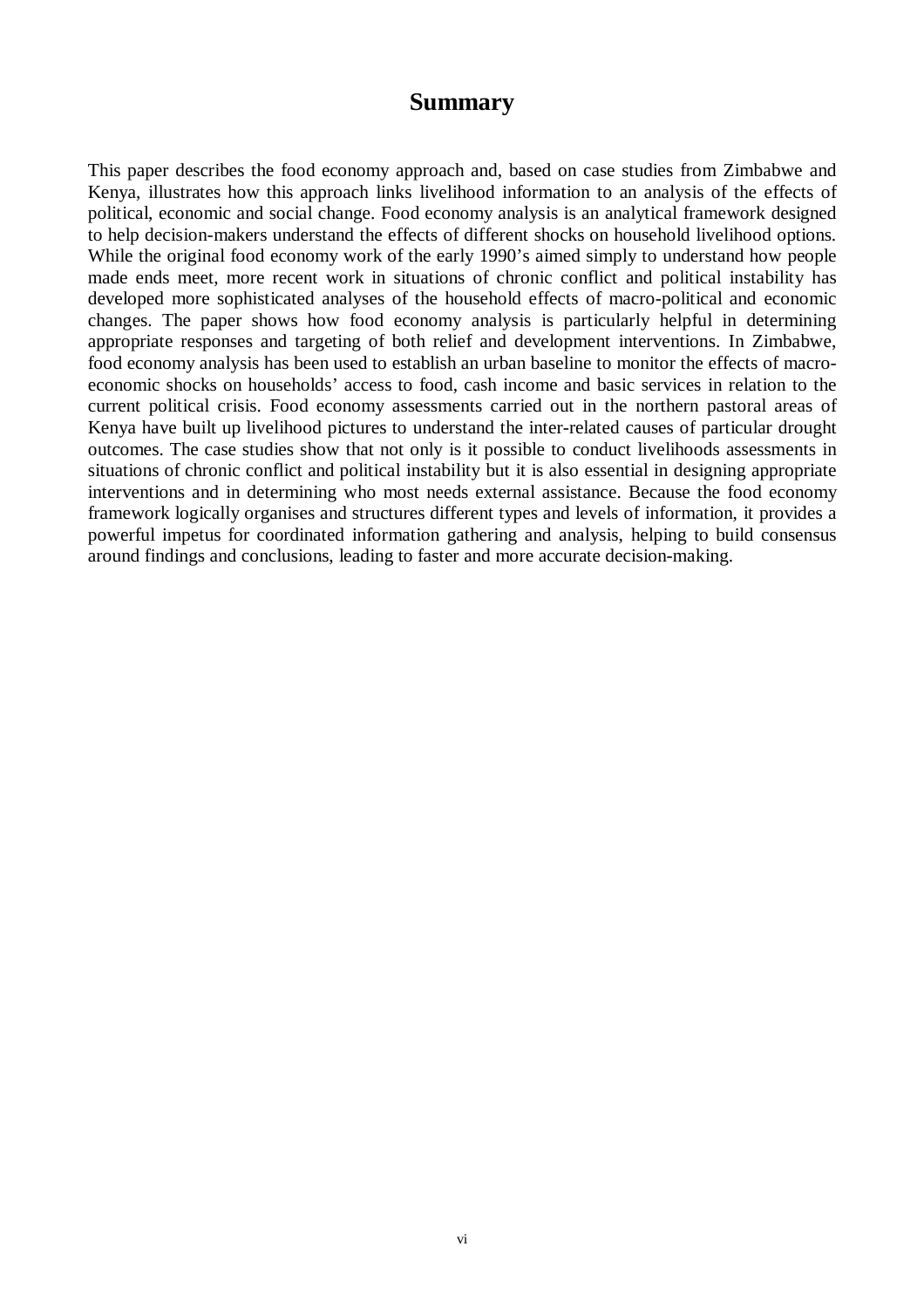## **1 Introduction**

This paper illustrates how the food economy approach has been used in situations of chronic conflict and political instability (SCCPI). The food economy analytical framework is a useful tool for integrating outcomes arising from different political contexts into a livelihood-based analysis because it is designed to connect changes in the macro-level context to micro-level consequences. Recent experiences have emphasised the need to incorporate an analysis of the wider political, social, and economic context into livelihood assessments, and to increase the synergy and communication between political economists and food security analysts (Jaspars and Shoham, 2002).

In unstable political situations, aid agencies typically need to take decisions quickly – either due to the extreme and changeable nature of events that tends to arise under these circumstances, or because of the limitations placed by a funding agency. At the same time, decisions on the allocation of resources are greatly facilitated by quantified information. Yet the best kind of information does more than cater to decision-makers; it marries their needs with the words, views and realities of poor rural and urban households.

In SCCPI, perhaps more than in other situations, change is an important factor for decision-makers. They take decisions because something has changed, or because they want to make something change. It follows that effective assessment approaches must allow one to analyse and predict the effects of macro-level changes on real people. Such changes are today often propagated by political power plays or changing market conditions, and it is no longer enough to think in terms of handling natural hazards on the one hand and man-made hazards on the other – livelihood analysis must be able to incorporate both.

Food economy analysis, built from field experience over the past 10–20 years, has developed into a model that is designed to link livelihood information to an analysis of the effects of change. The method has been employed in SCCPI (Angola, Sierra Leone, Somalia, Sudan); situations of subnational conflict (Burundi, the Democratic Republic of Congo (DRC), pastoral Kenya); and situations in recovery from conflict (The Balkans, Eritrea, Mozambique, Rwanda). While the original food economy work in Ethiopia and southern Sudan aimed to simply get a handle on how people made ends meet, current work in such settings as rural Mozambique and urban Zimbabwe have developed this basic model into more sophisticated analyses of the household effects of macro-political and economic changes.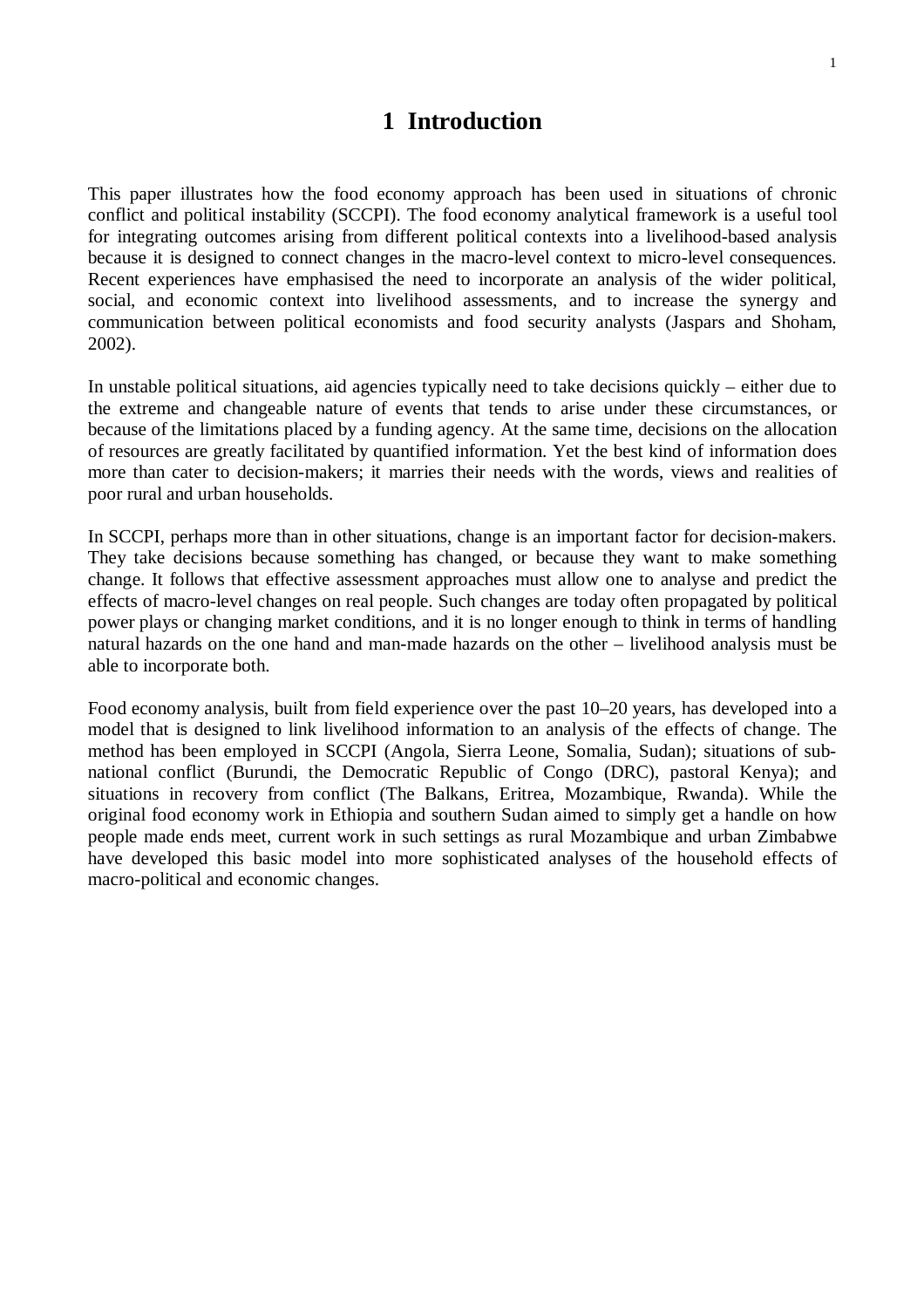## **2 Background**

This paper has been developed under the umbrella of a research agenda which argues that the model of a relief-development continuum has limited use (see Schafer, 2002). It points out that many situations exist where emergency relief is the only type of assistance available because the state in question fails to meet the political standards required for development. Yet those are the very countries in which poverty levels are highest, and where livelihoods are constantly under threat.

The disconnection between the ways aid is planned and programmed, and the reality of life in areas subject to persistent instability and poverty is a fundamental rationale for the Overseas Development Institute (ODI) Working Paper series on *Livelihoods and Chronic Conflict* (Schafer, 2002: 1). It has determined the choice of the case studies in this paper, which provide a summary of how food economy analysis works as a tool for understanding households' livelihoods and how it can be used to quickly incorporate a changing array of political, economic and social factors.

### **2.1 A discussion of terms**

### *2.1.1 Livelihood analysis*

Livelihood analysis is based on understanding how people survive: their major assets, and the strategies they use to make a living. It differs from earlier analytical models, like the 'basic needs' approaches, which used the alternative starting point of trying to understand what people need. It goes beyond analysis on a sectoral or disciplinary basis and looks at people's ability to obtain access to resources and entitlements, and the options they will seek to utilise in the event of a negative hazard (Farrington et al. 2002).

Food economy analysis is referred to as a livelihoods-based approach at several points in this paper because it was born out of the above concepts. It arose in response to the realisation that to assess food security it was not sufficient to look solely at the availability of food. Following on from Amartya Sen's theory of entitlements (Sen, 1981), it was recognised that understanding people's ability to obtain access to food was vital to appreciating the causes, timing and geography of hunger and famine. In trying to understand people's food-acquisition strategies, the food economy analyst is led into an assessment of their ability to obtain basic non-food goods and services, and how this may change in times of stress. In this way food economy analysis demands an investigation into both cash income and cash expenditure in order to build up a 'watertight' picture of the household cash economy; it also involves an assessment of how households prioritise their expenditure, and of the level that households consider to be a minimum. This is a statement about poverty, which is a central concern of livelihood analyses.

### *2.1.2 Livelihood zones and access groups*

 $\overline{a}$ 

One of the benefits of using the food economy framework in the analysis of livelihoods is that it is an 'area-based approach'. According to Schafer (2002: 8), a key feature of such an approach is the merging of geographic and socio-political boundary definitions. This is possible within the concept of food economy or livelihood zones.<sup>1</sup>

<sup>&</sup>lt;sup>1</sup> To all intents and purposes, 'food economy' and 'livelihood zones' are synonymous.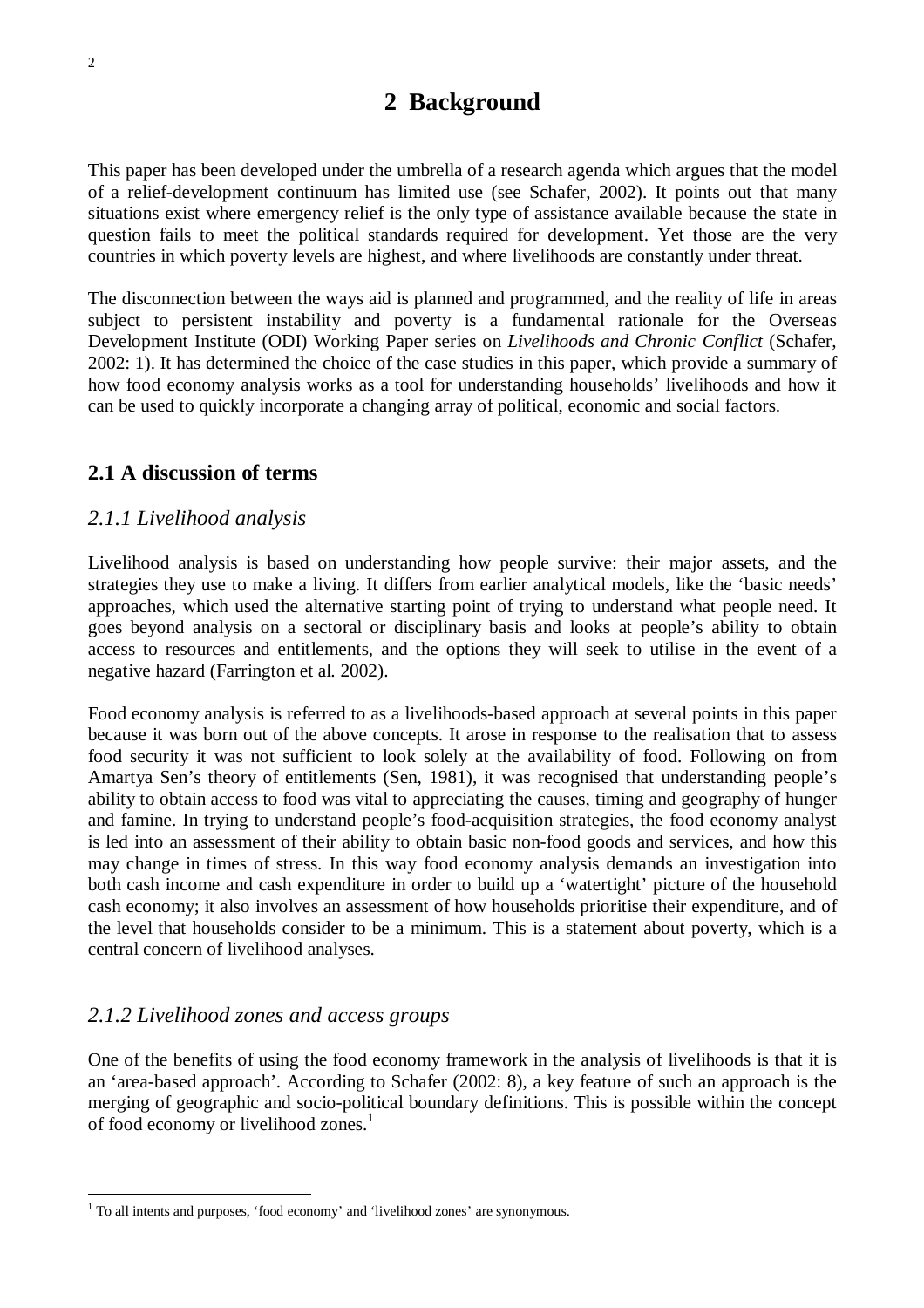Livelihood zones demarcate population groups who share similar options for obtaining access to food and cash income, and who are therefore subject to similar risks. For example, districts of northern Kenya commonly known as pastoral areas contain within them several livelihood zones. These include: riverine zones, where people live from irrigated agriculture and a little livestock production (with the balance of livestock to crops often determined by cultural background); a camel-keepers' zone where pastoralists manage herds of both camels and goats; and a cattle zone. Within these zones there are urban areas where people's main productive asset is their labour, and where those engaging in menial daily tasks live alongside better-off traders and civil servants. Hence, livelihood zones take into account more than just ecology, and are partially defined by such factors as the major market for the sale of labour or products, or ethnicity. They are often, but not always, geographically continuous.

The concept of 'access groups' is fundamental to livelihood zones: people with the same general access to food and income sources are grouped into one livelihood zone. The same concept applies one level of disaggregation down within a livelihood zone to economic groups. Beyond the general geographic stratification, food economy analysis classifies populations within a livelihood zone into economic groups with similar relative access to food and income. These access groups that are essentially representations of typical households of particular economic standing are the main subject of analysis, and final statements about food access make separate reference to each of these groups.

### *2.1.2 Political economy and food economy*

Typically, political economy refers to the economy of a larger geographical unit, like a nation-state, in contrast to the economy of an individual or a household. Classical political economy had 'as a central concern the construction and exploration of the concept of the market' (Lively and Reeve, 1988). Social concerns were hardly included, and the role of the state and politics varied with different schools of thought.

In the context of food economy analysis, the political economy appears in two respects. Firstly, it acts as contextual information in the construction of a food economy baseline – the operating environment that defines the constraints and opportunities amidst which people live. Secondly, changes in the political economy commonly result in macro-level economic changes – for example, through changes in market access, or the introduction of new pricing policies, or changes in the levels and accessibility of state benefits – and these can be imposed on food economy baseline information to assess the impact on people's exchange entitlements at the household level (see Section 3 for a fuller description of food economy analysis). The Zimbabwe case study in Section 5 offers an example of this.

#### *2.1.3 Situations of chronic conflict and political instability (SCCPI)*

SCCPI have been described as countries or areas where the state is non-existent (such as in Somalia and southern Sudan) or where it has been co-opted by the ruling party, who tend also to be the economic elite (such as in Zimbabwe), and where it has little or no external legitimacy. Another distinguishing characteristic of SCCPI is that there tends to be a policy of deliberate destruction of livelihoods (Schafer, 2002), particularly those of the opposition or of the less-powerful sectors of society.

Kenya has been chosen as a case study in this paper because allegations of corruption among the ruling party have discredited the government internationally. The International Monetary Fund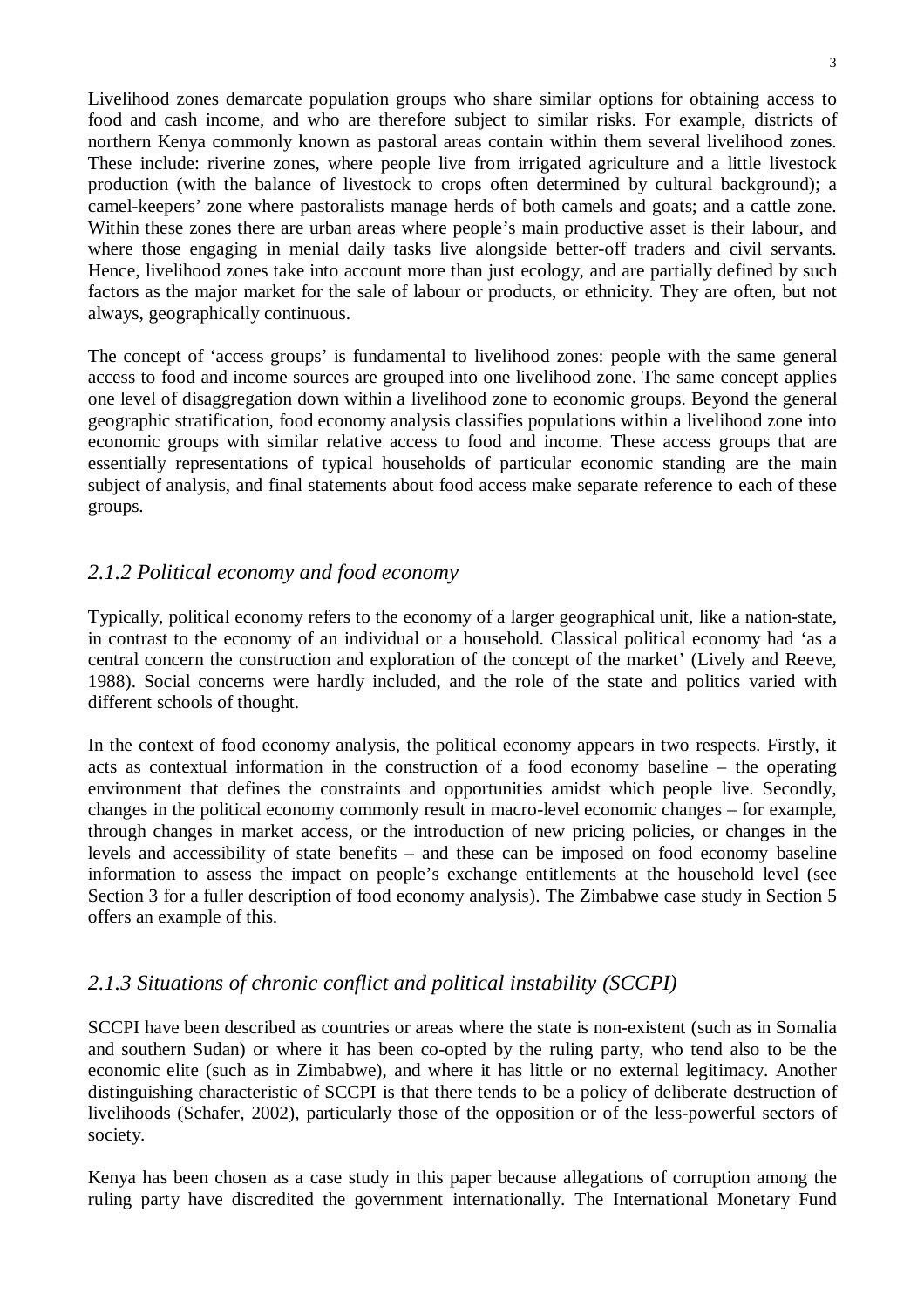(IMF) and World Bank development funding has been halted – in 1997, the World Bank, the IMF and the donor community suspended US\$500 million in aid because of corruption, and in late 2000, the IMF withheld US\$20 million, again because of corruption, and a failure to privatise – although emergency funds were distributed at unusually high levels in 2000 and 2001. In addition, pastoralists in Kenya have traditionally had very little power or influence over the actions of the state; for example, their grazing land has been squeezed as it has increasingly been utilised for game parks or mechanised farming,<sup>2</sup> and this has had an increasingly adverse effect on people's traditional livelihood strategies.

Zimbabwe provides another important case study in this paper, and was chosen to illustrate one approach for analysing and measuring the impact of disintegrating livelihood options in a situation where the state has gradually lost all practical meaning as a governing institution, and has become, instead, a primary tool for ensuring the survival of the ruling political elite.

 $\overline{a}$ 

<sup>&</sup>lt;sup>2</sup> Attempts are being to be made to include pastoralists in certain aspects of governance and development; for example, through consultation in preparation of the Poverty Reduction Strategy Paper in 2001.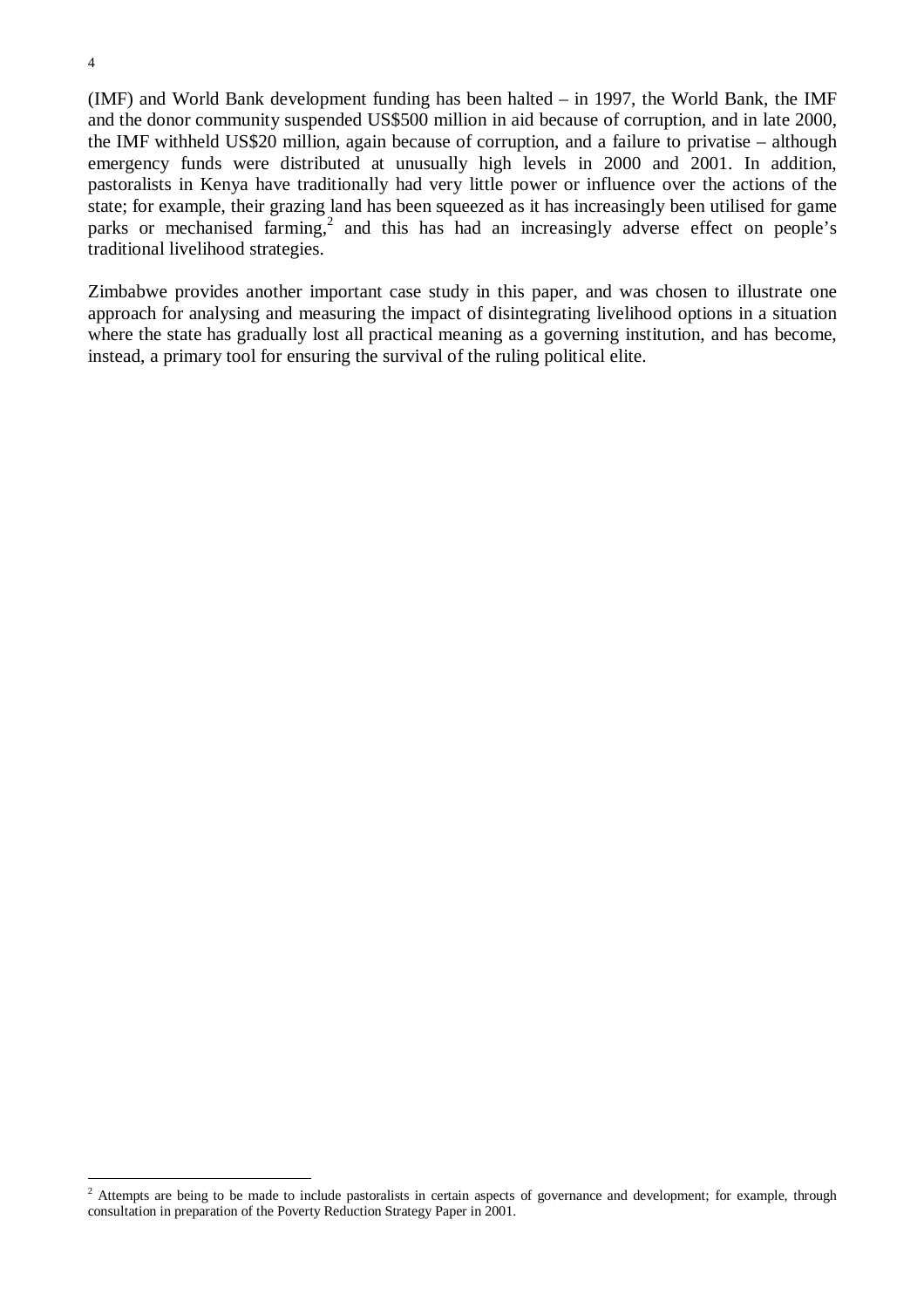## **3 Food Economy Analysis**

#### **3.1 The history of food economy analysis**

The food economy approach first appeared in 1994, within Save the Children (UK) (SC–UK). It arose out of two decades of experience with food security assessment, and in particular the search for causal links between nutritional and economic indicators in the Sahel and Ethiopia. Helicopterassisted surveys in Ethiopia in 1991 and 1992 already contained basic aspects of today's food economy conceptual framework (Holt and Lawrence, 1993). They defined differences between zones in terms of economic geography, and characterised household access to food and to cash income according to wealth strata.

In 1992, SC–UK was invited by the Food and Agriculture Organization of the United Nation's (FAO's) Global Information and Early Warning System to contribute a methodology for dealing with food access as opposed to food supply. The food economy approach grew out of this project in two ways. Firstly, the framework underlying the computer model developed for the project is the basis of food economy (SC–UK, 2000). It expresses households' sources of food as a proportion of a threshold requirement and develops a picture of how people survive that is comparable across wealth groups and geographical areas (see 3.3 for more details). Secondly, during the field work for the project, many of the procedures and interview techniques that are still being used (and honed) in current food economy work were developed.

From 1994, food economy analysis took on a life of its own beyond the computer project, with separate projects and documentation (Allen, 1994). A major early experience was the establishment of the Food Economy Analysis Unit (FEAU), through a technical collaboration with the World Food Programme (WFP) in southern Sudan which lasted into the present decade. The FEAU was born of a perceived need for tighter geographic targeting of food aid and for an assessment approach based on understanding livelihoods and therefore allowing for both food and non-food recommendations.

The WFP/SC–UK project was developed to meet a specific set of circumstances. At the time, there was no regular food security monitoring in southern Sudan, although one-off assessments were run by various members of Operation Lifeline Sudan (OLS) and the relief wings of the opposition factions. However, there were national and international personnel with a brief to observe the food security situation; and WFP employed over two dozen expatriate food monitors, responsible for assessing need throughout the vast, mainly inaccessible areas of Sudan. Food economy analysis helped WFP monitors to order and express more cogently their knowledge of areas with which they were dealing and the framework helped new staff learn about southern Sudan through a logical process of analysis.

The approach used in southern Sudan differed in several ways from recent food economy analyses in places like Kenya, Burundi and southern Africa. Firstly, since markets in southern Sudan were not well understood and there was virtually no cash economy, the work in southern Sudan concentrated overwhelmingly on food access, with minimal cash and expenditure information. In all other areas of Africa, where cash economies are critical to the household equation, food, cash and expenditure information are all essential components of the baseline profile.

Secondly, in the first few years in southern Sudan, little emphasis was given to using food economy analysis as a predictive tool, or to linking the economic analysis to any available political analysis. Teams were sent on a largely reactive basis from one location to another, according to where OLS members understood there to be a food security problem. In recent years, a more systematic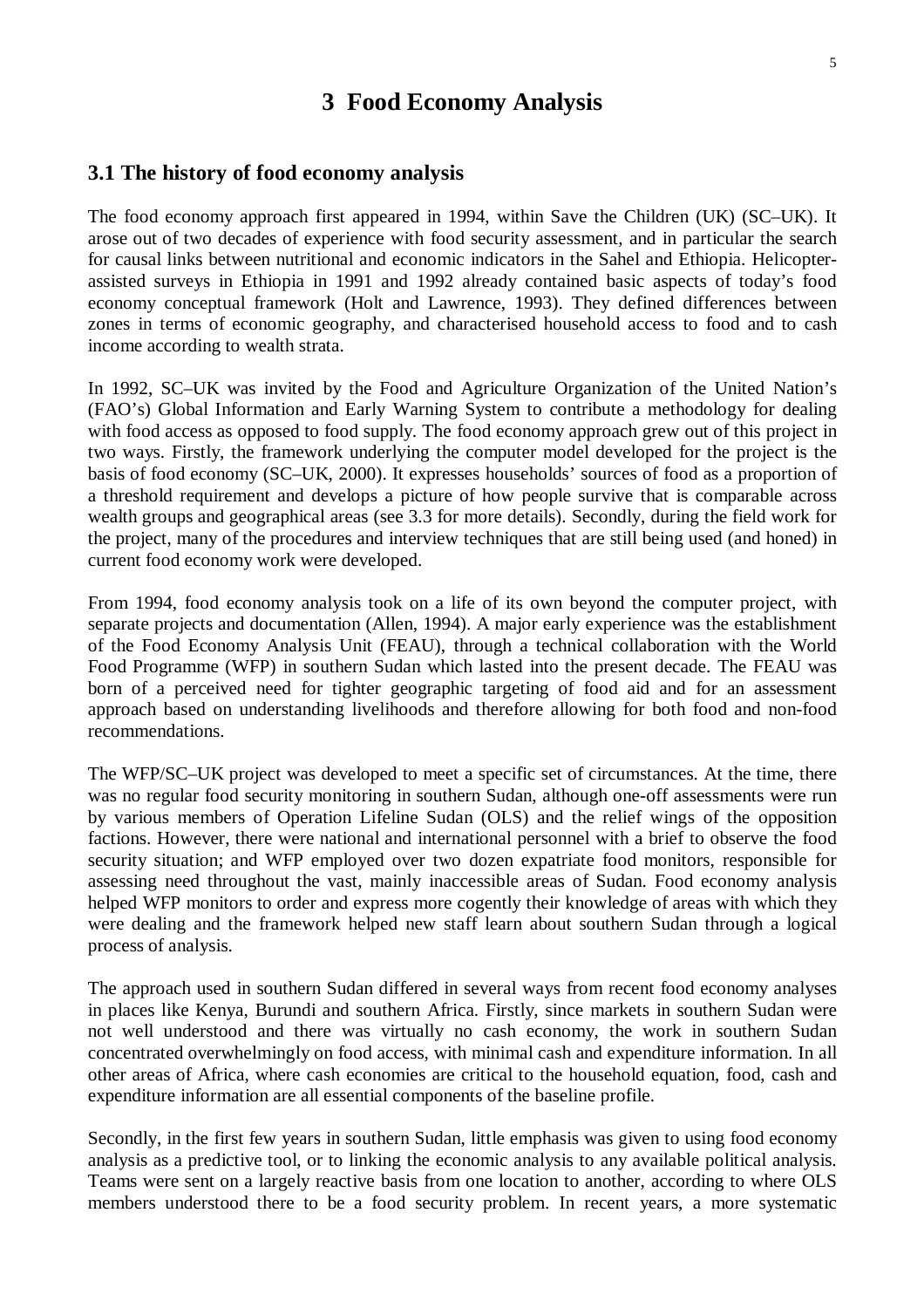6

approach has been advocated, incorporating one-time baseline assessments, more regular and lessintensive monitoring assessments to assess change, and emergency assessments (usually concerning displaced people and not based on a food economy approach). Given the number of staff involved in OLS, and the many calls for crisis-related assistance year after year, it was important to have an assessment system that economised on field work and built institutional learning. Food economy analysis seems to have adapted well to these requirements, and opportunities for its use have increased with the growing interest and capacity in early warning and drought management shown by the relief wing of the major opposition faction.

In the last six years, several different applications of food economy analysis have developed. While it is commonly associated with relief planning, recent evidence has suggested its applicability in areas of development planning and evaluation. Food economy based studies of the impact of local non-governmental organisation (NGO) project inputs on household food security in Boloso Sore, southern Ethiopia (Bush, 2002) and in northern Ethiopia (Boudreau and Holt, 2000) seem to suggest the potential for the approach to provide a perspective on household economic status and livelihood trends especially germane to poverty reduction programmes. As a tool for providing information for relief and development planners, it has helped to bridge divides between the two.

Assessments of refugee camps have required a special adaptation of the methodology, since the enquiries have been into single sites rather than populations in their own, wider geography of land, labour opportunities and commodity markets. SC–UK's East Africa Food Economy Assessment Team began refugee inquiries in 1996 in northern Kenya (Lawrence et al. 1996) and despite initial doubts, there was sufficient success for food economy work to be used as the basis for monitoring displaced populations in sites in Burundi (Holt and Le Jeune, 1999), and to make one-off assessments of refugees in Sudan, Ethiopia, Kenya, Rwanda and Bangladesh (see, for example, Coutts and Hussein, 1999). In a sense, such site-specific food economy assessments are not dissimilar to those undertaken in areas of active conflict in southern Sudan where assessment teams could not travel far and neither could the local population. In circumstances where fighting was further away, or had passed some time ago, it has been possible to develop an understanding of how both displaced people, and residents, struggle to establish a livelihood in the face of significant disruption (even if they know it is temporary), and how a pattern of economic life develops which links displaced and host groups (Coutts and Hussein, 1999).

Food economy is also becoming integrated into early warning systems at the national level. Its central role in the Food Security Assessment Unit (FSAU) developed for Somalia has been a prominent example (see Box 1), but perhaps the greatest scope has been where government or United Nations (UN) and NGO monitoring systems already exist. The strength of the food economy analytical framework as a basis for analysing the indicators and determining the effect of any change is constantly being tested in practice. Work at this level is currently being developed by the United States Agency for International Development's (USAID's) Famine Early Warning Systems Network (FEWS NET) project (Boudreau, 2000) and by SC–UK in Ethiopia through their project that is designed to strengthen the early warning system in Amhara Region (see the case studies described in Sections 5 and 6 for more detailed examples of this point).

The application of the food economy approach at this level has been aided by the development of the food economy spreadsheet. This was developed by the Food Economy Group (FEG) in order to make easier, quicker and more transparent the analysis of how wider economic changes, particularly as reflected in information from monitoring systems, will affect a household's food and cash economy. The spreadsheet is structured such that information on changes in prices and production can be entered and used in a series of calculations aimed at assessing the effect on the baseline household economy. These calculations are made explicit at each stage of the analysis. Apart from its use for the analysis itself, the spreadsheet also helps at the early design stage of a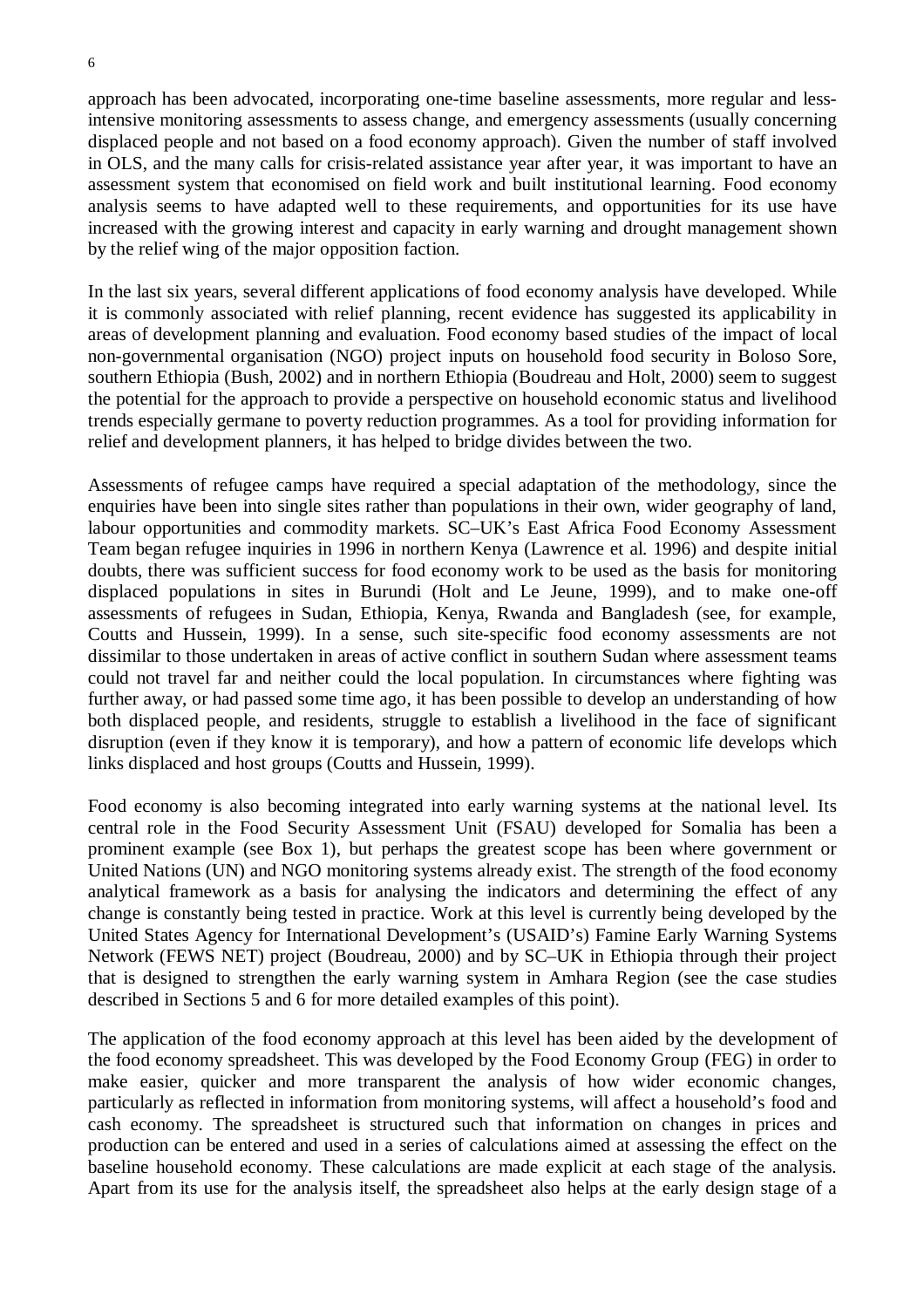monitoring system as it highlights what information should be collected, and how it will be used. The spreadsheet is currently being developed by FEG and FEWS NET into a tool for use at the national level in conjunction with livelihood zoning maps to allow for transparent input of current monitoring information (such as district-level production figures) and the subsequent output of potential food shortages by livelihood zone and economic group.

#### **Box 1 Using the food economy approach as the basis for early warning in Somalia**

#### **Developing the Food Security Analysis Unit (FSAU) and food economy approach**

The FSAU was founded in 1995 to provide decision-makers based in Nairobi with regular information on the food security situation in southern Somalia. From its inception within WFP, food economy analysis was the fundamental analytical tool for the Unit. In 2002 the Unit moved from WFP to FAO. Increasingly it is asked to provide information (in addition to food-aid estimates) relevant to the many agencies operating rehabilitation and recovery programmes in Somalia.

#### **How the food economy approach is used**

Firstly, baseline food economy profiles and maps provide information on the many different livelihood systems in Somalia (these profiles are available from fsauinfo@fsau.or.ke or www.unsomalia.org). Secondly, the existing analytical framework based on food economy organises a large amount of monitoring information on food security indicators in a logical way, allowing for successive analysis of the effects of change on household-level access to food.

Over the years, food economy zones have been defined and refined, and information on food and income sources and expenditure patterns for different types of households is stored in reports, analytical spreadsheets and a database. Changes are monitored through the regular collection of field information and remotely sensed data. An annual needs assessment and situational analysis is conducted to make predictions for the year ahead.

Initially the system worked on the basis of Somali food monitors gathering information in the field and sending it to Nairobi for analysis. However, increasingly, monitors are being provided with the necessary analytical skills and equipment to conduct the analysis in the field.

#### **The challenges of working in the unstable environment of Somalia**

Insecurity and consequent lack of field access frequently inhibits operations in Somalia. This may constrict the gathering of field data, but in many cases an analysis of the effects of change can still be conducted since the baseline profiles are readily available and all that the analyst need do is to construct a likely scenario of changes in specific options to run the outcome analysis. This can be done remotely and fieldchecked later when the area opens up. In this way, the upfront investment in baseline work tends to pay off in situations of insecurity, like Somalia.

In addition to being able to analyse potential outcomes remotely, food economy affords a useful stratification of groups in Somalia, where so many different livelihood systems co-exist. In this way, subgroups receive special analysis of the effects of conflict or changes in market access and more appropriate targeting of assistance is encouraged.

The demand for large-scale, indeed country-wide, needs assessments has been another growing feature. In Kosovo soon after the 1999 air strikes, WFP commissioned the FEG to undertake assessments of the food aid needs of the majority Albanian population in Kosovo – rural and urban – and the various ethnic minorities (Lawrence, 1999). Similarly, in Sierra Leone a national-level assessment was carried out by the WFP to determine food needs for 2002, following large population movements and resettlement after the intervention of the UN peacekeepers and disarmament exercises. In these cases, the food economy methodology proved adaptable to achieving rapid, large-scale coverage. In both Kenya<sup>3</sup> and Sierra Leone, where ownership of the

 $\overline{a}$ 

<sup>&</sup>lt;sup>3</sup> See Section 6.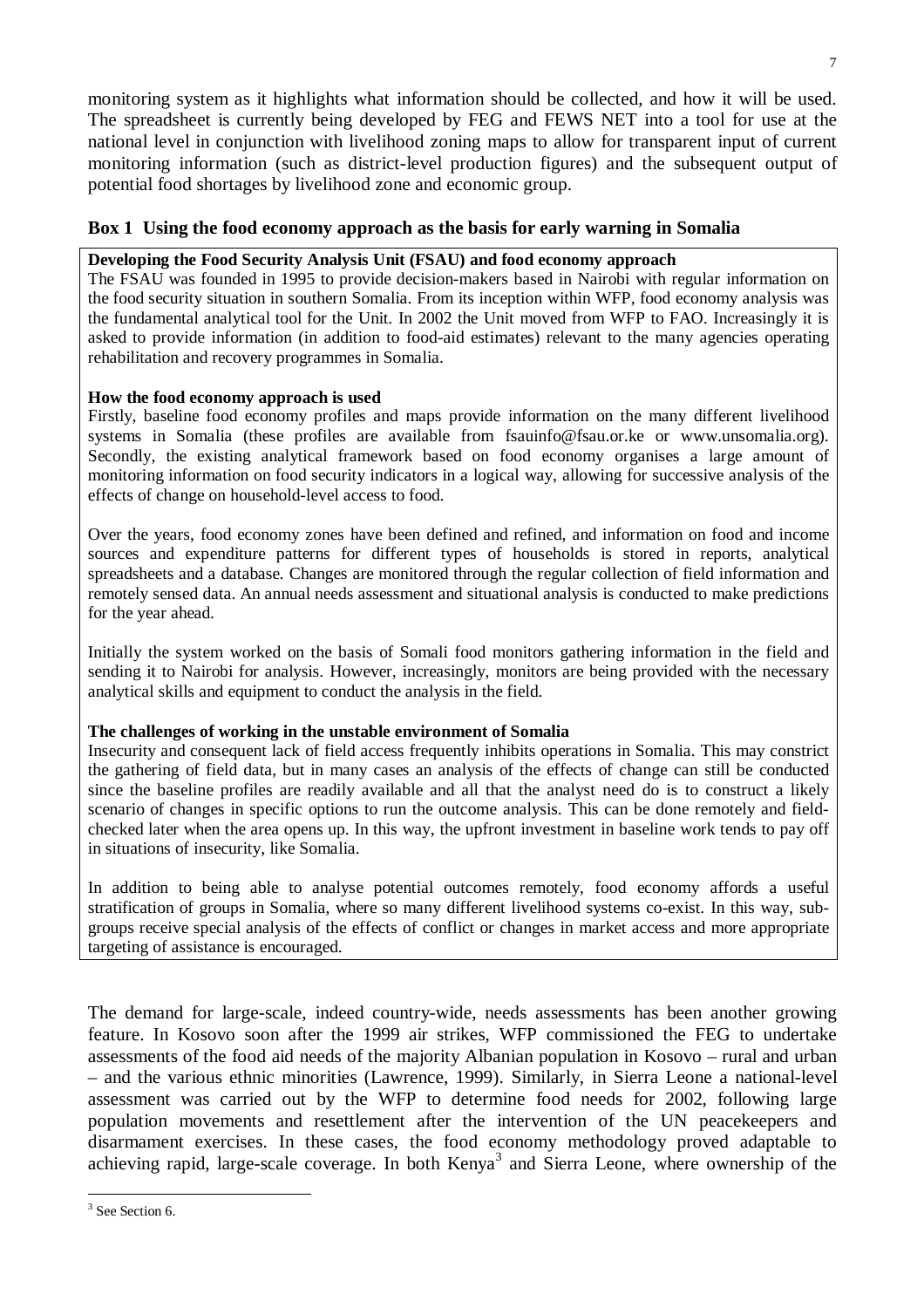findings by the government and agency partners was a key consideration, large numbers of government, NGO and UN staff have been trained and have played a strong part in the assessment. Involving large numbers of people in assessments that require rapid results necessitates a considerable amount of attention to organisation together with some simplification of the method. For example, in Kenya only one or two socio-economic groups were interviewed; in Sierra Leone only a couple of the major food and income sources were quantified. It is often not possible to visit all areas in the time available, and particular care must be exercised in arriving at the selection of areas that will be assessed using criteria agreed jointly between all parties in the assessment, in order to enable reasonable extrapolation to the other areas.

Thus, a methodology originally developed for populations threatened by drought has been used increasingly in SCCPI, and has proved remarkably successful in providing quantified information on households' economic options, even in these unstable environments. As well as providing recommendations for food aid planners based on real information from the populations of the SCCPI, it can act as a starting point for further investigation of such issues as trends in social capital and kinship support.<sup>4</sup>

### **3.2 What is food economy analysis?**

Food economy analysis is an analytical framework designed to help decision-makers understand the effects of different 'shocks' on households' livelihood options. The framework organises information from and about rural and urban households, and it enables analysts to make arguments for interventions that reflect the reality of life for these communities (see Figure 1).

The 'filter' through which the model analyses the effects of shocks is a food economy baseline. Baselines are established using a structured approach and relatively rapid but intensive field work (see Box 2).

 $\overline{a}$ <sup>4</sup> In Somalia, for example, FSAU reports are increasingly trying to cover all disciplines (see, for example, the breadth of the FSAU Focus Report on Gedo Region (FSAU, 2002)). However, political analysis itself is not an intended output of the food economy approach, and better links between the economic and political spheres would strengthen the interpretative ability of those using the food economy framework to analyse the effects of change generated by political forces.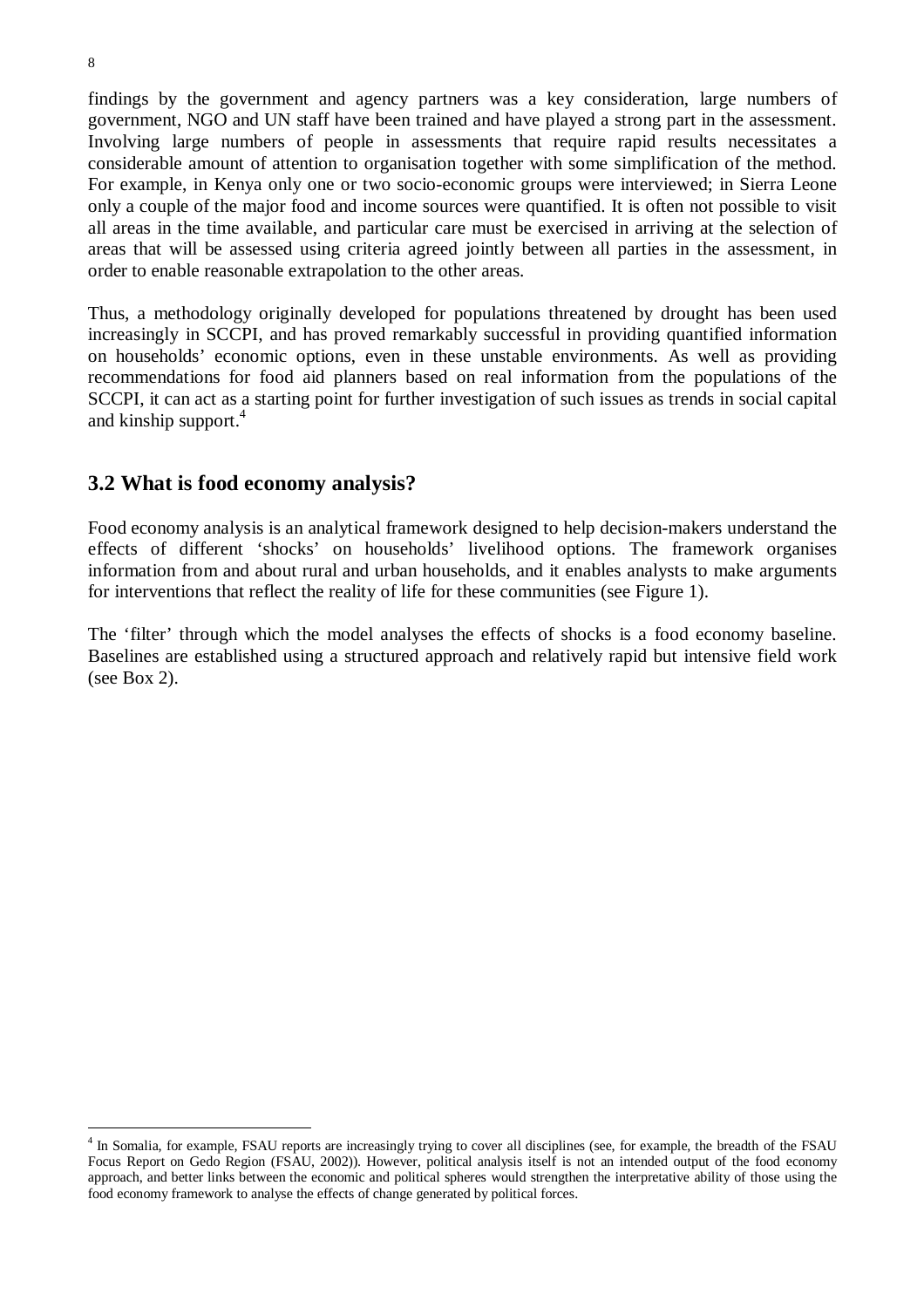

#### **Figure 1 Simplified illustration of the food economy analytical framework**

#### **Box 2 What is food economy analysis?**

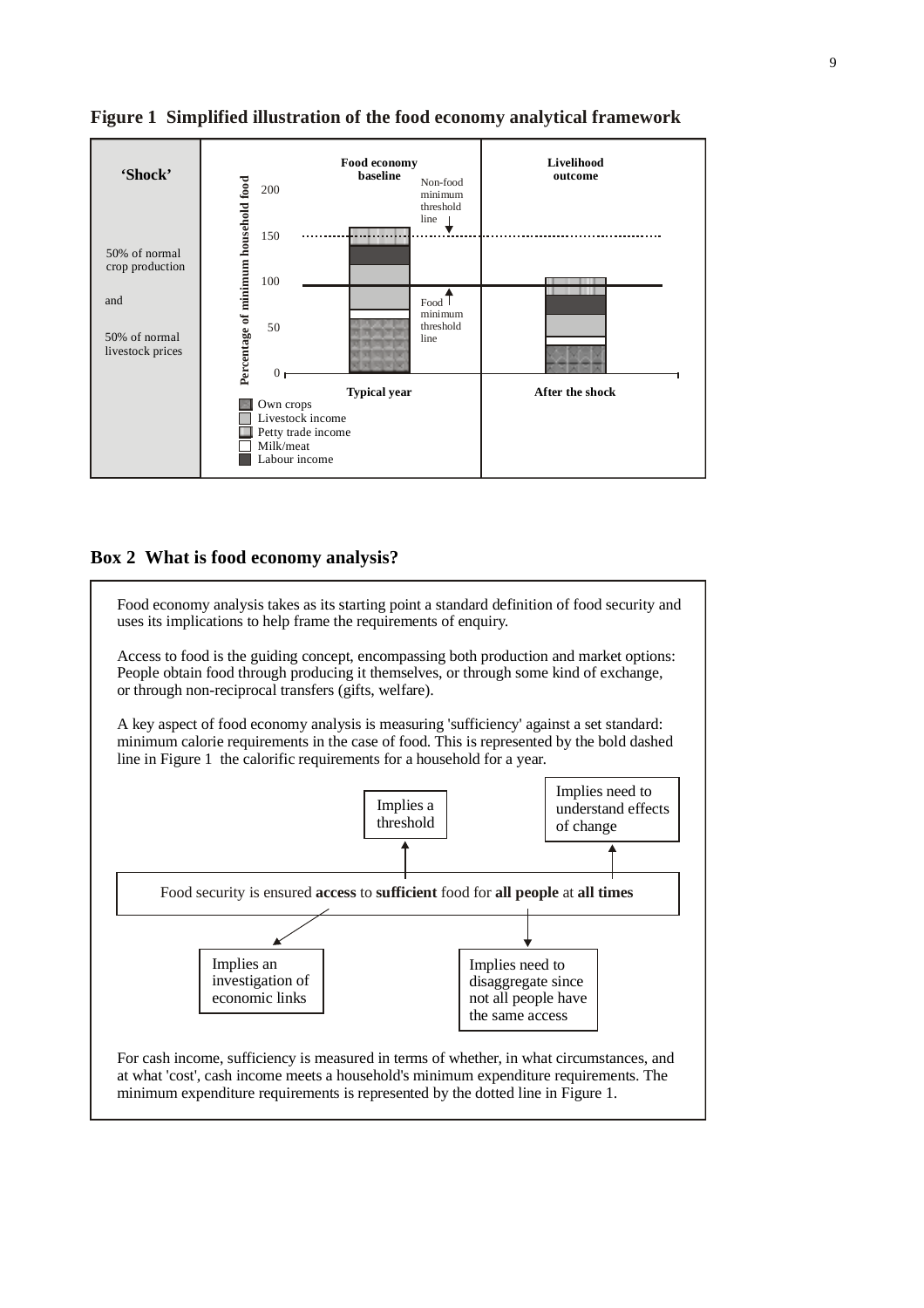## **3.3 Baselines – the field practice**

Prior to beginning a food economy analysis it is necessary that the participants are absolutely clear about its purpose. The food economy approach is an objective-led, or question-led, assessment tool. That is, every question that is asked in the field is part of an attempt to answer a few big questions which are framed from the start (including the basic one, 'how do people survive'). It is not an approach that starts with a checklist of questions and attempts to synthesise these into 'an answer' after the assessment.

The three following basic steps are involved in conducting a food economy analysis.

### *3.3.1 Defining the food economy zones in the area of analysis*

The total area covered by the assessment depends on the question to be answered. For example, in the Kenya case study, the assessment was of the districts that were repeatedly recipients of food relief and known to be areas of food scarcity in drought. In the WFP Sierra Leone 2001 assessment that aimed to inform WFP programming for 2002, the assessment focussed on the residents, internally displaced, refugees, and returnees in rural areas, particularly in the parts to which people were likely to return in 2002 (Lawrence and Banham, 2002). The zones used in the assessment are shown in Figure 2.

Food economy zones are defined by classifying the major underlying determinants to households' food and income – such as soil, proximity to rivers, cultural preferences and access to markets – together with the major sources of food and cash income for households, and grouping together similar areas or discrete populations. This process of 'zoning' is generally iterative, but starts with a consideration of secondary source data, such as agro-ecological or farming system maps. Input is gathered from local experts in the centre where the assessment begins – normally the regional or national capital. The zones are refined as more information is gathered from sources closer to the communities, such as lower-level agricultural officers. In the case of a rapid assessment, there may be less time and scope to refine the zones, but refining can be continued after the assessment. This is the case in Kenya, where FEWS NET, the Government and WFP's Vulnerability Analysis and Mapping (VAM) Unit have identified the need for a map of the country's food economy zones, and are refining the information gathered in earlier assessments. Similarly, in Somalia food economy zones are constantly being refined, as experience and changing circumstances highlight such new groups as peri-urban dwellers that need to be considered independently.

#### *3.3.2 Socio-economic differentiations*

 $\overline{a}$ 

The second stage in the creation of a baseline is to define the groups that will be assessed within each zone. This is done by classifying together people with similar strategies and a similar ability to obtain access to food and cash. This tends to be virtually synonymous with a village's wealth classification and hence this stage is called a 'wealth breakdown' (SC–UK, 2000) or 'socioeconomic differentiation'. However, the purpose of the assessment may demand differentiation according to other criteria, such as length of stay in the area, or ethnicity.<sup>5</sup> In such cases, the categories are more aptly described by the term 'access groups', rather than 'wealth groups'.

 $<sup>5</sup>$  For example, in Sierra Leone a two-way stratification was used, firstly by wealth and then by settlement status, i.e., resident versus</sup> internally displaced person (IDP) verses returnee. The percentage of the population falling into the different socio-economic groups was estimated. See also the example of DRC in Section 4.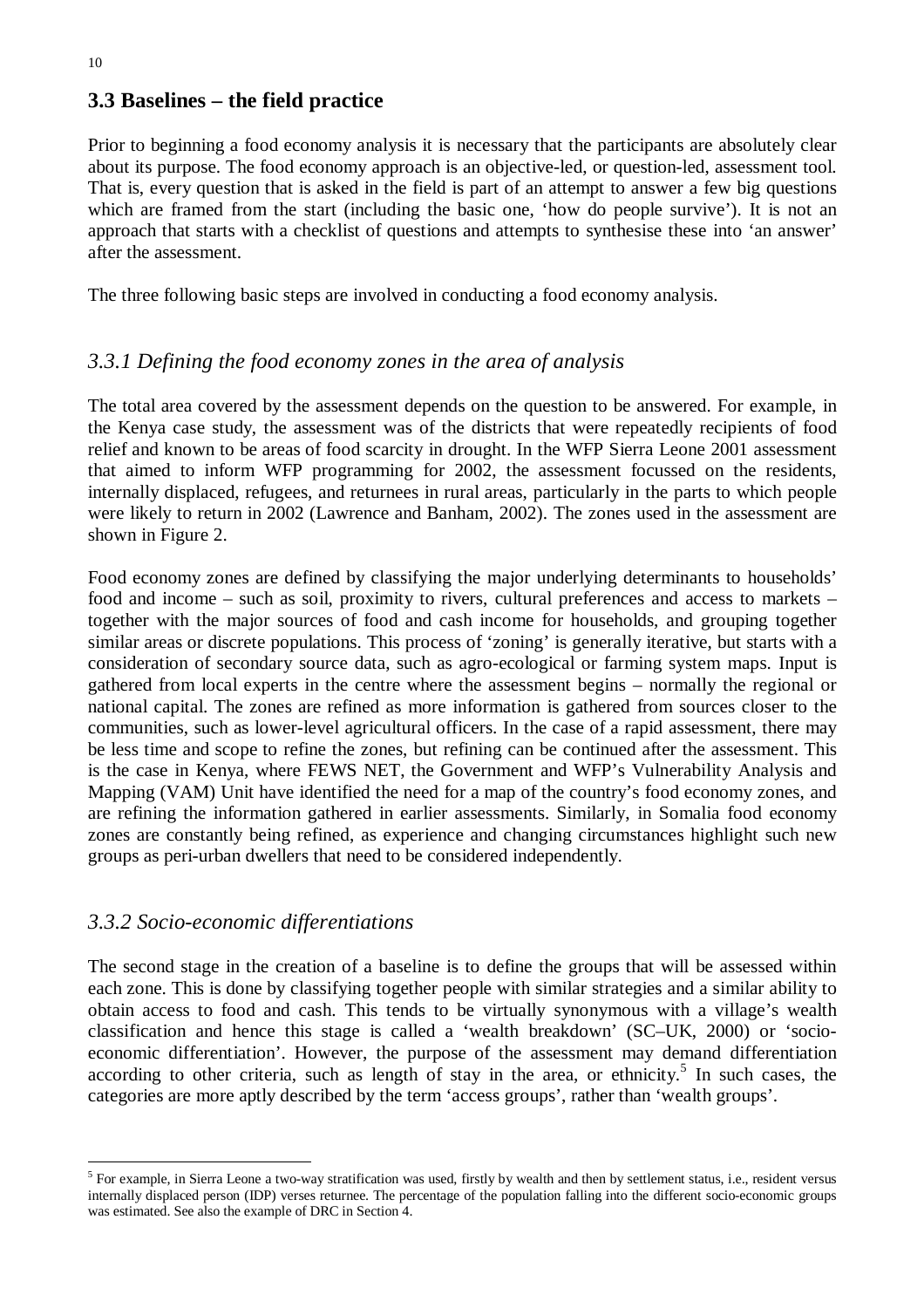

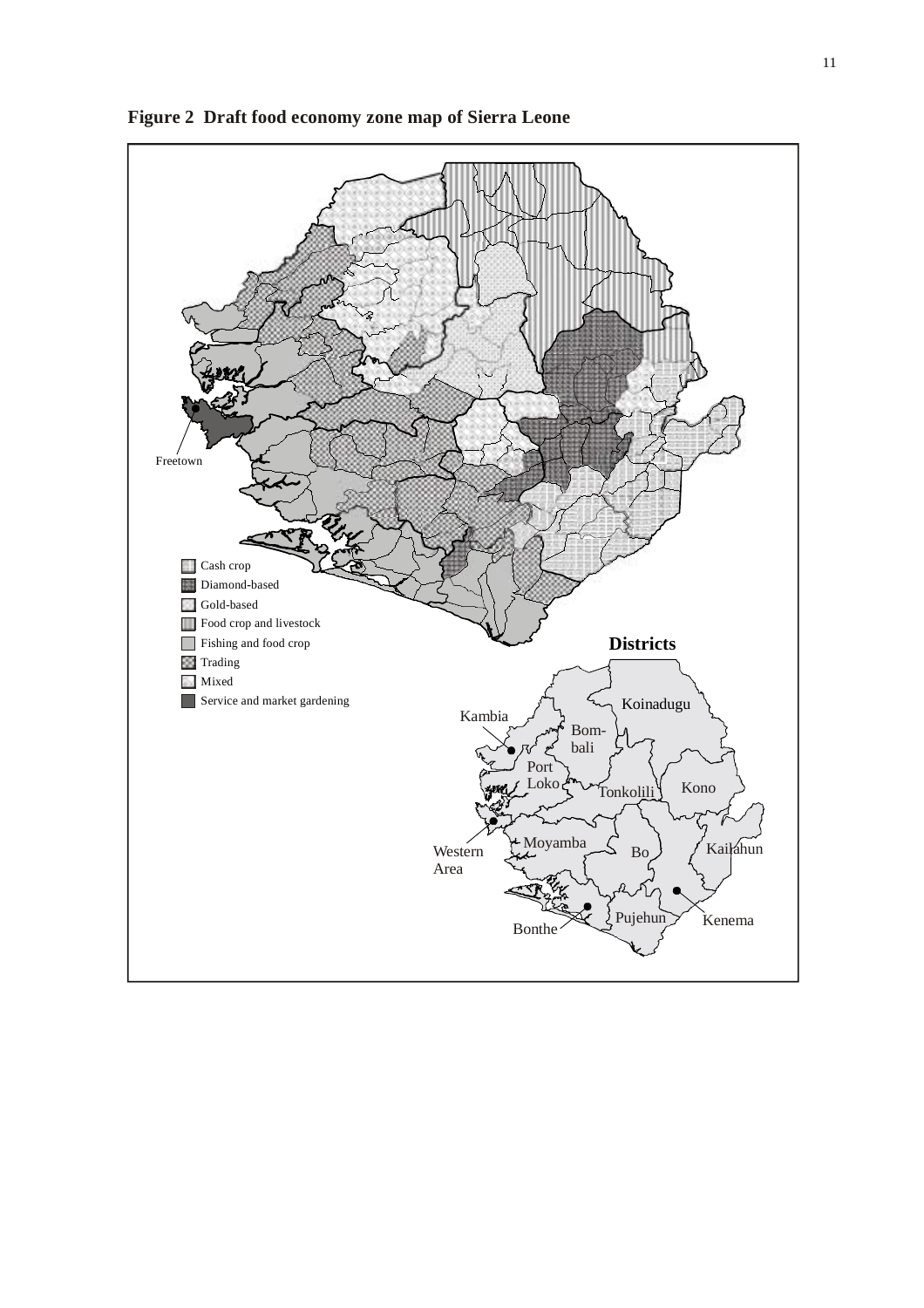This subdivision takes place during interviews in sample communities selected after the zoning. During these interviews, villagers explain the reasons and attributes of local differences in wealth, and estimate the proportion of the community that falls into each wealth group. The number of groups is limited only by relevant differences in access and often more than four groups are identified, including at times specific gender groups such as the poorest female-headed households<sup>6</sup> who are distinguished as labour-, land- and capital-poor. The production and exchange characteristics for households in each group are established, such as the typical area of land cultivated, the number of children educated and the number of livestock owned. Relationships between the different wealth groups are discussed at length; in Ethiopia, for example, discussions may focus on who owns the village's plough oxen and the arrangements by which non-owners can use them; or in Somalia, discussions are centred on the providers of *ermansi.<sup>7</sup>*

#### *3.3.3 Socio-economic interviews to establish food and cash income options*

The third stage in the interviewing process is the collection of information on household-level food and cash income and expenditure. This gives rise to a baseline profile like the one summarised in the bar chart in Figure 1.

This information is gathered through focus-group interviews with each economic group. The purpose is to quantify households' options and strategies for obtaining access to food and income. It is at this stage that the concept of the threshold is used and the 'adding-up' begins. The relative importance of each food source is calculated by converting the source into calorific equivalents and expressing these as a proportion of the minimum calorific needs of the household.<sup>8</sup> The ability of households to buy the food they need to make up a production deficit, both in relatively stable and in abnormal times, is assessed by exploring the cash income available from different sources, and by cross-checking households' total cash income against cash expenditure.

Investigations into cash expenditure are important in two ways. Firstly, it is much easier to arrive at a reliable estimate of total cash income when one has an idea of cash expenditure to act as a starting point. Secondly, food economy analysis is commonly used to assess the ability of households to meet both their food and non-food needs, and therefore demands an estimate not only of households' minimum food requirements, but also of their minimum non-food requirements. To assess minimum expenditure requirements, the field investigator first looks into normal cash expenditure on food, health care, education and other essential items. He or she then assesses how households prioritise expenditure in times of food security stress. Judgement by the field teams, after debate with villagers and with each other in analysis sessions, leads to a deduction of the items that should be included in a non-food basket representing minimum non-food requirements. The cumulative cost of these items becomes the cost of a basic food basket typical of the zone in question. Minimum non-food expenditure is then converted into food or calorie equivalents to make it possible to compare its relative value to total food income and remaining cash income. This is represented by the dotted line in Figure 1.

Another important part of these interviews is finding out from people what options they can, and have previously, reverted to in times of stress; these might include changing expenditure patterns, finding new income sources, or drawing down on existing stocks and surpluses.

 $\overline{a}$ 

<sup>&</sup>lt;sup>6</sup> This is not to say that all female-headed households would fall into the poorest group; rather, the poorest of the female-headed households tend to distinguish themselves as particularly poor given their labour deficit.

<sup>7</sup> *Ermansi* is a form of wealth-sharing common among pastoral groups in Somalia and northern Kenya, where wealthier households loan poorer kin livestock during hard times. It may be withdrawn during severe drought.

<sup>&</sup>lt;sup>8</sup> This minimum calorific need is taken to be 1900 kcals per person per day. However, practical exceptions are made when the purpose of the assessment is to calculate the calorific deficit in order to plan food aid at a level of 2100 kcals per person per day.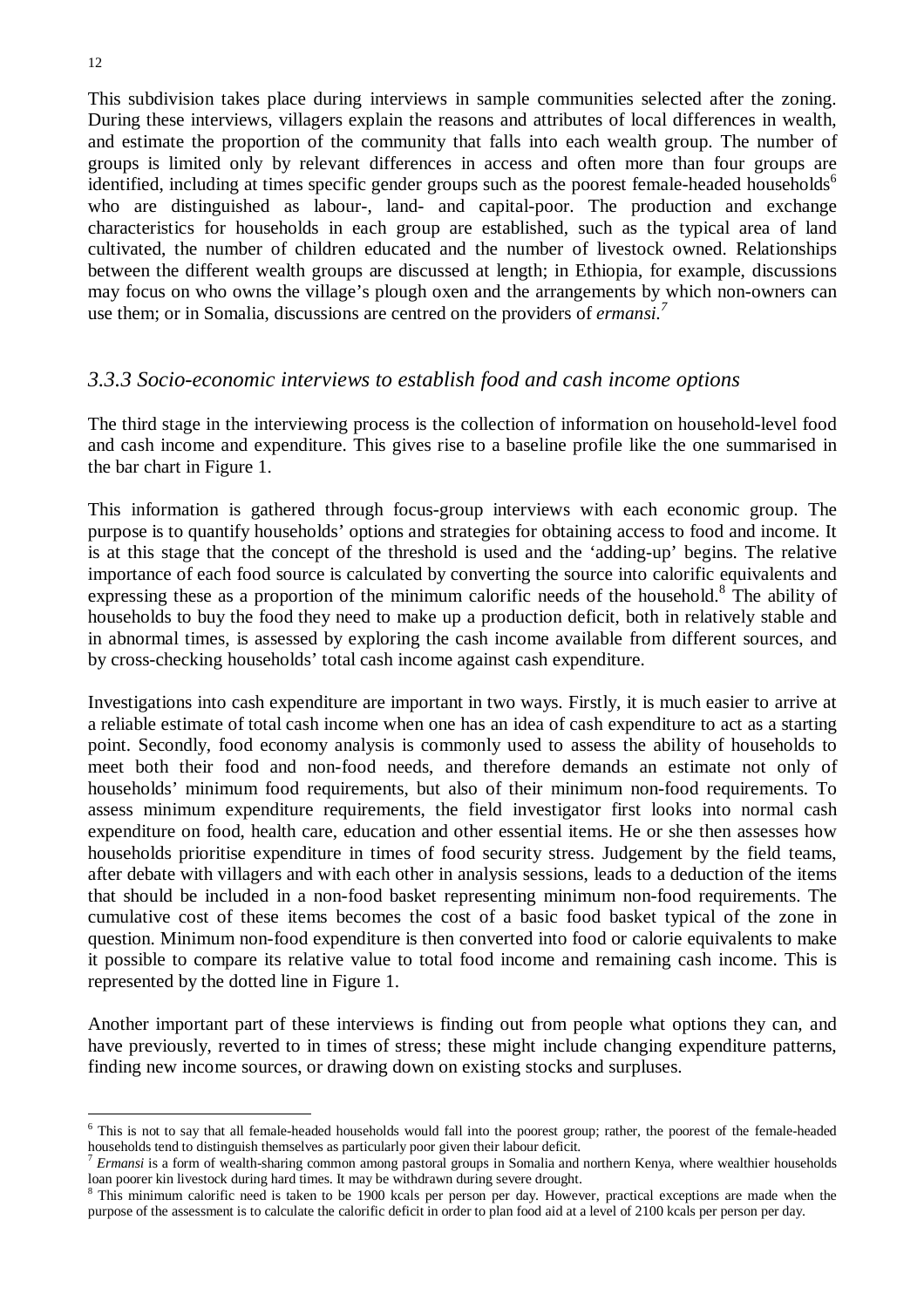The number of villages and interviews used to construct a baseline depends largely on the purpose and time scale of the assessment.<sup>9</sup> For example, in the 2001 Kenya rapid assessments approximately four days were spent in the selected food economy zones of each district where twelve interviews were conducted per zone. In other exercises, where more time is available, such as the Arusha, Tanzania baseline, a minimum of 35 interviews were conducted in each zone.

#### *3.3.4 The analysis steps in a food economy baseline*

During the creation of a food economy baseline, analysis of the information takes place at three stages. These stages occur in Steps 4, 5 and 6 shown in Box 3.

#### **Box 3 Steps in a food economy baseline**

| 1. Food economy zoning                                                                                     |
|------------------------------------------------------------------------------------------------------------|
| Level: At national or sub-national, e.g. regional level                                                    |
| 2. Preparation for the field work                                                                          |
| <b>Level:</b> At same as 1 where the team is assembled (see Box 2)                                         |
| 3. Local public and private sector interviews                                                              |
| Level: In largest, local economy centre, for example Woreda town in Ethiopia, or district centre in Kenya. |
| Interview government (Ministry of Agriculture) key informants and traders                                  |
| 4. Socio-economic differentiation                                                                          |
| <b>Level:</b> Done in the village or cluster of villages, for example 'locational' level in Kenya          |
| <b>Analysis:</b> Daily and mid-point                                                                       |
| 5. Socio economic interviews                                                                               |
| Level: With the people of concern, e.g. villagers                                                          |
| <b>Analysis:</b> Daily and mid-point                                                                       |
| 6. Final analysis                                                                                          |

Firstly, in the field there is a daily review of the information obtained, cross-checking for inconsistencies and ensuring that reported food income adds up to minimum food requirements, and cash income to reported expenditure. Secondly, there is a mid-way analysis session, highlighting points to clarify later; and thirdly, a final analysis involving all team members is held at the end of the field work. The second session may be sacrificed if the assessment is very rapid, for example, in places considered to be too insecure for prolonged visits.

Establishing the baseline is the first step in using the food economy framework. Stage two is quantifying the extent of the hazard, or 'shock'.

## **3.4 Hazard information**

Information on shocks is derived from a number of traditional sources – national agricultural monitoring systems, remote sensing data or price monitoring systems, for example – and, where necessary, gaps are filled through targeted field enquiry. This situation is represented on the lefthand side of Figure 1.

### **3.5 Outcome analysis**

 $\overline{a}$ 

Outcome analysis, the last step of the process, is where baseline information and hazard data are combined to determine the effect of different hazards on households' access to food and cash

<sup>&</sup>lt;sup>9</sup> See SC–UK (2000) 'The Household Food Economy Approach Resource Manual' pp. 73, for more information.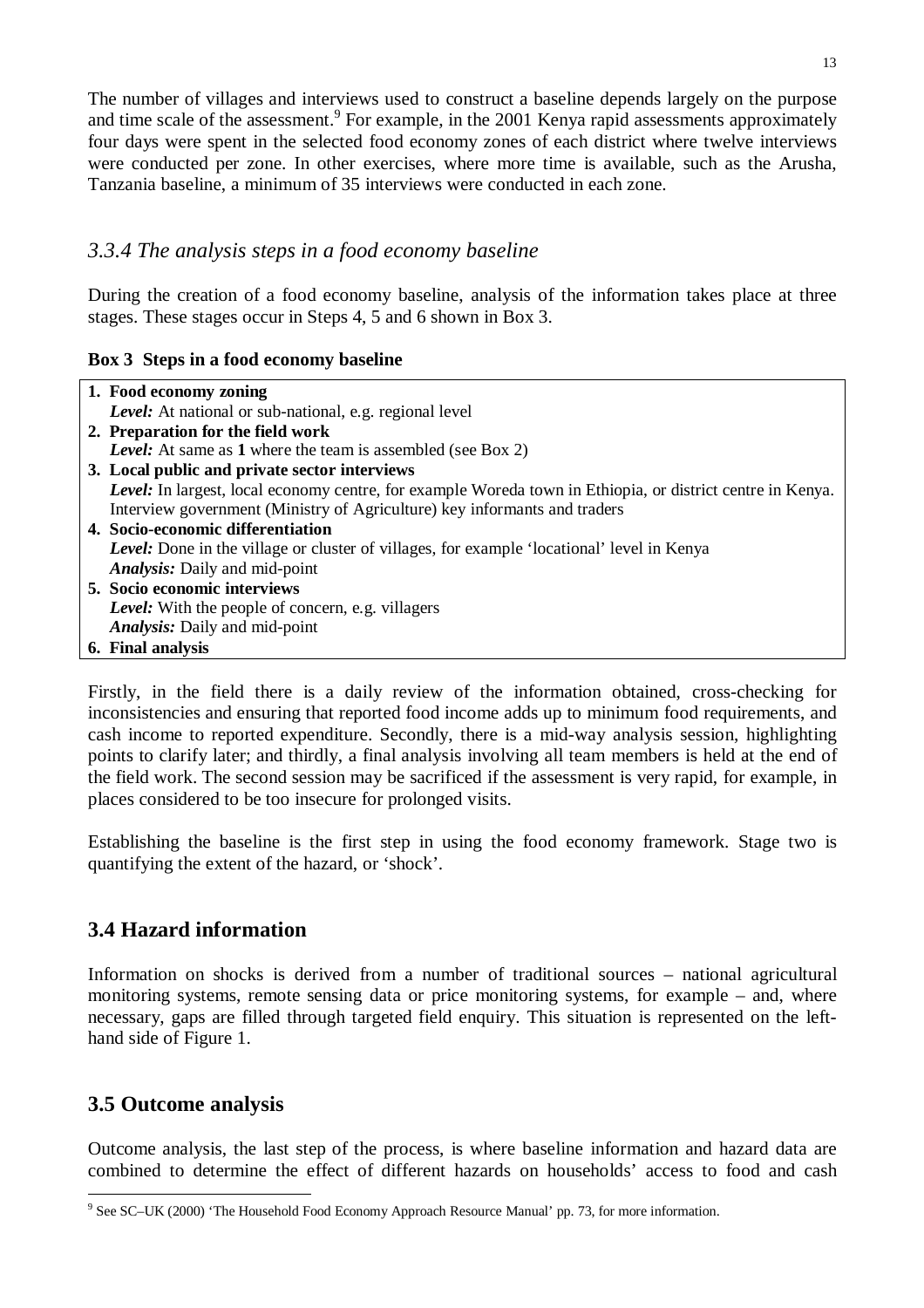income. This step is where the dynamic 'modelling' takes place, allowing analysts to create scenarios or run actual data to see who will be affected, and how, by different combinations of shocks. It can be conducted in various ways, depending on circumstance and the analyst. In some cases, 'back of the envelope' methods are used; but increasingly, dedicated food economy spreadsheets are used to store baselines and run the outcome analyses.<sup>10</sup>

#### **3.6 Distinguishing features of the food economy approach**

Several features of the method distinguish the food economy approach from other livelihood assessment approaches:

#### *3.6.1 Quantification*

The method translates access to food and cash income and cash expenditure into common 'food equivalent' units. This allows for quantification, which in turn makes possible a comparative analysis of seemingly incomparable groups of people and geographic areas, both in terms of current food access and of poverty; such an analysis offers guidance in the prioritisation of scarce resources between competing areas. The food economy baseline applies a quantified threshold for both *minimum food requirements* and *minimum non-food requirements*, incorporating access to health, education and longer-term livelihood inputs into its outcome analysis.

#### *3.6.2 Disaggregation*

The approach involves disaggregation according to common food economy zones and into common access groups within those zones. Such disaggregation can promote appropriate targeting, as it enables an analysis of how different groups will be affected by the same set of shocks. In the Kenya case study described in Section 5, the drought broke at the same time as the supply of relief declined, and the number of food aid recipients had to be reduced. Previous studies (Sharp, 1999) and practical experience in the Kenya Emergency Operation (EMOP) showed geographic targeting was the most efficient way of achieving this. After extensive field work and using technical mapping procedures, livelihood zones were matched with administrative boundaries down to the locational level.<sup>11</sup> The number of people in each zone was then calculated using government census figures. Based on findings from field work, a proportion of the population in need was estimated for each zone and from this the number of beneficiaries could be calculated for each district. Following the final decision on levels of need, the rationale for the numbers targeted was officially communicated to the District Steering Groups who took part in the assessment and have responsibility for the final division of food aid.

#### *3.6.3 Prediction*

 $\overline{a}$ 

The approach allows predictive analysis for decision-makers and planners, using scenarios based variously on changes in weather, policy and economy; on conflict or other political events; and on change brought about by local development interventions.

 $10$  For more information on food economy analysis, visit the FEG website www.foodeconomy.com

 $11$  This is the fourth administrative level in Kenya – national, provincial, district, location.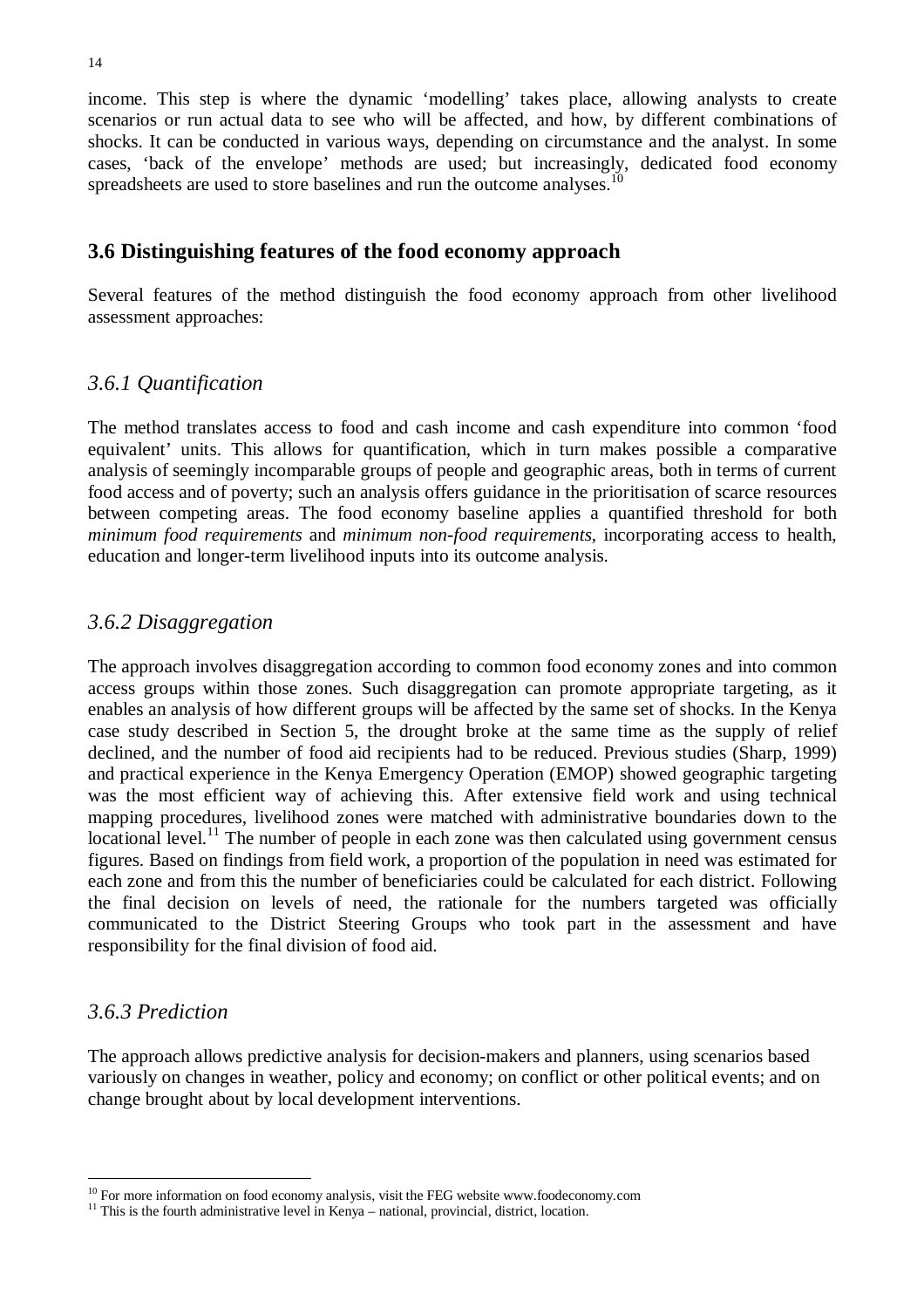## **4 How does Food Economy Analysis Contribute to Decision-making in SCCPI?**

Food economy analysis highlights the consequences (both positive and negative) of change on people. This aids appropriate decision-making in SCCPI, and is particularly helpful in determining appropriate responses and targeting of both relief and development interventions.

### **4.1 Targeting**

In SCCPI, targeting relief is notoriously difficult. There are two reasons for this. Firstly, agencies operating in areas of chronic political instability like southern Sudan typically lack the appropriate tools with which to include in an assessment all the population of a geographic area whilst making meaningful disaggregations amongst them, resorting instead to the traditional list of 'vulnerable' individuals (elderly, disabled, children, etc.). This may be because the population data necessary to select a random or purposeful sample is not available – this was the case in North and South Kivu, DRC when a food economy assessment was instigated. Or it may be that agencies only gain funding to react in SCCPI in times of crises, and the nature and timing of the funding precludes sample surveys. Therefore, implementing bodies resort to rapid assessments, where teams may not even reach household level, but concentrate on finding out from officials what precipitated the crises and how many people are affected.

Secondly, it has been a challenge to determine the unintended effects of targeting, and to know how the assistance will affect the existing balance of power within communities. Occasionally the adage 'do no harm' gets overtaken by the overwhelming pressure to 'get the food delivered'. Food economy has proven to be a practical, relatively quick approach to identifying how different livelihood zones and access groups are affected by any set of 'shocks'. Thus it provides information that can form the basis of a disaggregated determination of needs, and it indicates who may benefit or lose from particular targeting arrangements, particularly if intra-community targeting is to be attempted.

### *4.1.1 The benefits of disaggregating by access group*

Access to food is inevitably determined by power relations within and between communities. Because they tend to control the means of production, richer households are more powerful (and vice versa); they own more land, they control more capital, and they have more links to politically powerful elite who determine policies beneficial to them. Food economy analysis, because it maps the links between access to food/income and control over resources, helps decision-makers see who is likely to lose and who might win given certain scenarios where a combination of natural hazards and political changes are occurring.

Because the analysis refines aggregate populations into common access groups (households that obtain their food and cash income in more or less similar ways), and because common access groups imply common opportunities and constraints, it is possible to determine not only the groups who lose given certain hazards, but also those who will benefit from support to a specific opportunity or the lifting of a particular constraint (see Figure 3). The former group is important for appropriate emergency targeting in SCCPI; the later for improved targeting of emergency and development support. The practical constraints to using information on access groups for targeting within a community – the tradition of using village committees as the final (and often efficient and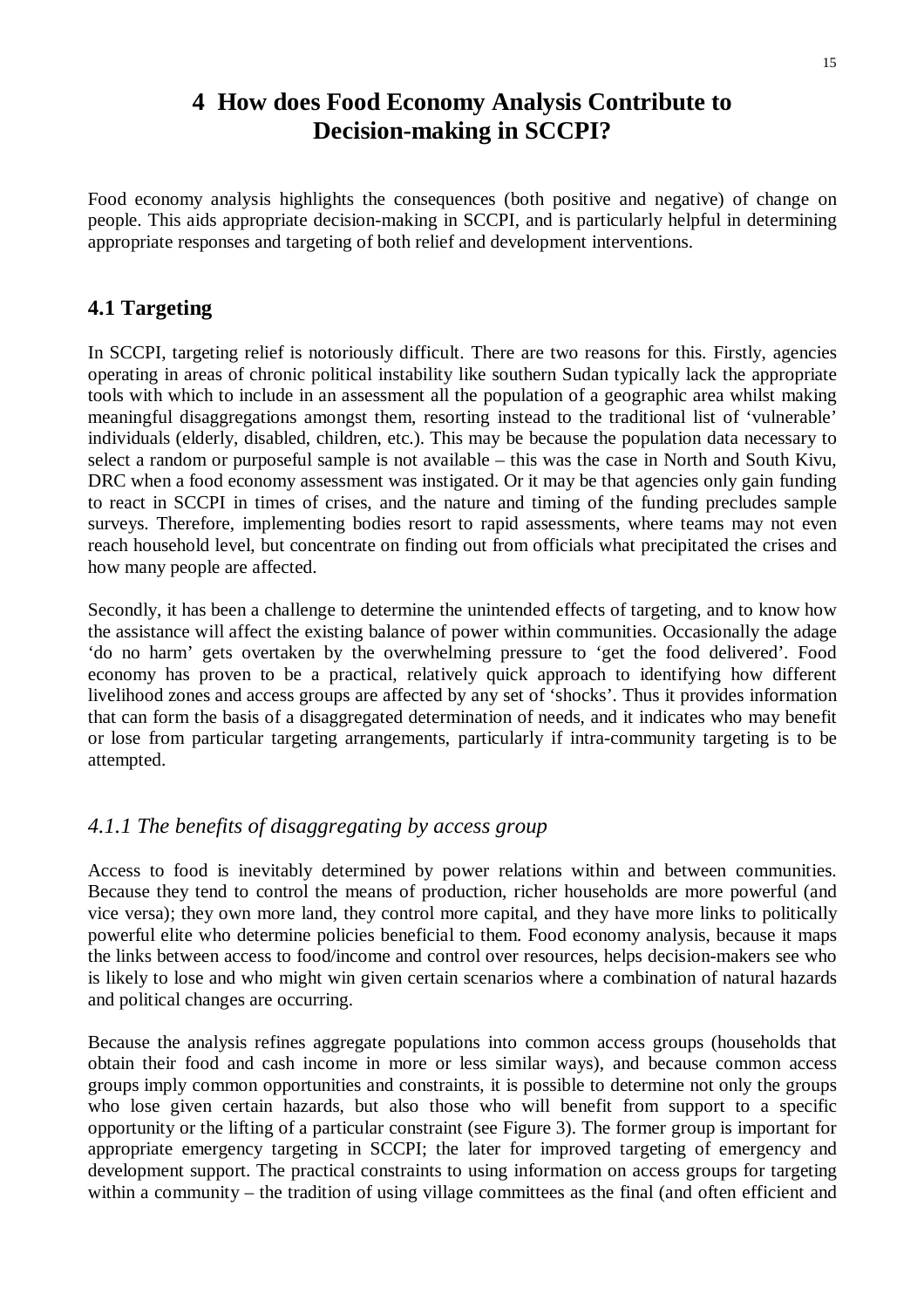fair) selectors of beneficiaries, and the knowledge that relief tends to be shared within a community anyway – has meant that 'wealth breakdown' information has yet to be used systematically in this way for targeting. Rather, it is used to provide a better estimate of the proportion of people in need (and of total relief volumes) for each area.



#### **Figure 3 Helping to target through disaggregating by access group**

Food economy analysis has highlighted that poorer households are not always the most vulnerable to the existing hazard. This is because who is most affected depends on the dialectic between a set of hazards and the livelihood options of different groups.

In the graphic presented above, poorer households diversify income and food sources to offset risks inherent in recurrent hazards. Middle households, however, tend to employ higher risk (higher return) activities than the poor in an attempt to increase their wealth, but they have yet to establish the asset base that helps richer households withstand shocks. Analyzing these dynamics case by case provides information to determine whether traditional targeting of the poor is always the most appropriate option.

### **4.2 Determining appropriate responses**

Emergency assessments carried out using a food economy framework start with the livelihood components of different households, i.e., the baseline, and add the specific nature of the shock into the equation later. In doing so, they may highlight the importance of development options in addition to (or in some cases instead of) emergency relief. For instance, rapid assessments in Kenya in 2001, carried out using food economy principles, found that 'poor' pastoralists in northern Kenya were less in need of immediate food assistance than better-off pastoralists, but that development assistance was quickly needed both to help establish poor pastoralists and to offset the negative effects this group's 'alternative' strategies were having on the resource base for better-off pastoralists (see the Kenya case study for more on this subject).

Another recent case in the Limpopo Basin of Mozambique highlighted that households in the riverine areas affected by the 2000 floods were far more resilient than aid agencies had first thought (Boudreau, 2001). In fact, these households, given their links to the South African mining market, could have recovered quickly even without food aid. Rather than the 12-month general ration distributed after the floods, it would have been more appropriate to concentrate on developing local markets to offset the likely future decline in African mine employment, or to invest heavily in  $HIV/ALDS$  awareness and prevention campaigns.<sup>12</sup>

 $\overline{a}$ 

 $12$  An informal survey conducted by the District Health Officer in this area of Mozambique in late 2000 found extremely high rates of HIV amongst pregnant women. This high rate is undoubtedly related to the migratory mining activity.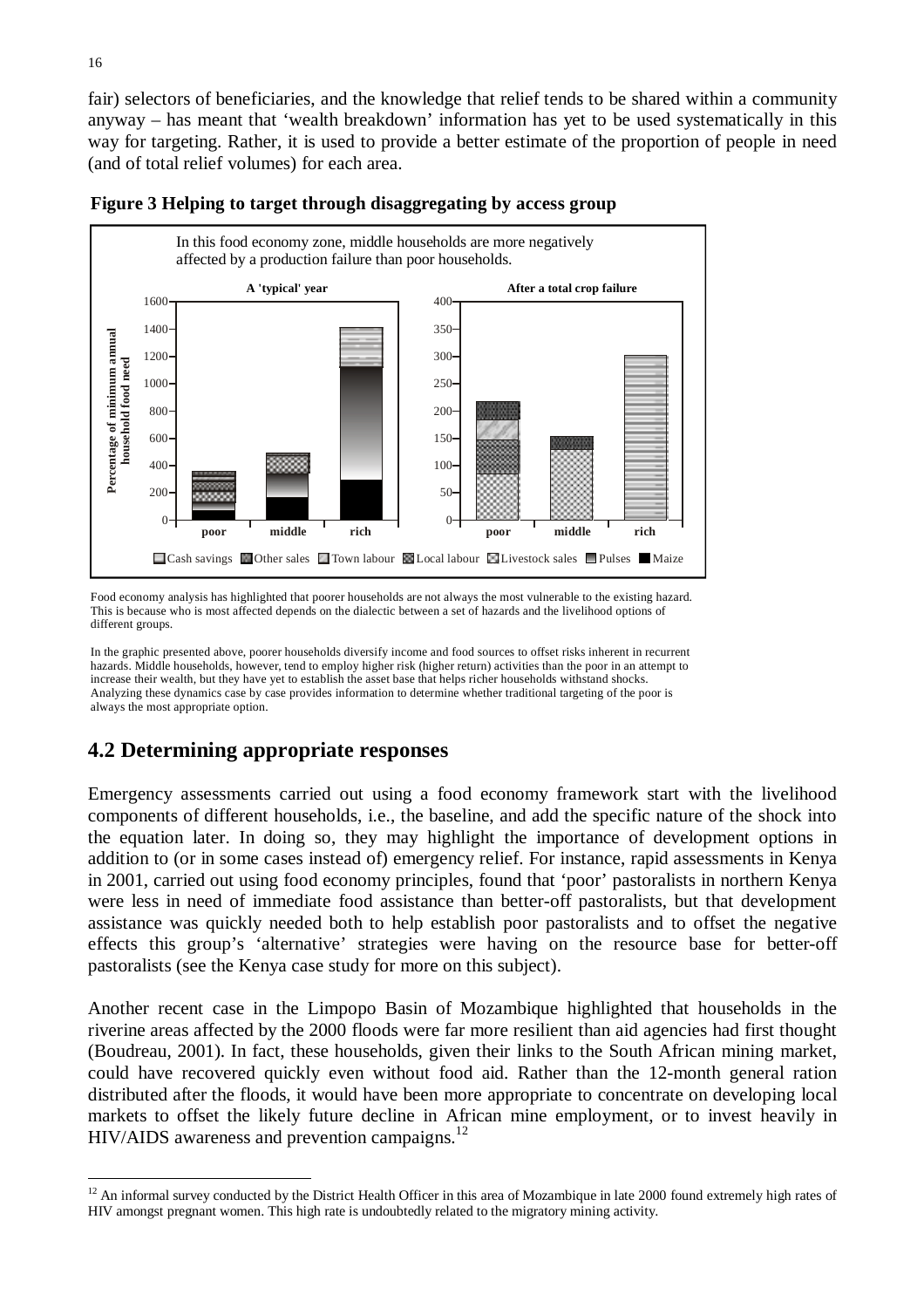#### 17

#### **4.3 Food economy assessments in conflict situations: Kivu Province, DRC**

Assessments in DRC stressed the need to implement more consultative programmes that tackle longer-term issues.

Towards the end of 1999, SC–UK wanted to establish longer-term (food security-related but nonfood aid) programmes in South and North Kivu Provinces, DRC. Food economy assessments were used to gather livelihood information to provide the basis for analysing needs. Sporadic conflict had occurred in the area (often along inter-ethnic lines) since 1993, and 1996 and 1998 were considered by locals to be war years. The SC–UK and Congolese NGO's staff who were available to conduct the assessment had no experience in food economy. The assessment leaders were expatriates, and as violence on an individual level was being targeted at expatriates, they were unable to enter the area, but were managing assessment from Bukavu and Goma towns.

As a rule, field teams that are made up of personnel with no previous food economy experience are led by practised food economy analysts, because the combination of using informal interview techniques and making calculations as the information is obtained can be awkward at first and is helped by a good understanding of the subject. In this case it was not possible, but the teams were trained and supported throughout, with the team leaders checking for inconsistencies, particularly by making sure that reported food income 'added up' to minimum food requirements, and that reported cash income made sense in relation to reported expenditure.

Another way in which this assessment differed from those in a more stable environment was that the assessment team relied more than usual on household-level information. There was no secondary information available, such as that on crop production, so information from focus groups on prices and income, had to be cross-checked more than usual in each village.

The nature of SCCPI is that they are changeable, which suggests that choosing a representative, baseline year to provide the picture of food and cash options for comparison with the current situation might be impossible. However, the situation in DRC is persistent – the conflict ebbs and flows, and its effects are felt in variable ways at different times by different groups. People live within this environment, in many cases having to flee from time to time, but generally trying to revert to their known lifestyle, for example by returning to where they came from after a few weeks, or borrowing or renting land to cultivate from their hosts in new areas. The concept of a baseline year that provides a basis for comparison was found to be workable in this context, although the year itself varied between areas.

One of the advantages of using the food economy framework in the DRC was that it contributed to the level of detail of the assessment. Food economy assessments often result in a comparison between food economy zones that are distinct geographic areas. In this assessment six zones were compared, but the differences and similarities between 'host' and displaced populations were also investigated. In North Kivu it was found that the poor – both 'hosts' and those who were displaced – had very similar livelihood options and that this had implications for targeting assistance. The assessment also highlighted the major livelihood differences amongst the displaced people, who in such situations are often treated as a distinct and homogeneous group.

On the other hand, the food economy framework can make field work more manageable as it sets out exactly what information is necessary. This was found to benefit field workers in DRC, who had to undertake a comparative analysis of several areas, all of which included both displaced and sedentary populations. However, the full-time input of the analysts who were working with the teams but were based in the major towns was required to order, dissect and draw conclusions from the information (King and Adams, 2000).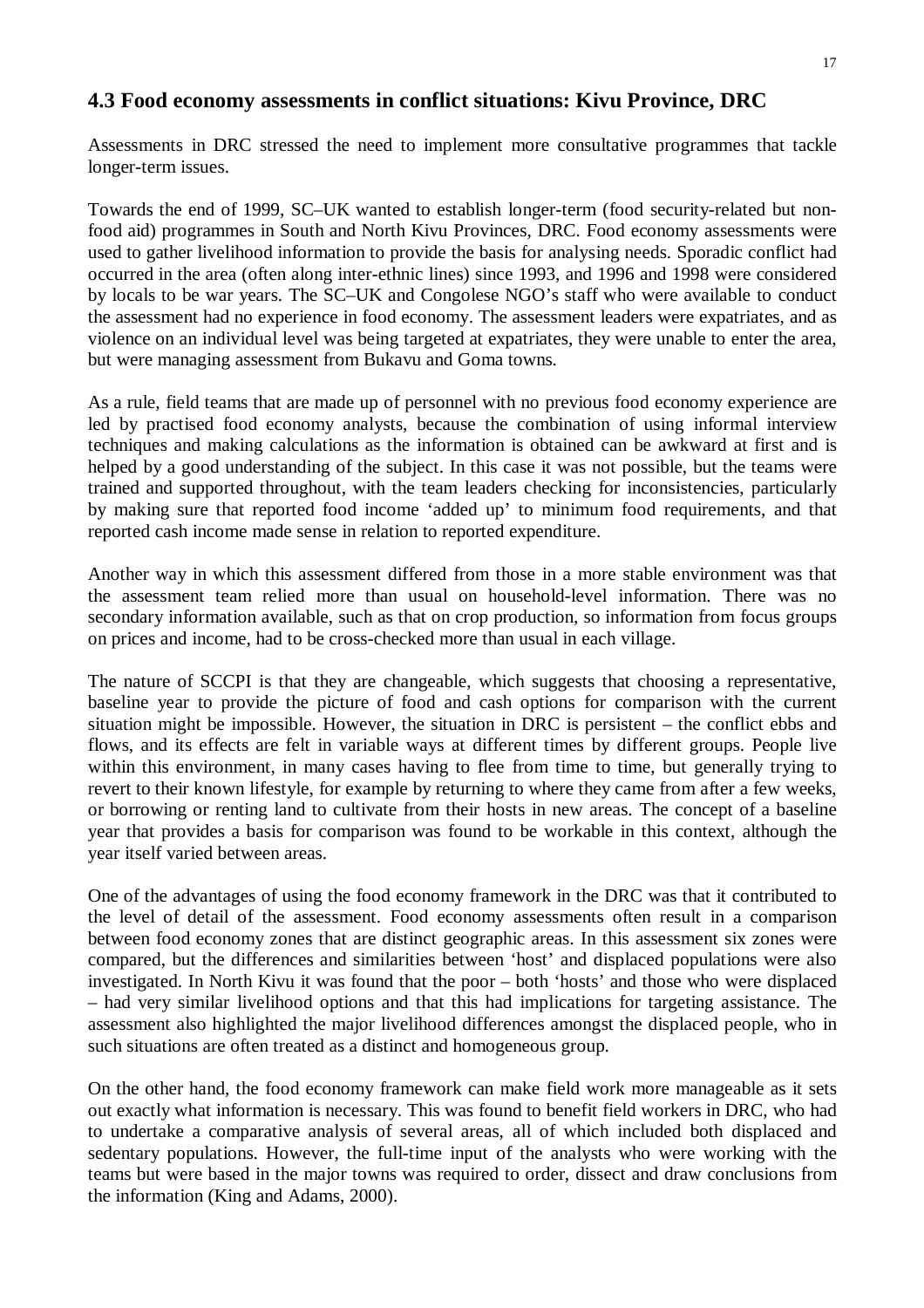Food economy analysis also allows for the consideration of such multiple problems as the simultaneous occurrence of drought and an influx of displaced people. The major concern prior to the assessment in DRC was to understand how people were faring after the conflict; but the approach enabled the assessors to compare the effect of other livelihood disruptions, such as limited road access and the subsequent constraints to cash income from palm oil sale, livestock looting, and drought.

The assessment in the DRC resulted in several recommendations. The report stressed the need for longer-term solutions, rather than just the emergency interventions that are so common in SCCPI. It emphasised the multi-level effect of conflict – on households, the community, national infrastructure, cross-border links – and the need to advocate and look for solutions at all levels in a coordinated manner. It recommended that in the period before peace, programmes should be designed that simultaneously promote peace and tackle food-security issues since the two are intertwined. Suggested interventions included: disseminating information on the current land laws to villagers; setting up discussions on land use and, possibly, giving credit to the poor to rent land; facilitating the return home of displaced to relatively secure areas; and targeting healthcare, education, and food aid to the landless, whether displaced or resident.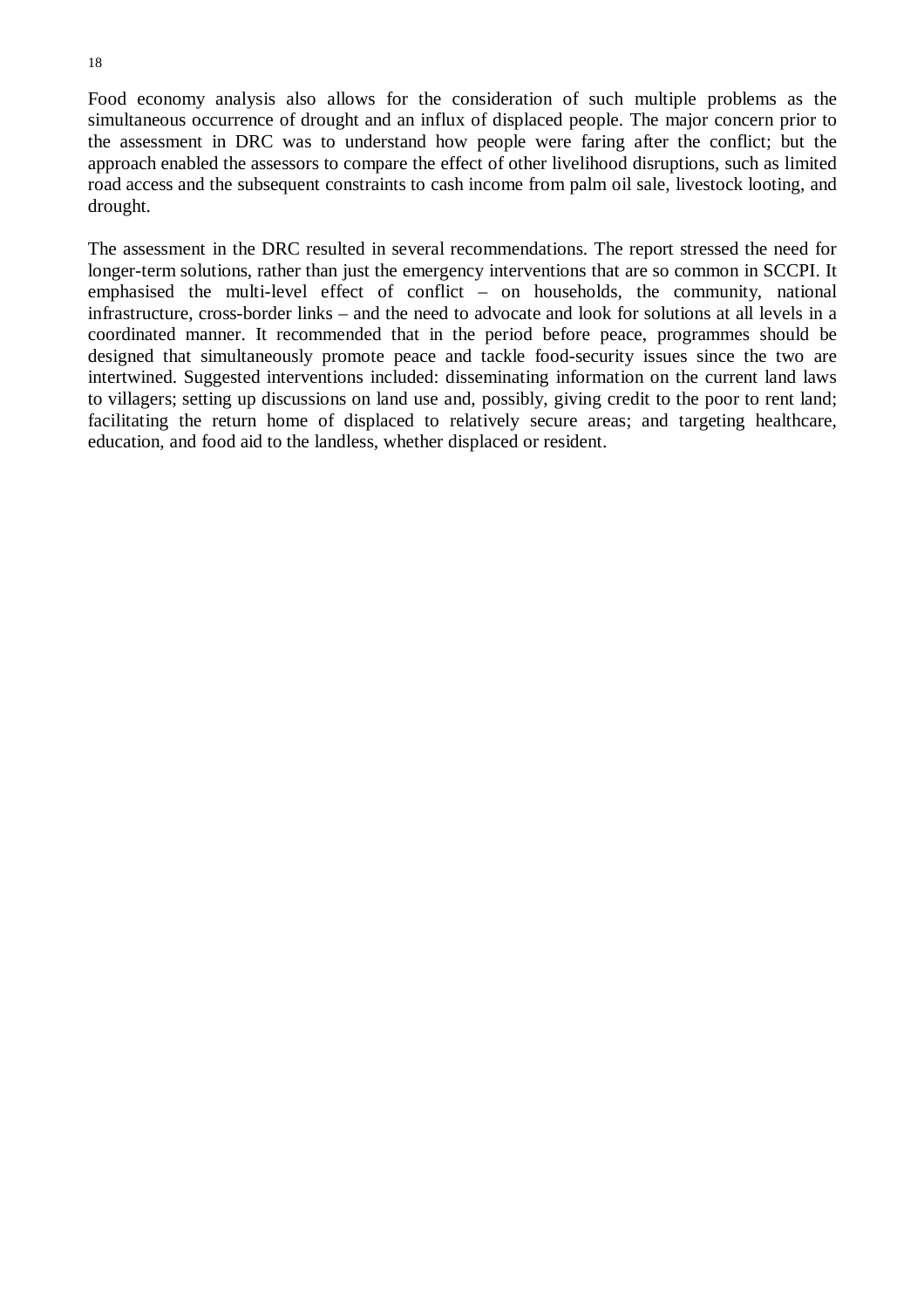## **5 Case Study: Zimbabwe – Using a Livelihoods-based Approach to Monitor Urban Food and Income Security in a Politically Unstable Environment**

The following case study describes how food economy analysis has been used to establish an urban livelihood baseline to monitor the effects of macro-economic shocks on household access to food, cash income and such other basic services as health and education in a situation of severe political instability.

### **5.1 Background to the crisis**

Zimbabwe has become, in a relatively short period of time, a classic case of state-sponsored violence designed to support the political ends of Robert Mugabe. His struggle to remain in power is at the root of key policy decisions taken in Zimbabwe over the past five years, and these policy decisions have led to a myriad of economic consequences (Prendergast, 2001).

#### *5.1.1 Threats to Mugabe's power*

Since 1998, two key threats to Mugabe's power have materialised, leading to a progressive decline in the political situation. Firstly, in 1998 the National Consitutional Assembly (NCA) started to call for constitutional reforms aimed at limiting the power of the President and increasing the accountability of the Government of Zimbabwe (GoZ). Mugabe countered this threat by holding a referendum on his alternative proposal which outlined reforms aimed at increasing his powers and extending his length of rule. Voters rejected Mugabe's proposal in the referendum held in February 2000. Secondly, the Movement for Democratic Change was formed in September 1999 creating, for the first time since Mugabe came to power, a legitimate opposition party to the Zimbabwe African National Union–Patriotic Front (ZANU–PF).

### *5.1.2 The political reaction*

Mugabe's reactions to the threats included three important decisions that have had substantial macro-economic impacts:

- 1. In 1997, in an attempt to build a new support base, the GoZ issued unbudgeted payments to a contingent of war veterans;
- 2. Mugabe sent a significant military force to DRC in response to Laurent Kabila's request for assistance (Prendergast, 2001);
- 3. A week after the 'no' vote in the referendum, Mugabe deployed a militia made up of recently paid war veterans to occupy white-owned commercial farms. During these invasions 31 people were killed and hundreds were beaten and tortured.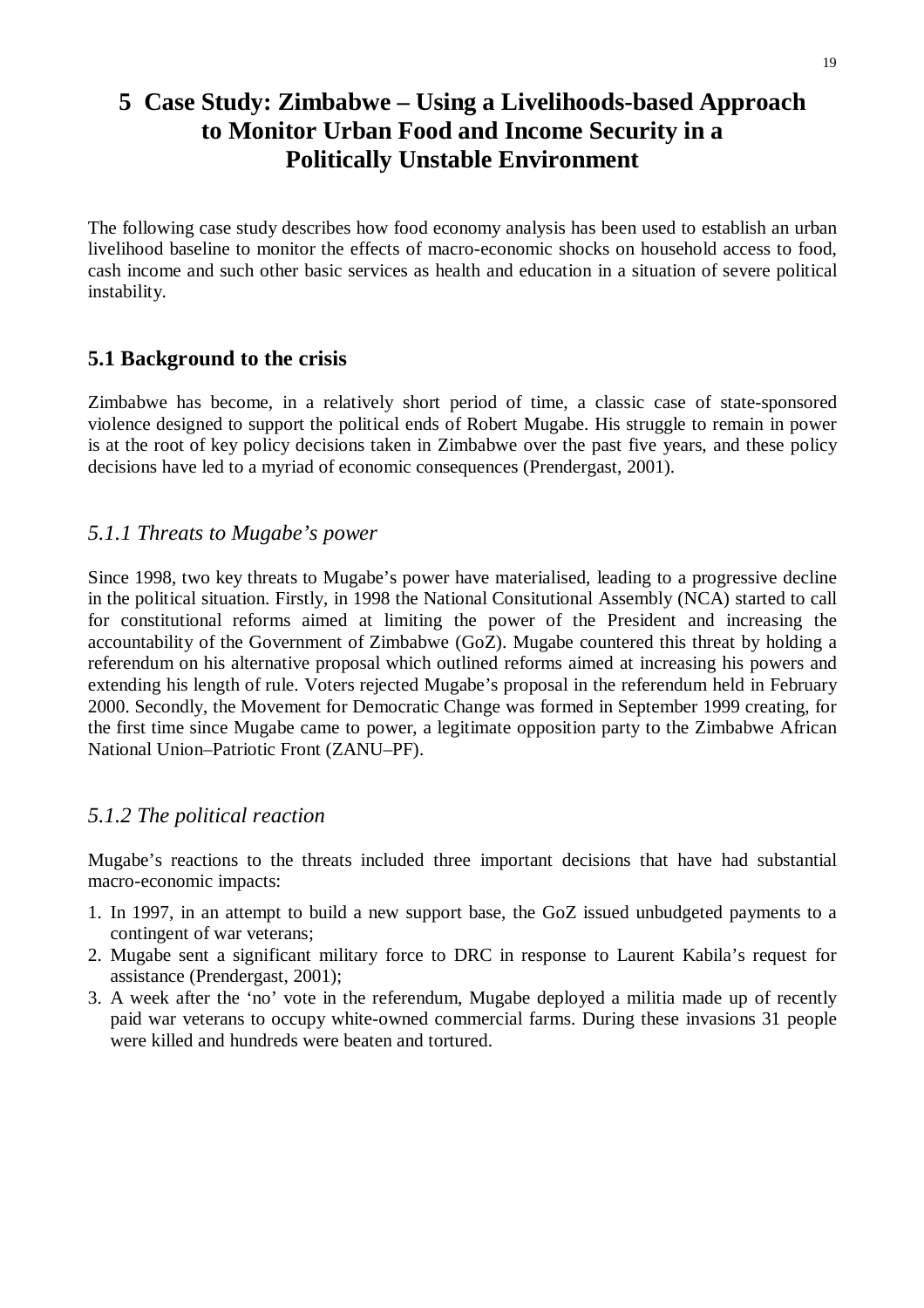### *5.1.3 Macro-economic consequences of the political actions*

Each of the decisions above elicited a set of economic consequences. The unbudgeted payments to war veterans led to a serious budget deficit (between 20 and 25% of gross domestic product (GDP)) which Mugabe financed through borrowing from the domestic market, leaving little capital for investment in new business and growth. Meanwhile, war in DRC drew down foreign exchange reserves, which translated into a fuel shortage from December 1999. The commercial farm invasions led to a tailspin in domestic food production and a significant rise in rural unemployment.<sup>13</sup> The result is that domestic food shortages will have to be filled through imported maize and prices will increase just as people lose income from employment.

### *5.1.4 Linking the macro-economic consequences to household-level livelihoods*

Figure 4 illustrates the connections between the political action, the macro-economic consequences and the micro-economic shocks. But in 2000, the following questions remained unanswered:

- How are these micro-economic shocks affecting the livelihoods of different types of urban households?
- At what level of shock will people begin to lose access to basic food and non-food commodities?



**Figure 4 Links between the macro-context and micro-economic 'shocks'**

 $\overline{a}$ 

<sup>&</sup>lt;sup>13</sup> Commercial farms employed over 600,000 people in Zimbabwe. Since the invasions, more than half of these people have been laid off.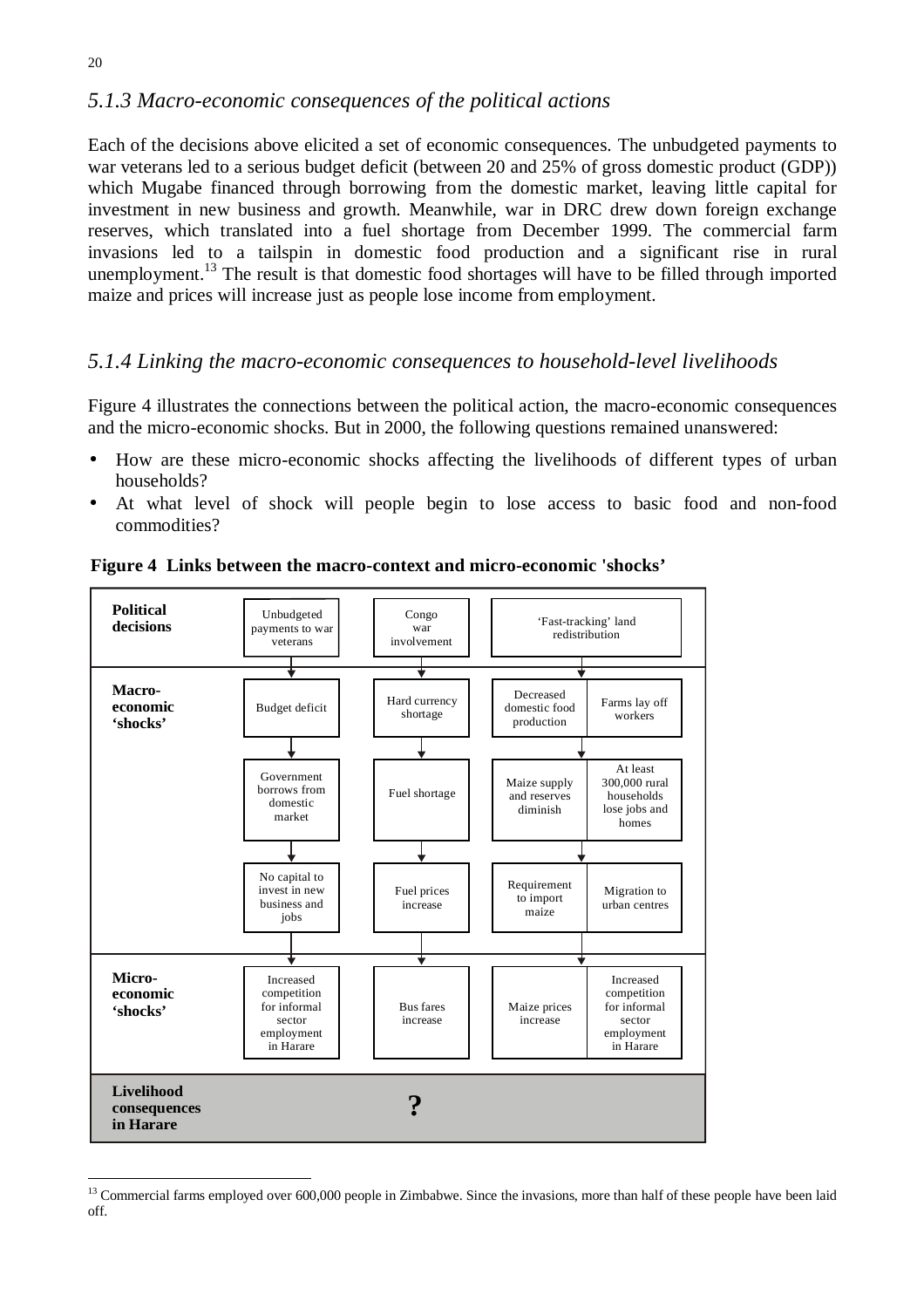#### **5.2 Background on the urban livelihoods assessment and monitoring system**

Given the growing need to answer these questions, agencies in Harare formed a working group on urban vulnerability and began to explore possibilities for carrying out an urban assessment. The working group was comprised of members of a wide range of institutions, including FEWS NET, the Consumer Council of Zimbabwe, the University of Zimbabwe, CARE International, FAO, SC– UK, Southern African Development Community's (SADC's) Food and Natural Resources Department (FANR), the WFP VAM Unit, the GoZ Social Welfare Department, and the Harare Urban Councils.

After a series of discussions between January and April 2001 on methodological approaches and implementation procedures, the assessment took place in May 2001, led by FEWS NET with technical support from the FEG.

The intention of this case study is not to recount the findings of the assessment, $14$  but rather, to show how using a livelihoods approach in an urban setting fraught with political unrest was not only possible, but important in answering key questions about the effects of macro-economic changes on urban incomes and livelihoods.

#### *5.2.1 Strengths of the system*

 $\overline{a}$ 

The application of the food economy approach worked well in Zimbabwe for a number of reasons. Firstly, establishing the urban monitoring system on the foundation of a quantified livelihoods baseline was essential because the alternative – which was to track indicators that reflected changes in the macro-economic context – told decision-makers about changes in the macro-context, but nothing about the effects on livelihoods. If the objective of the monitoring system was to be achieved, i.e., to link decision-makers with information about urban livelihoods to encourage appropriate responses to improve these livelihoods, then livelihood outcomes had to be the output, not hazard outcomes. Without the livelihood baseline, it is impossible to analyse livelihood outcomes with credible accuracy.

Figure 5 illustrates the importance of having a quantitative livelihood baseline to link to the macroeconomic context. The findings of the baseline assessment highlighted the substantive differences in income for groups in urban Harare, with the poorest households earning less than Zim\$4,000 per month, and the better-off households earning over Zim\$50,000. Income groups also corresponded more or less to particular income-earning options; poorer households tending to rely almost exclusively on the informal sector while better-off households have both more reliable and more substantial incomes. These differences translated directly into constraints on expenditure and differences in the relative proportion spent on, say, food versus clothing or transport. The assessment found that a particular burden on poor households was the cost of accommodation, and it was not difficult to see how a small change in prices of any commodity would lead to a difficult choice between essential goods.

<sup>&</sup>lt;sup>14</sup> For copies of the Urban Vulnerability Baseline Assessment (June 2001) and the Urban Vulnerability Update (September 2001), please contact Elliot Vhurumuku, FEWS NET Country Representative, Zimbabwe, E-mail evhurumuku@fews.net; Phone +263 4 729196.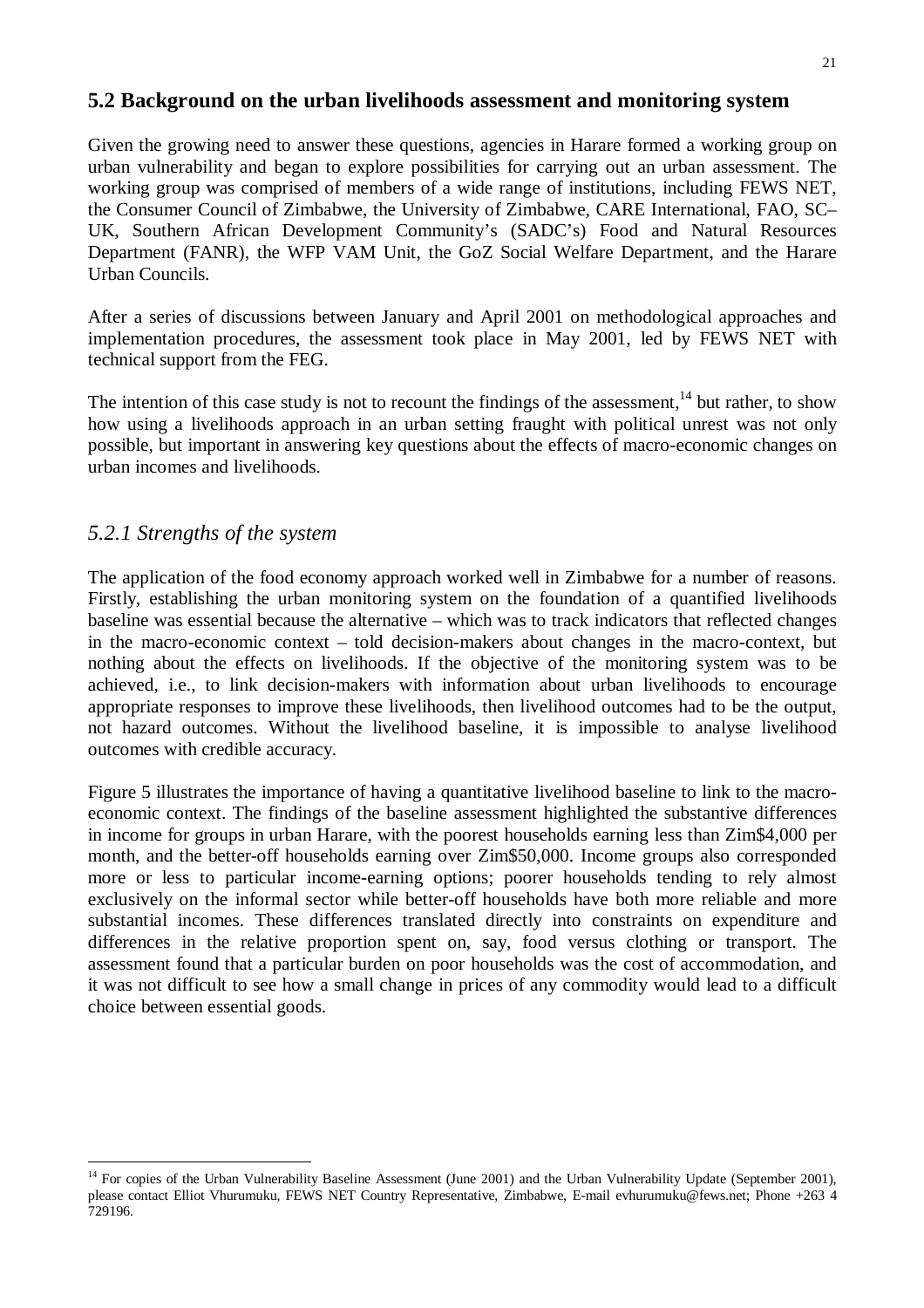

**Figure 5 Linking macro-economic shocks to the livelihood baseline**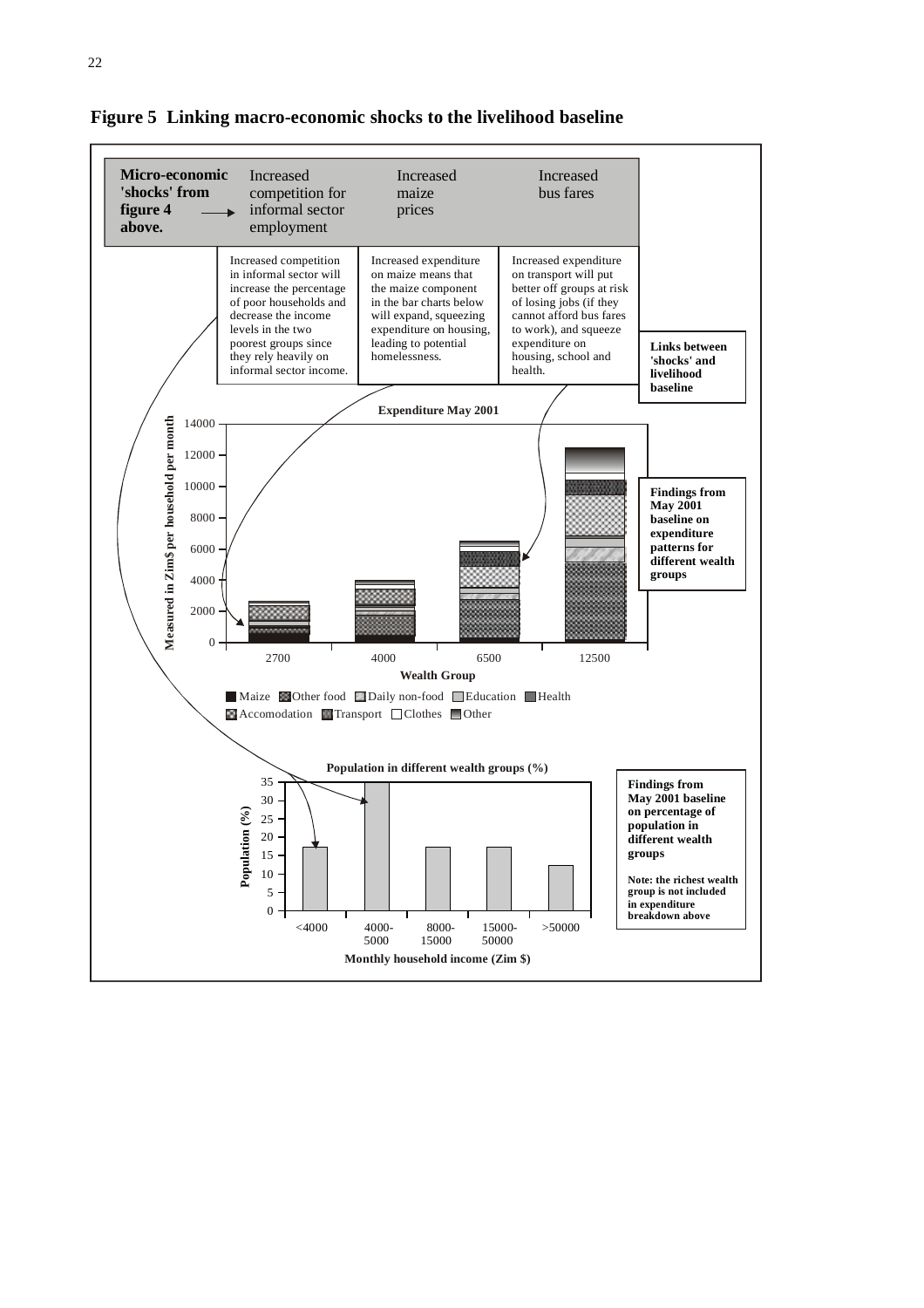The baseline context helps decision-makers see that an increase in maize prices may eat into poor households' ability to pay for accommodation (since this represents by far the highest proportion of non-food expenditure for this group), thus putting them at risk of going homeless; it helps analysts determine the point at which middle-income households will no longer be able to afford to pay for both transportation and food; and it shows that increased competition for informal sector employment in a stagnant or declining economy will increase the percentages falling into the lower two income categories, and will likely reduce the amount these households will be able to earn. This analysis is the first step in helping decision-makers understand the parameters in which urban households are making ends meet, the severity of the current crisis in practical terms on real people, and the types of support that might be needed both now and in the future.

The second, and perhaps overriding, objective was to develop a practical monitoring system built upon this baseline that could provide decision-makers with information on declining access to food and essential cash income in relation to minimum needs. Having this capacity provides decisionmakers with a powerful tool: the analytical means to predict the outcomes of different scenarios. In theory, therefore, various political and macro-economic scenarios could be designed and filtered through the baseline picture. The result would be a detailed picture of the costs and benefits of different policy choices. Grounding this cost–benefit analysis in a livelihoods context could be the basis for strong people-oriented arguments to counter the dictates of rhetoric based on political power plays.

### *5.2.2 Weaknesses of the system*

Two issues have created the biggest challenges for the system: Firstly, the GoZ's existing monitoring system does not collect the types of information required to provide the updates; and secondly, setting up a system depends on the capacity of people in local institutions – and this capacity has been undermined by the political crisis.

Further to the first point, it was difficult to obtain current secondary-source information. For example, data from the Zimbabwe Central Statistical Office is generally published at least one year after the data were originally collected and, given the rapidly changing environment in Zimbabwe, was not very useful for understanding the current situation.<sup>15</sup> Also, because so much of the required data on informal incomes is not traditionally collected by GoZ, updating the system requires extra periodic field work and, therefore, a significant management component. Someone needs to be responsible for organising field teams, training them, collecting their information and analysing it. At present, this resource is provided by FEWS NET in Harare. But one could question the longterm sustainability of such a system. There have been discussions about institutionalising the system within the University of Zimbabwe or in the Zimbabwe Consumer Council, but concerns about capacity and lack of funding have kept this from happening. For the moment, the system will be managed and maintained by FEWS NET, which has an institutional commitment to improving the quality and flow of information in this current crisis.

Secondly, setting up the monitoring system has been no small challenge given the current capacity within Zimbabwe – the very nature of a rapidly changing environment means that people are in the process of changing focus and re-evaluating their lives. Some are understandably thinking about leaving the country and protecting their families to the best of their abilities, which means that finding staff to keep the monitoring system going is difficult.

 $\overline{a}$ <sup>15</sup> Urban Vulnerability Baseline Report, FEWS NET/FEG, June 2001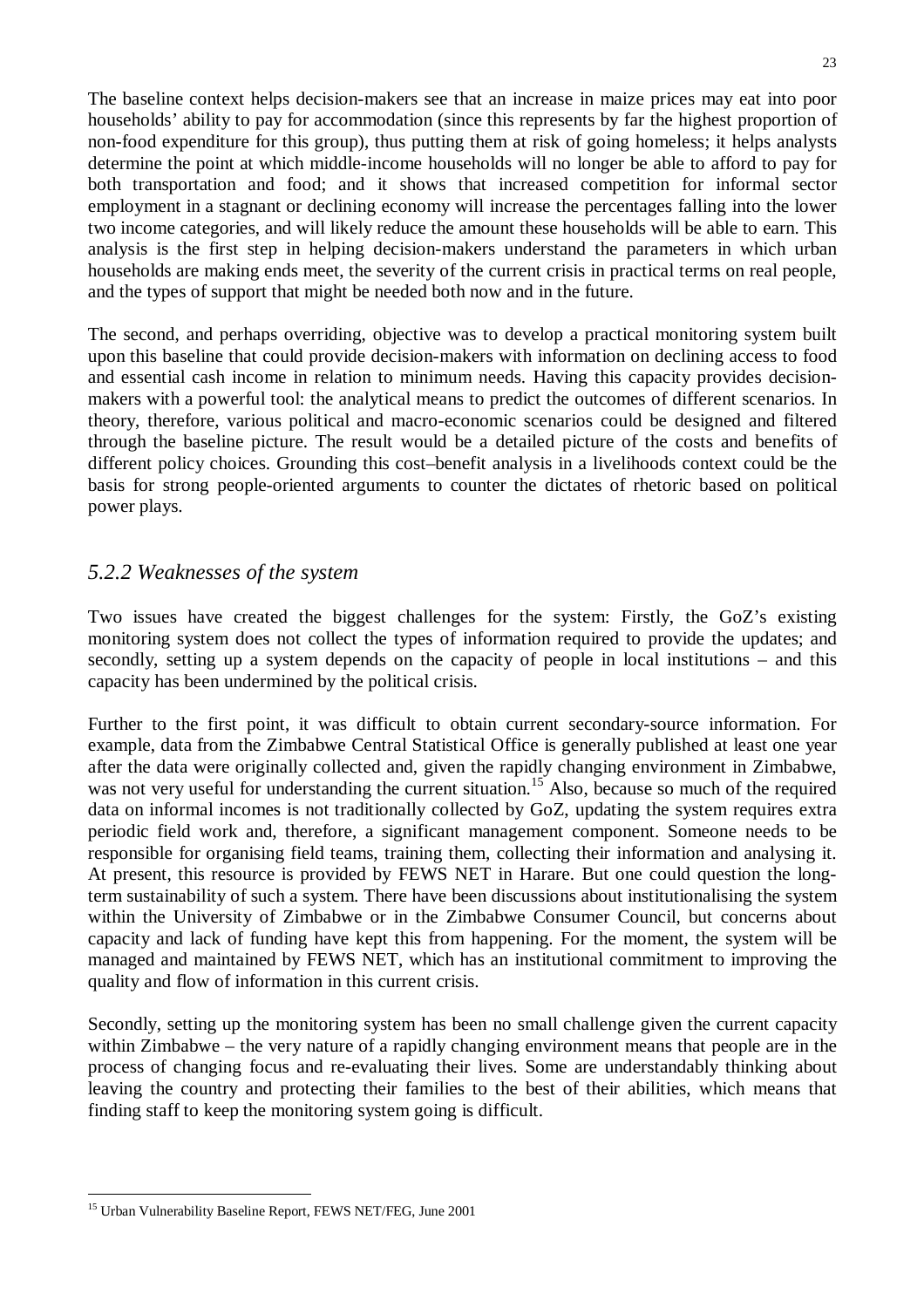## **5.3 Lessons learned**

Two important and related lessons can be highlighted. Both have to do with the process by which the work was conducted and the importance of involving a wide range of interested actors.

Firstly, it became increasingly clear that getting decision-makers involved from the beginning in discussions related to the monitoring system was critical to the overall usefulness of the output from the system. It was important to help people understand the expected outputs of the system from the start to make sure it met their expectations, and to ensure their interest and involvement. To this end, an urban assessment steering committee set up by FEWS NET and involving UN, GoZ, NGOs and local institutions was a powerful conduit for guiding the assessment process and publicising the outputs of the work. Providing information as a 'perfect finished product' is less useful in the long run than providing good information through a well-organised 'process'.

The second lesson is the importance of building a consensus from the actors involved and especially in order to put together an appropriate response. While building consensus takes time and effort, it is particularly important in SCCPI, where powerful actors tend to manipulate different agencies towards their own ends rather than towards the ends of helping less-powerful people.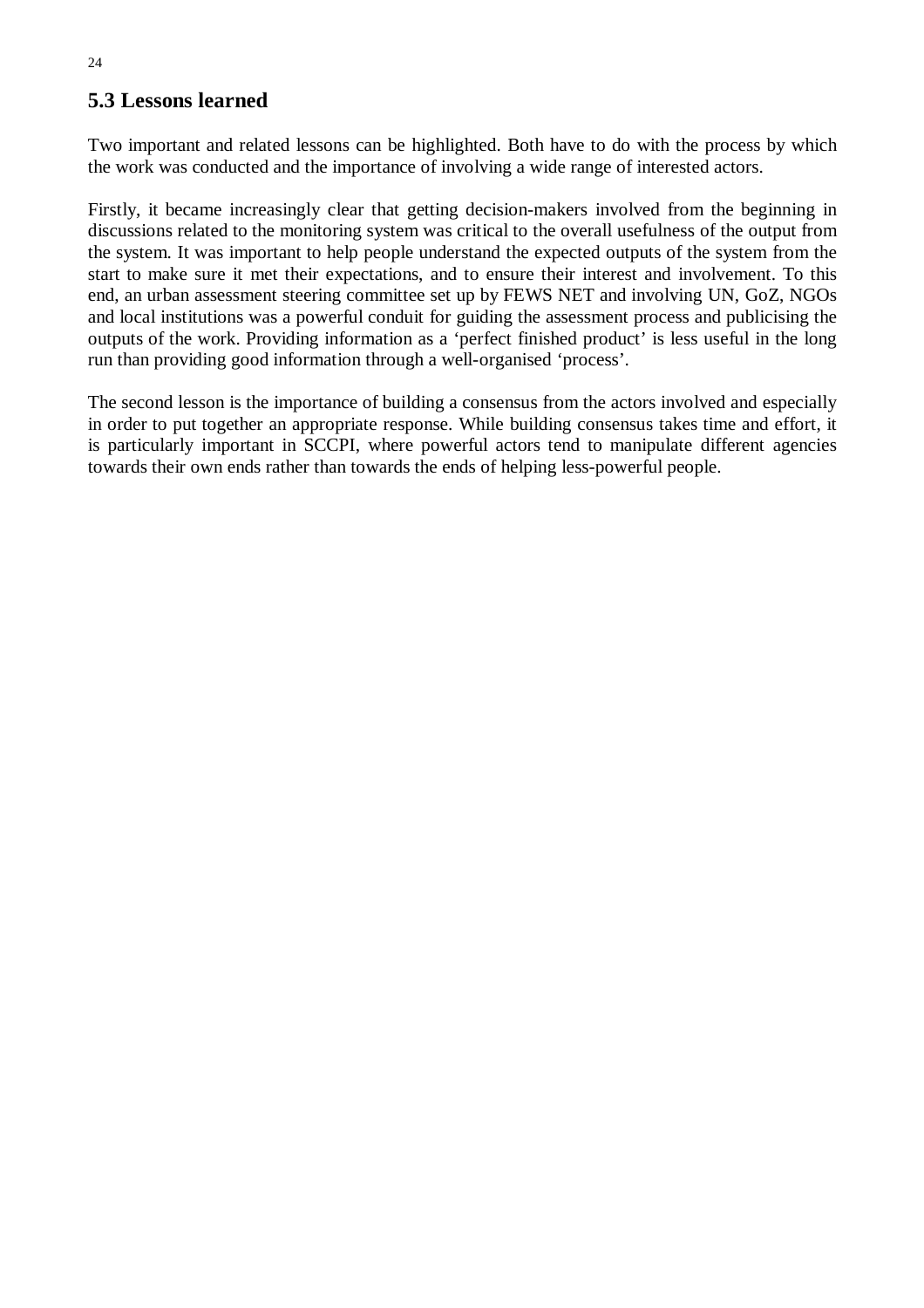## **6 Case Study: Assessments in Kenya in 2000/1 – Finding the Balance between Immediate Needs and Development**

This case study illustrates the potential for, and importance of, adopting a livelihood assessment approach in a situation where rapid, wide-scale quantification of relief needs is required. It shows how the food economy approach changed relief assessments in Kenya to allow for the inclusion and incorporation of development messages in the findings and outputs. Finally, this case study makes the basic point that an 'either relief or development' approach to rapid assessments is misguided. In unstable, complex environments it is not just possible, but necessary, to encompass both.

### **6.1 Background to assessments in pastoral northern Kenya**

Conflict over resources, a changing environment and political competition have created a state of constant flux in northern Kenya. Historically the arid pastoral areas of the north have been politically and socially marginalised. Few attempts have been made to understand the pastoralists' livelihood system, and in the past, outsiders typically believed that settlement and agriculture would bring 'civilisation' to the area. Misconceptions over the economic value and social fabric of the pastoralists lead to misguided development policy in these areas. Although these perceptions are changing and recent Government of Kenya (GoK) policy encourages more local-led development, the area's infrastructure and economic links remain poor at best.

Livestock raids have been a constant part of pastoral life in this area, but conflicts are increasing with the introduction of small arms into the area, declining environmental resources, and statesponsored aggression.<sup>16</sup> As an indication of this increased insecurity, the UN gives the majority of the northern districts a Level 3 classification security rating, and its vehicles and personnel are not allowed to travel in these areas without armed escorts.

Drought builds on the effects of this increasing insecurity. Arid northern Kenya has always been considered drought-prone. In past decades, droughts were an expected occurrence every eight to ten years<sup>17</sup> (interview in Mandera district and town, August 2001). The last decade, however, has been particularly dry with rainfall in eight out of ten years falling below average, and the occurrence of two severe drought events (see Figure 6).

### *6.1.1 The evolution of the livelihoods rapid assessment approach in Kenya*

The Arid Lands Resource Management Project (ALRMP),<sup>18</sup> a GoK agency responsible for providing early warning information on the northern pastoral areas in Kenya, supports a famine early warning system in ten arid districts. This system was designed to be operated at district level, and when drought conditions reach a certain intensity, the ALRMP conducts rapid needs assessments. Over the last decade the project has increasingly taken on the role of highlighting pastoral issues in the national policy arena.

 $\overline{a}$ 

<sup>&</sup>lt;sup>16</sup> For example, in the Rift Valley the Pokot tribe were assisted to conduct commercial cattle raids against the northern Turkana tribe; and the Sudanese government has given weapons to the Taposa (of Sudan) which has contributed to increasing conflict in the Karamajong cluster.

This corresponds with the description in Buchanan-Smith and Davies (1995).

<sup>&</sup>lt;sup>18</sup> ARLMP is a bilateral initiative between the GoK and the World Bank, based in the GoK Office of The President. More details are available from that office, in the project proposal.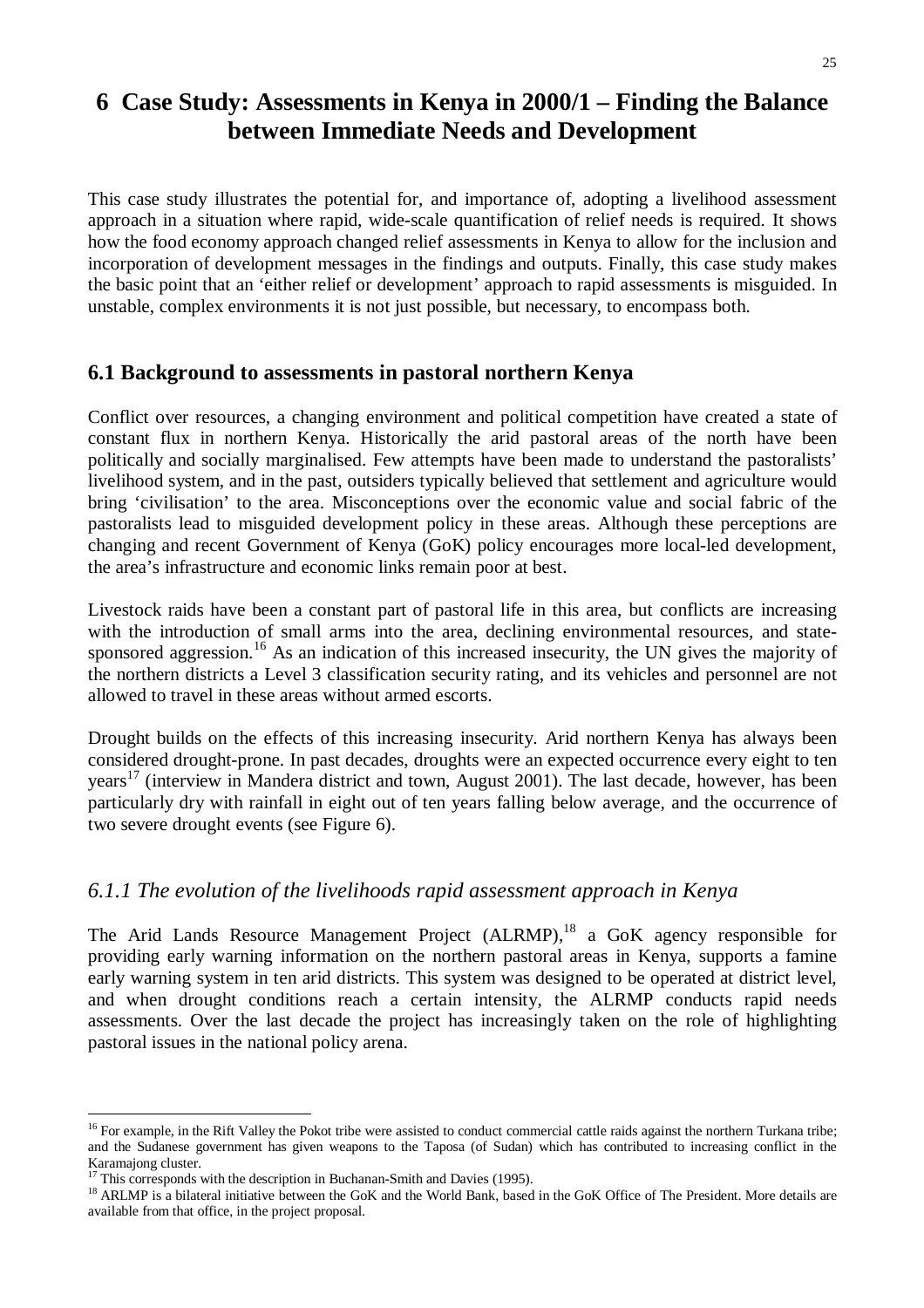

**Figure 6 Evidence of drought in northern Kenya**

All but 2 of the past 8 years have seen below average rainfall in the northern pastoral areas.

In addition, the ALRMP was influential in establishing Kenya's current institutional framework for food security and drought management. During the 1999 drought, The Kenya Food Security Meeting (KFSM) was established to build a genuine partnership between the GoK, donors and NGOs on food security issues (KFSM, 2001; Anderson, 2001). For the first time in Kenya, GoK and UN agreed to plan and deliver food aid jointly, resulting in impressive gains in transparency of decision-making and targeting of aid.

The Kenya Food Security Steering Group Meeting (KFSSG), a sub-group of the KFSM, was established soon after and was tasked with coordinating national approaches to food security assessments, food aid targeting, improved information flows, and capacity building of district-level food security structures.

Three 'national' assessments were designed and organised by the KFSSG between the middle of 1999 and the end of 2001 to answer the need for national-level information on the prioritisation of relief interventions and the targeting of food aid.

In the 1999 assessment, the country was divided into four livelihood zones (pastoral, agro-pastoral, marginal agricultural, and high-potential), but later, more in-depth and comparable information was needed to inform targeting of relief and, later still, to determine when, how and where emergency interventions could be phased out. The latter two assessments provided this information using a food economy framework to structure the field information collection and subsequent analysis. These assessments refined the four original national livelihood zones to more than 20 distinct zones. They provided a comparison of livelihoods before and after the threeyears of drought. Using rapidly constructed baselines, the framework enabled analysis of which shocks were affecting, or had affected, districts/divisions and the positive or negative changes they brought to households' food security and livelihood strategies. For the first time the assessments went beyond collecting indicators focused on the outcomes of the drought (such as the numbers of displaced and malnourished, and of livestock deaths) and built up livelihood pictures that helped solidify an understanding of the inter-related causes behind particular outcomes.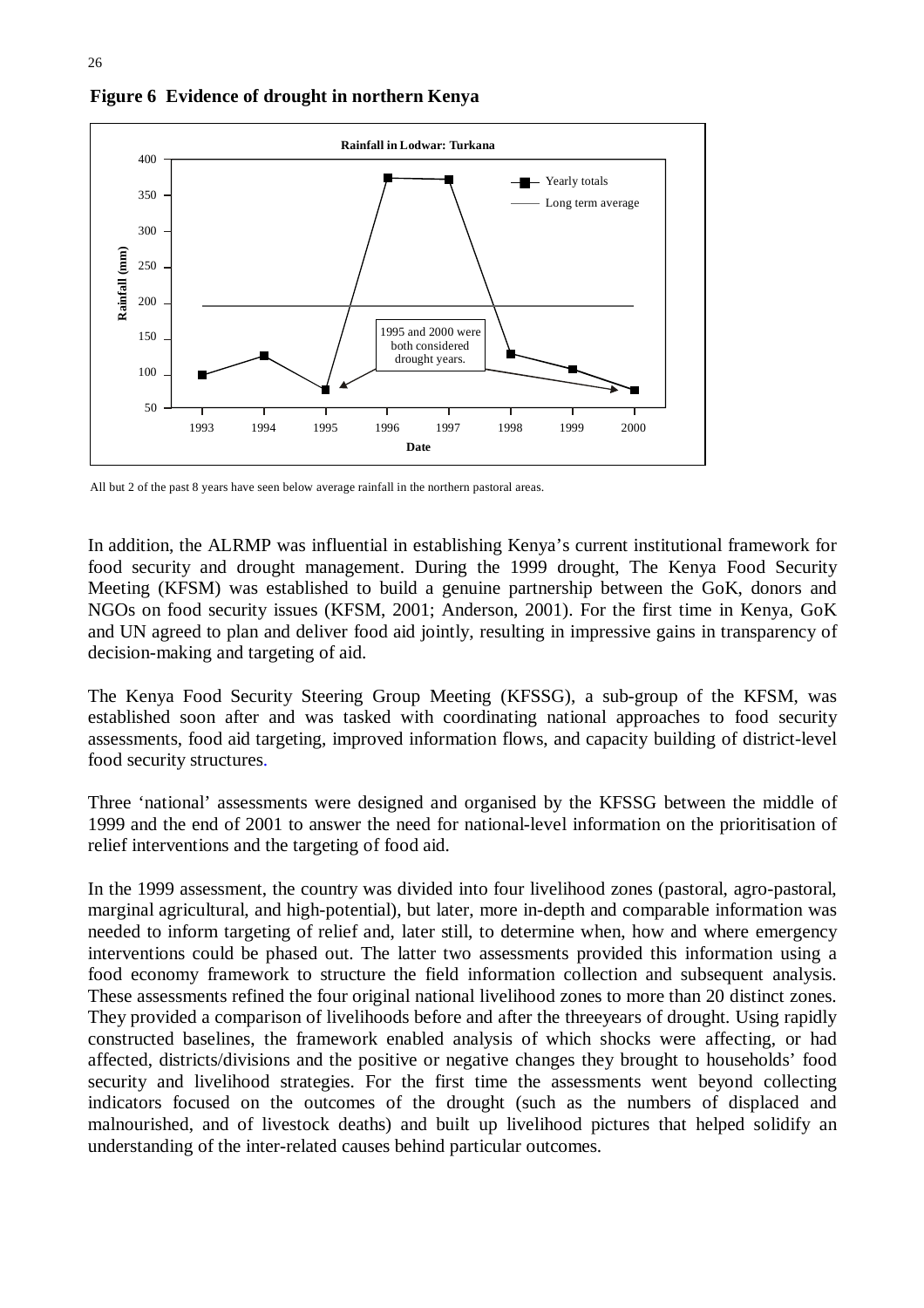### **6.2 A practical way of incorporating livelihoods analysis into rapid assessments of complex systems**

## *6.2.1 Objectives*

Continuation of the drought into 2000 and on-going food aid planning<sup>19</sup> meant that a crucial objective of the assessments in the October to December rains of 2000 and 2001 was to provide quantified recommendations on food aid needs. At the same time it was vital that the particular constraints and opportunities of different communities be considered, in order to help people move beyond the need for relief assistance in the coming years.

Through a process of dialogue and debate, an assessment approach was developed by the KFSSG to meet these requirements. It aimed to be inclusive of district GoK personnel, steering away from the previous model of centrally based (mainly non-GoK) staff being the core of assessment teams and undertaking all the analysis. Hence, the majority of personnel collecting and analysing the information were selected from NGO and WFP field staff and GoK district personnel. The approach was based on the food economy framework, which had a number of advantages over past assessment approaches, including more useful disaggregation, quantification of potential food aid needs, and an improved understanding of causal relations between hazard and outcome that provided guidance on development responses.

### *6.2.2 Assessment process*

As explained in Section 3, the first step in food economy work is to establish livelihood zones which then guide the sampling of villages/communities for the assessment. In the first zoning stage of the assessments, district- and national-level key informants established intra-district livelihood zones and ranked the major food and income sources for typical households in each zone. Following this classroom work, the district-level teams, supported by food economy advisors, conducted six days of field work to refine this starting-point picture and to find out more about current shocks. Finally, all the assessment participants were brought together again to analyse the data, including shock information on the drought (using local production figures and remotesensing imagery such as the Normalized Difference Vegetation Index (NDVI)). This included an initial analysis of how conflicts had affected communities' access to livelihood options.

Information was extrapolated to the non-assessed districts at several levels. Firstly, livelihood zones were aggregated, drawing together areas with similar livelihood options. Secondly, the shock information from central sources including the Ministry of Agriculture, FEWS and WFP VAM covers the whole country and areas facing similar problems were grouped. Finally, communities' abilities to cope with the ongoing drought and conflict were extrapolated from the field findings to non-assessed areas.

## *6.2.3 Findings*

The assessment findings and recommendations were presented in a short report to KFSM members interested in relief and recovery planning. Because the information was quantified and summarised, gains were made in the comparability and depth of information available to the sub-committee of the KFSM responsible for food aid planning. The findings both established a strong framework for prioritising relief needs and provided a powerful justification for development planning. In addition,

 $\overline{a}$  $19$  In August 2000 over 4 million people were receiving food aid through the GoK/WFP EMOP.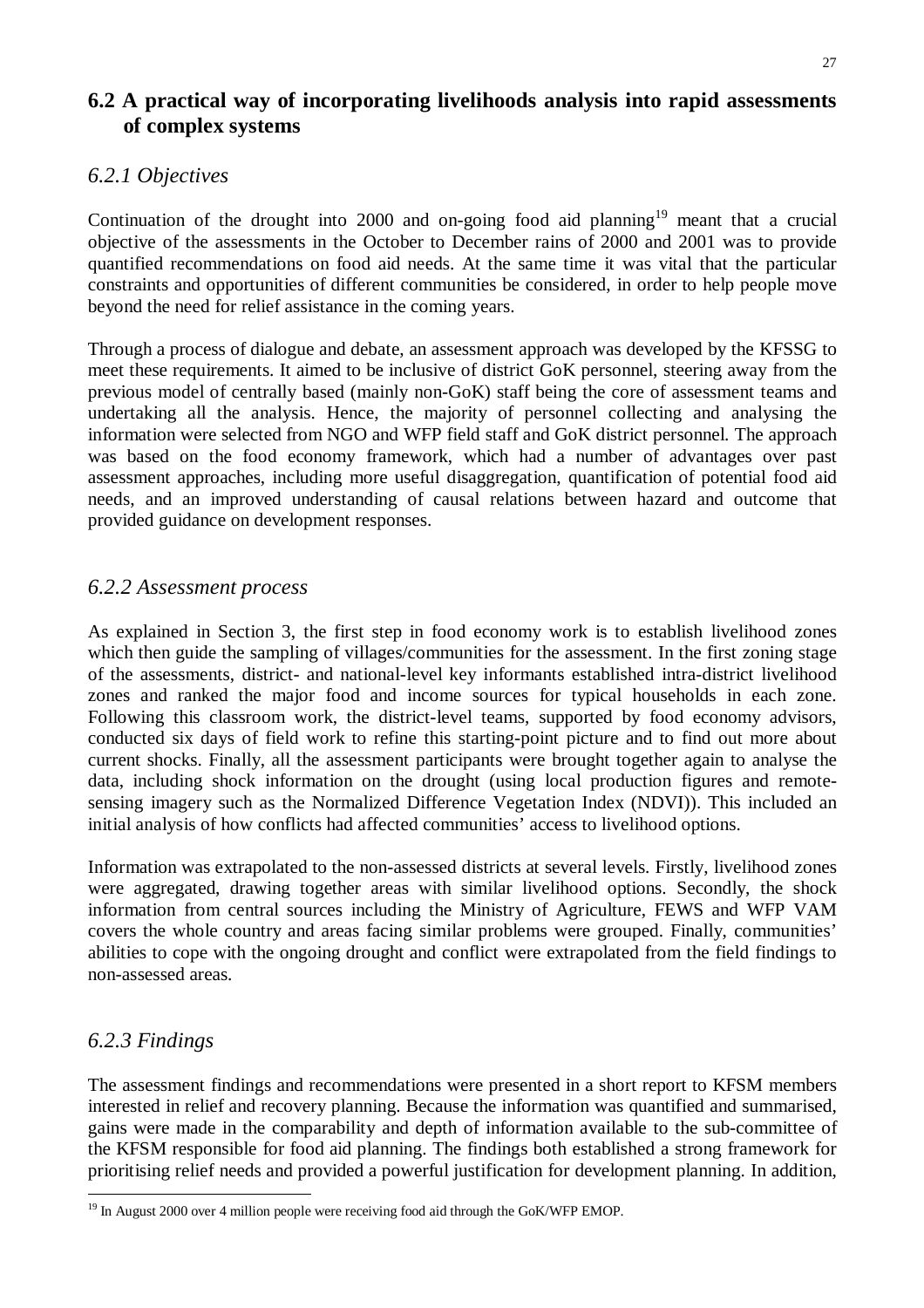the report stressed the need to adapt the food security coordination structure to take on longer-term issues that would enable it to reach beyond the annual cycle of emergency assessments and response.

One of the assessment findings – the case of northern pastoralists who have settled after losing their livestock – provides an interesting example of the need for development rather than relief programming (see Figure 7). Districts like Turkana, Mandera, Isiolo and Garissa are composed primarily of pastoral zones, with some agro-pastoral parts where crop production is practised, particularly along rivers. Within the pastoral zones large numbers of households (around a third of the districts' population) have settled, either in small *bullas* around water points or on the edge of towns (ALRMP internal communication, Mandera office; Coutts, 2001; KFSSG, 2001; KFSM and ALRMP, 2001).





Every year, these poor 'settled' pastoralists spend excessive time and energy collecting bush products. These are no longer 'coping' strategies, but desperate measures signaling extreme poverty in the face of no other livelihood options. Meaningful assistance needs to address these issues to prevent further marginalization of these households and the spiraling degradation of the local environment.

At the start of the drought, most outsiders perceived the settled pastoralists as a population particularly in need of relief assistance. However, the assessment in December 2001 showed that these households had been less affected by the drought than those with more livestock. Although less-affected, they were no less in need of long-term help. In fact, these households, facing extreme poverty every year, have turned to a number of potentially destructive livelihood strategies, such as collecting and selling bush products, like firewood. These 'new' livelihood strategies damage the natural environment that supports the livelihood of better-off pastoralists.

The number of pastoralists permanently settled within the arid northern districts is growing. As their links to the pastoral economy decline, they are increasingly becoming a marginalised group within an area already considered to be on the periphery of Kenya. As their livelihood options shrink and their marginalisation increases, the risk of conflict grows accordingly (Swift and Kratli, 1999). It is vital that the circumstances of the settled pastoralists be addressed in a meaningful way to prevent spiralling negative consequences for them and the wider community.

Settled pastoralists are between two worlds – the urban cash economy and the herder society. Support to these groups needs to extend well beyond food aid, encompassing arenas from the policy level down to the ground. Some of these options include: setting up a disaster management policy in Kenya that supports pastoralists in dealing with the repeated (and now expected) shocks they face; establishing a land policy that ensures pastoralists can maintain their access to grazing and water;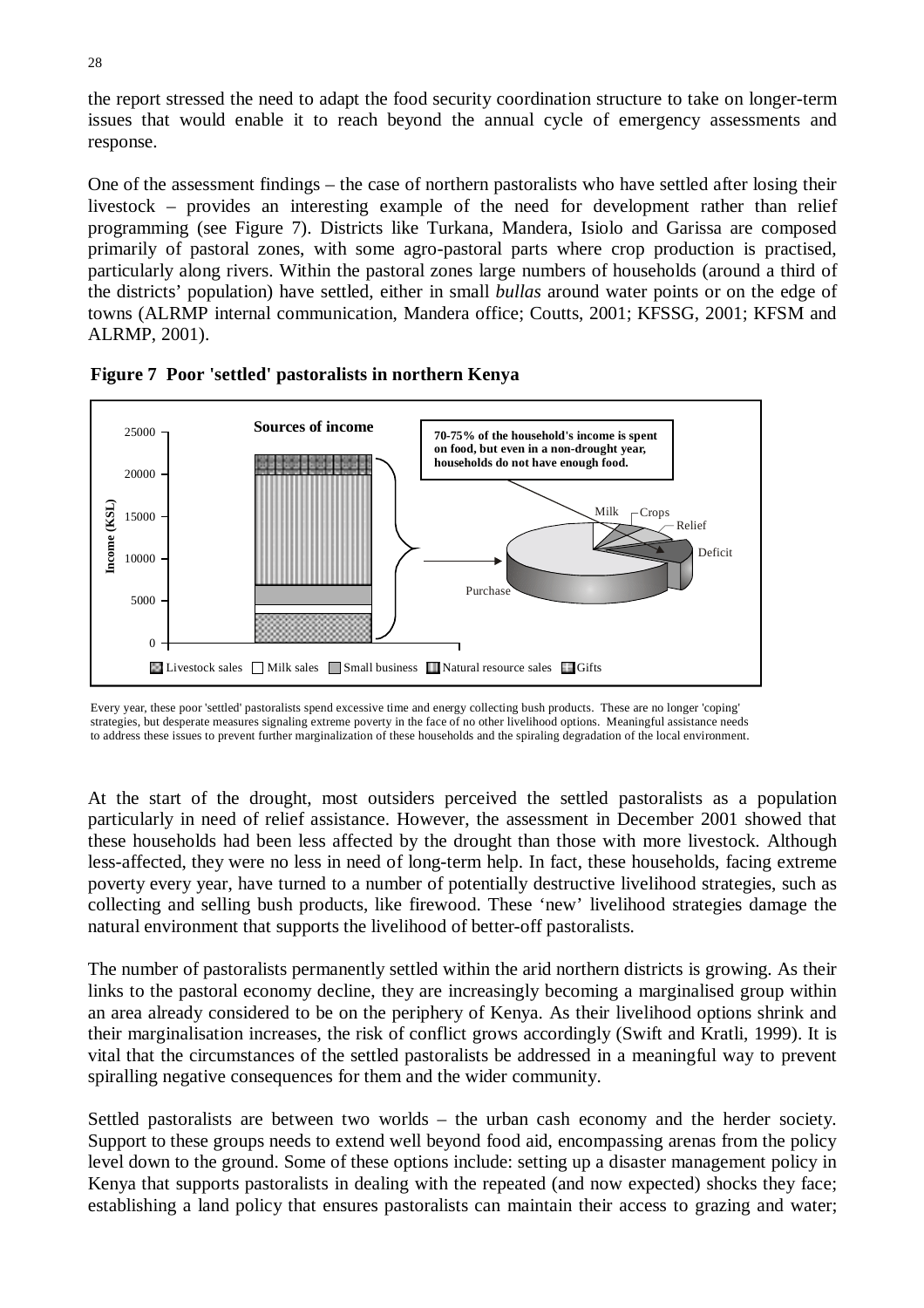injecting cash into the local economy in order to help build small businesses, for example in butchery and livestock trade; and paying for education in marginal agricultural areas or amongst households infected with HIV/AIDS.

### **6.3 Lessons learned**

#### *6.3.1 Strengths of the approach*

The assessments in Kenya had three major strengths particularly relevant to SCCPI. Firstly, the food economy framework provided a rigour to the analysis, and a transparency that facilitated the involvement of many actors at different levels. It allowed for an appropriate division of labour, with specialists like FEWS NET and the WFP VAM Unit providing shock information on rainfall and grazing, field workers preparing baseline food economy profiles and a core multi-agency group designing, facilitating and finalising the assessment. Having an agreed-upon, well-articulated assessment framework reinforced Kenya's food security coordination, and enabled discussion and consensus- building around the results. This is vital in situations where there are concerns over manipulation of information by people in power.

Secondly, the assessments increased the involvement of GoK in the process and devolved more of the process to lower levels with high participation of district officials, particularly from the Ministry of Agriculture. Food economy analysis, because it structures field information, helped them to frame and articulate existing knowledge, and to contribute their local knowledge substantively to the analytical process, thereby helping to reduce the centre-bias typical of rapid decision-making.

Thirdly, because food economy baselines are built up around field interviews, the assessment provided real perspectives from communities affected by ongoing drought. It highlighted communities whose priority need was for development assistance and it brought to the attention of donors, NGOs and GoK the situation of marginalised groups. In SCCPI, emergency responses tend to offer up a path of least resistance; by framing a rapid assessment in practical livelihood terms, longer-term development solutions are highlighted, helping decision-makers move beyond reactive short-term options.

### *6.3.2 Weaknesses of the approach*

The approach required a high degree of coordination (over 20 districts were included in each assessment) and needed backstopping by an experienced food economy analyst. In part this was because the assessment approach was being developed iteratively, and because (particularly in the January 2001 assessment) so much information was generated that distilling it required considerable technical and management skills.

In addition, linkages between field and headquarters still need to be strengthened. The process for transferring information between the district and the centre needs to be improved in order to effectively monitor livelihood baselines in the future. At the national level a great deal of work still must be done to strengthen practical links between relief planning, development, and poverty eradication.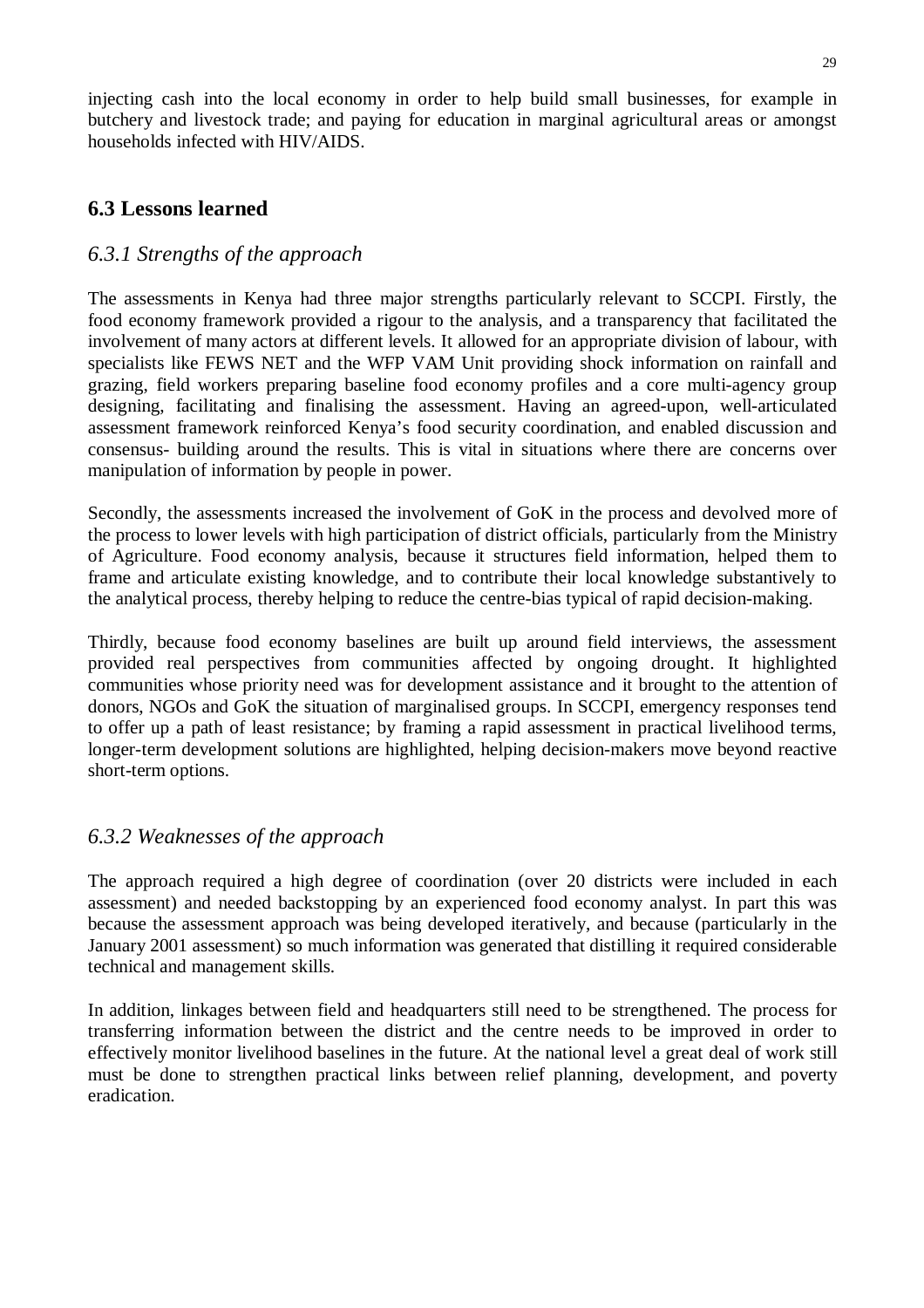## **7 Lessons Learned on Using Food Economy to Connect Livelihood Analysis with Political Economy Information**

#### **7.1 The possibility of conducting livelihoods assessments in SCCPI**

In SCCPI, where information is needed quickly and where the effects of changes need to be understood in quantitative terms, common knowledge suggests that livelihood-based assessments are too difficult to implement. The rapid assessments in Kenya in 2001 and the national-level assessment of Sierra Leone illustrate that, on the contrary, it is quite possible to conduct assessments that provide information on households' assets and strategies, as well as on current food security, with many participants and a large geographic scope. The Zimbabwe case study emphasises the argument that, not only is it possible to base assessments in these situations on a livelihood approach, it is essential. Without a livelihoods approach less detail would have been available on the consequences of unbudgeted payments to war veterans, the DRC war involvement, and 'fast-tracking' land redistribution on urban households.

#### **7.2 Food economy as a livelihood analysis tool**

Food economy analysis enters into livelihood analysis via a specific food security angle. Although the term 'food economy' might imply an exclusive focus on food, this is not at all the case. Looking into how people get access to food naturally leads to consideration of cash income sources, because so many people, whether in rural or urban areas, buy the bulk of their food. One of the benefits of food economy analysis is the facility it gives to judge whether households' cash income is sufficient, which comes through an understanding of expenditure patterns.

Studying the household economy sheds light on a wide range of livelihood issues. The issue of land tenure was central in DRC and this may not have been realised if a more conventional emergency assessment had been undertaken because the area was insecure. In the Kenya assessment, it was clear in the field work that pastoralists' ability to cope with drought is directly related to their freedom to move to new pastures, and that this is best promoted by community land management. Yet there are competing interests between different groups in the pastoral economy, such as between poorer settled households who need to cut timber for firewood and herders seeking to conserve the environment for browse and grazing.

Through an examination of expenditure, the importance households ascribe to such services as education, health, water and transport becomes apparent. For example, in the case of HIV/AIDS, the approach has highlighted the competing demands for health care and food purchase in households afflicted by HIV/AIDS, and how that may lead to children dropping out of school and households being unable to invest in agricultural inputs.

However, food economists do not claim to cover all aspects of livelihood analysis in equal depth. Food economy's comparative advantage is in understanding the ways and means by which people obtain food and generate income, so the most telling recommendations tend to relate to economic interventions or political actions that have direct economic consequences. Yet it can provide a starting point for further investigation into such livelihoods-related phenomena as the work that was done in Somaliland in 2001 to assess the impact of the ban on livestock exports on the environment of the rangeland (FSAU/FEWS, 2001).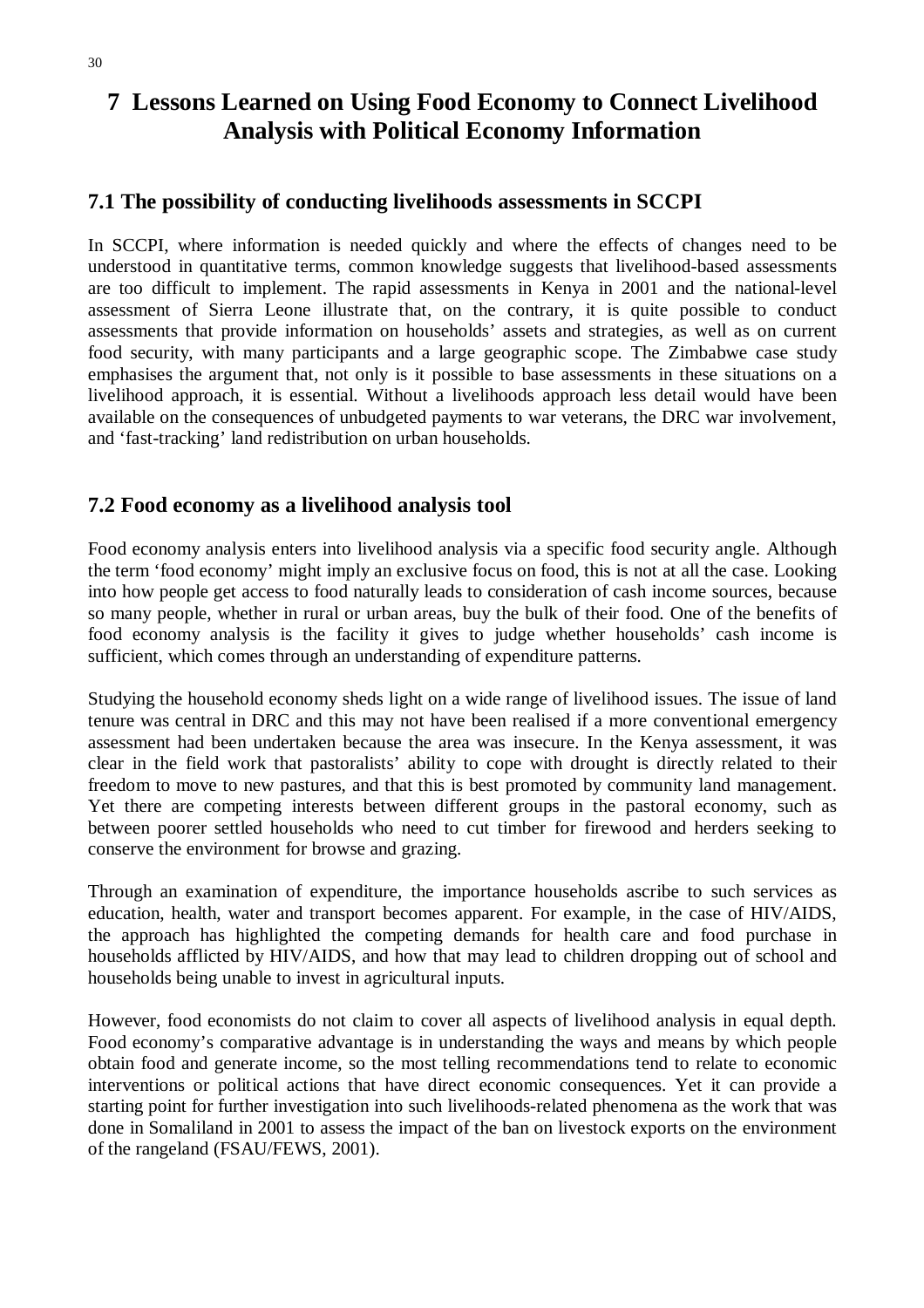### **7.3 Food economy compared to principles of sustainable livelihoods**

According to the Department for International Development's (DFID's) definition, a sustainable livelihoods approach has six underlying principles: it should be people-centred, responsive and participatory, conducted in partnership, sustainable, dynamic, and multi-level (DFID, 2000).

The food economy approach is people-centred and participatory in that it is based on asking people, themselves, to describe their livelihood options, their constraints to becoming wealthy, how they mitigate against various risks, and their priorities for making their livelihoods more secure. The situation and needs of the rural poor are communicated up to decision-makers in a manner easily accessible to people pressured to make quick decisions. This makes it a powerful medium for the transmission of local knowledge. There is less experience of channelling information back following the analysis, or after decisions on the response have been made, to the people met in the information gathering.<sup>20</sup>

With regard to partnership, the food economy approach is increasingly being used in partnership with the public sector, as was illustrated in the two case studies, but there is limited experience of the public sector being involved.

An observation underlying the development of the food economy approach in some of the poorest parts of the world, like highland Ethiopia, was that in most years people do survive and make a living. The approach seeks to understand how they do that, it is designed to highlight constraints and opportunities rather than count 'beneficiaries'. Many assessments conducted in SCCPI are designed exclusively to determine relief needs and are implemented in response to a specific shock such as a raid or drought. They tend to concentrate on detailing the nature of the shock and on trying to find out how many people were affected. In contrast a livelihoods approach, like food economy seeks to provide support to households to help them manage shocks and build a sustainable livelihood.

The sustainability of the approach itself has been questioned because it has not been readily adopted, without technical support, by local southern institutions. However, it has been evolving and providing high quality information for more than 15 years, and demand continues.

Lastly, the principle of multi-level is discussed below.

 $\overline{a}$ 

#### **7.4 Using food economy to connect livelihoods to the political economy**

Studying access to food quite naturally leads to a study of who has power over which resources, how these resources determine the relative distribution of wealth in a community, and in turn, how wealth determines access to food. Most importantly, it highlights who will be most affected if certain components of access are eliminated or changed.

Highlighting who needs assistance most (whether they be the poorest or the richest) on the basis of a standard analytical framework can help to fortify the arguments of agencies in the face of politically motivated manipulation. And good information, joined to a system where it can be disseminated and publicised, helps empower local communities to claim what is rightfully theirs. In combination with democratic distribution mechanisms designed to get the assistance to those who need it most, livelihoods-based targeting can be a powerful tool for reducing the 'diversion' factor.

 $20$  An exception to this could be the FSAU, where increasing this dialogue is being sought (personal communication, FSAU 2002).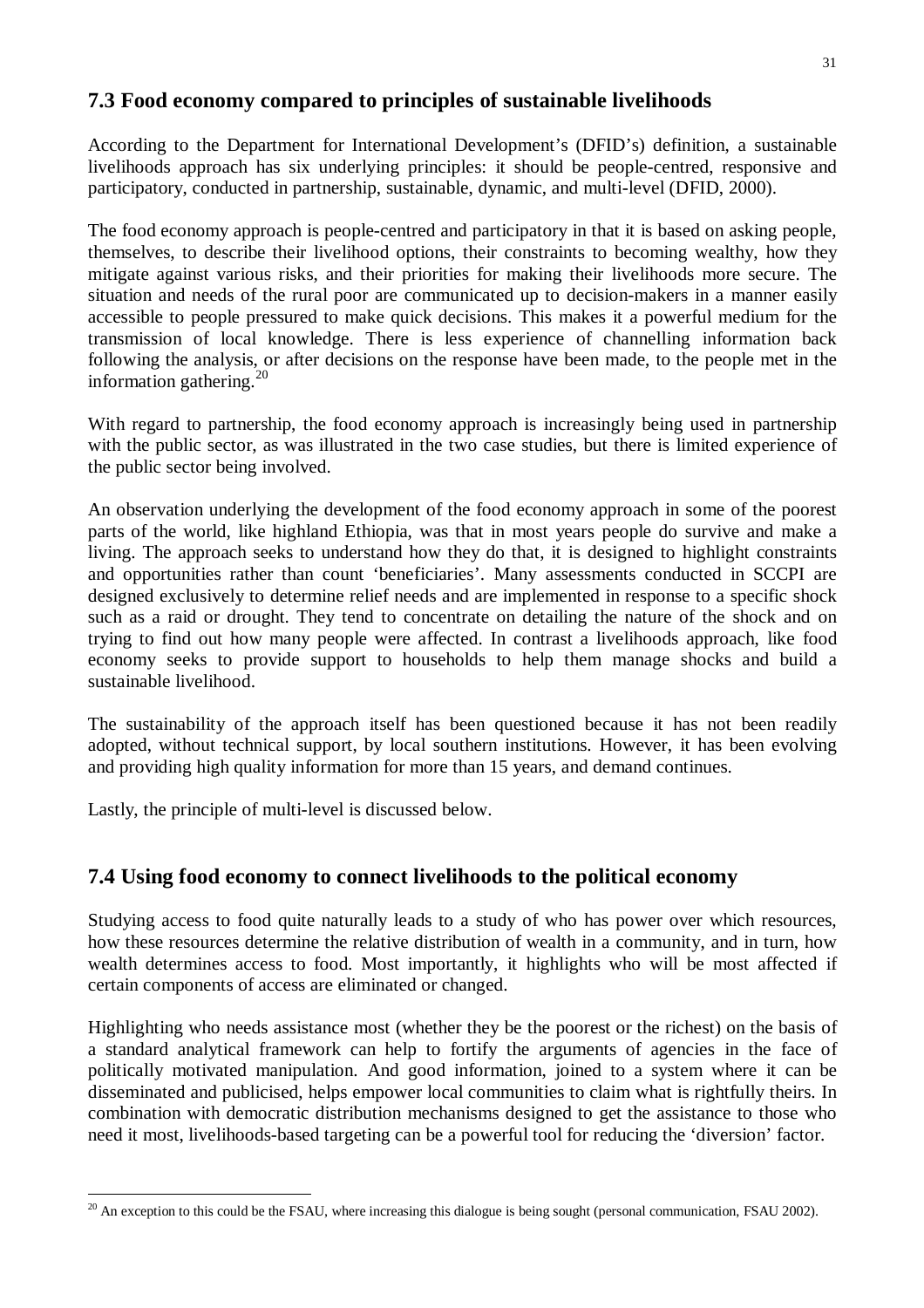The case studies highlight the gains made through using food economy analysis as a basis for rural and urban assessments. One major advantage of the analytical framework is that it promotes meaningful coordination. The framework promotes a logical division of labour amongst information providers, and the value of different types of information at multiple levels (both on the hazard and livelihood side) is enhanced, rather than lost. In addition, the approach promotes the achievement of consensus by ensuring that all participants utilise their skills and knowledge strategically within a framework that results in quantified outcomes. This consensus is essential for rapid action in situations of chronic political instability.

Perhaps the most important contribution that food economy analysis makes is to define the connection between people's livelihoods and a changing array of hazards, which increasingly include by-products of unstable political economies. By filtering the hazard analysis (whether production-oriented or market/entitlement-based) through a food economy baseline, a variegated outcome analysis is provided of the effects of changes in political economy or the natural resource base across a larger national context. Without such a profile, decision-makers/information-users would have only a specification of the 'hazard' – for example, that drought is likely to affect a certain area of the country, or that a conflict has broken out between two warring groups – but they would be left without an understanding of how the drought or the conflict will affect the people living in those areas of the country.

The schematic figure (Figure 8) below draws parallels between the synthesis of drought or flood early warning indicators and food economy's livelihood information, and the analysis of political economic changes in light of the same, detailed livelihoods information.



**Figure 8 Links between food economy and the political economy context**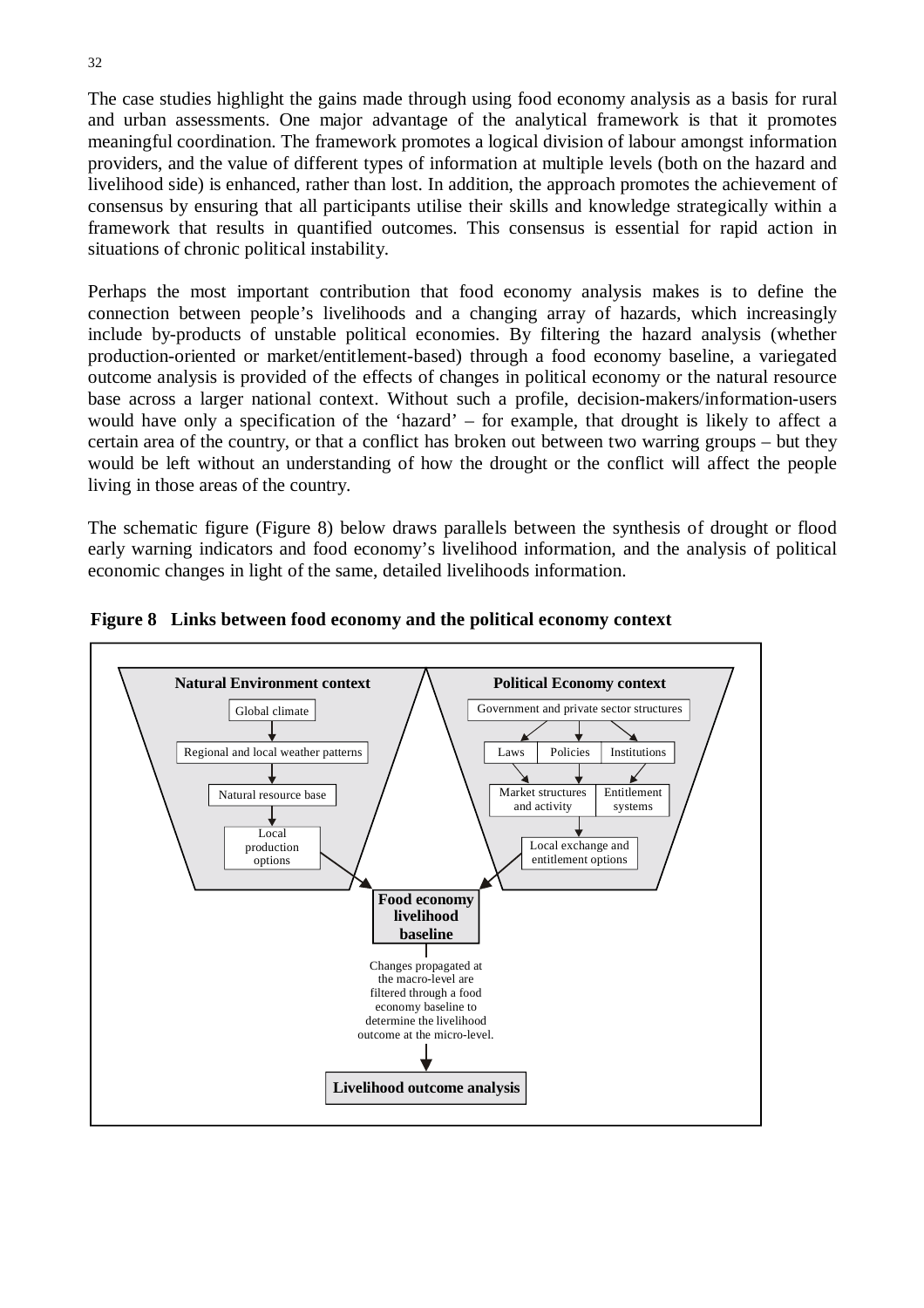Already, the food economy framework is used to combine information on weather patterns with baseline livelihood information, for example in Somalia.The framework has also been used in an end-to-end anlaysis linking the effects of the 1997 El Niño to household food security in Zimbabwe (Boudreau, 1997).

The Zimbabwe case study illustrates how national-level economic decisions can be combined with livelihood information to measure the effect on the poor. This collaboration needs to be further developed in practice by political economists and livelihood analysts working together to integrate their knowledge.

The importance of this is emphasised by the fact that subsistence economies are becoming a thing of the past. Food economy work throughout Africa repeatedly shows that in rural areas the poor, in particular, buy most of their food, but remember their fathers or grandfathers producing it. Most of the cash they earn to purchase it comes from off-farm income. Hence their livelihood security is linked to functioning markets and government policies that affect prices and priority goods and services, such as health and education.

## **7.5 Recommended future developments**

 $\overline{a}$ 

Livelihoods and conflict are linked; competition for scarce resources is a major factor in many of the world's sub-national conflicts, and analysing access to scarce resources is at the centre of food economy analysis.

Food economy studies could play a crucial part in the process of planning for peace because they highlight areas at high risk of food insecurity and suggest starting points for community-level planning. The information collated on the asset bases and livelihood preferences of households in a food economy zone could play a part in triggering and facilitating inter-community discussions on such topics of mutual concern as markets and land use, particularly in Kenya and Sudan, where a good deal of food economy work has already been done. The information on variations in access to, and importance of, available resources<sup>21</sup> provides a strong basis upon which to lobby on behalf of marginalised communities for the inclusion of their needs in future policies and laws that relate to their livelihoods.

One reason that, to date, food economy has been used for this infrequently is that it is better known for its relief-related output – expressions of food deficits in a community – than for the details it uncovers on livelihood resources and goals. Emergency and development planners and implementers do not have a long history of sharing information and working together. A more holistic approach would increase the likelihood of food economy information being used for a wider purpose than food aid planning. Equally, if food economy information were fed back to communities and into multi-level, holistic frameworks such as the proposed Integrated Planning for Peace Framework for Sudan, $^{22}$  it would contribute to institutionalising cross-sectoral planning approaches.

In order for the approach to measure the effects of different changes on household and community access to food and cash income good information is required from specialists in the hazard fields. Food economy analysts do not claim to be such specialists, yet they are often forced to take on the task of a climate scientist or a political economy or market specialist on the fly, because the links between disciplines remain fragmented at best.

<sup>&</sup>lt;sup>21</sup> For example, for the Dinka share-croppers in Darfur, pastoralists in northern Kenya and the people of North and South Kivu, DRC.<br><sup>22</sup> This is work in progress commissioned by the Intergovernmental Authority for Devel and funded by UNDP.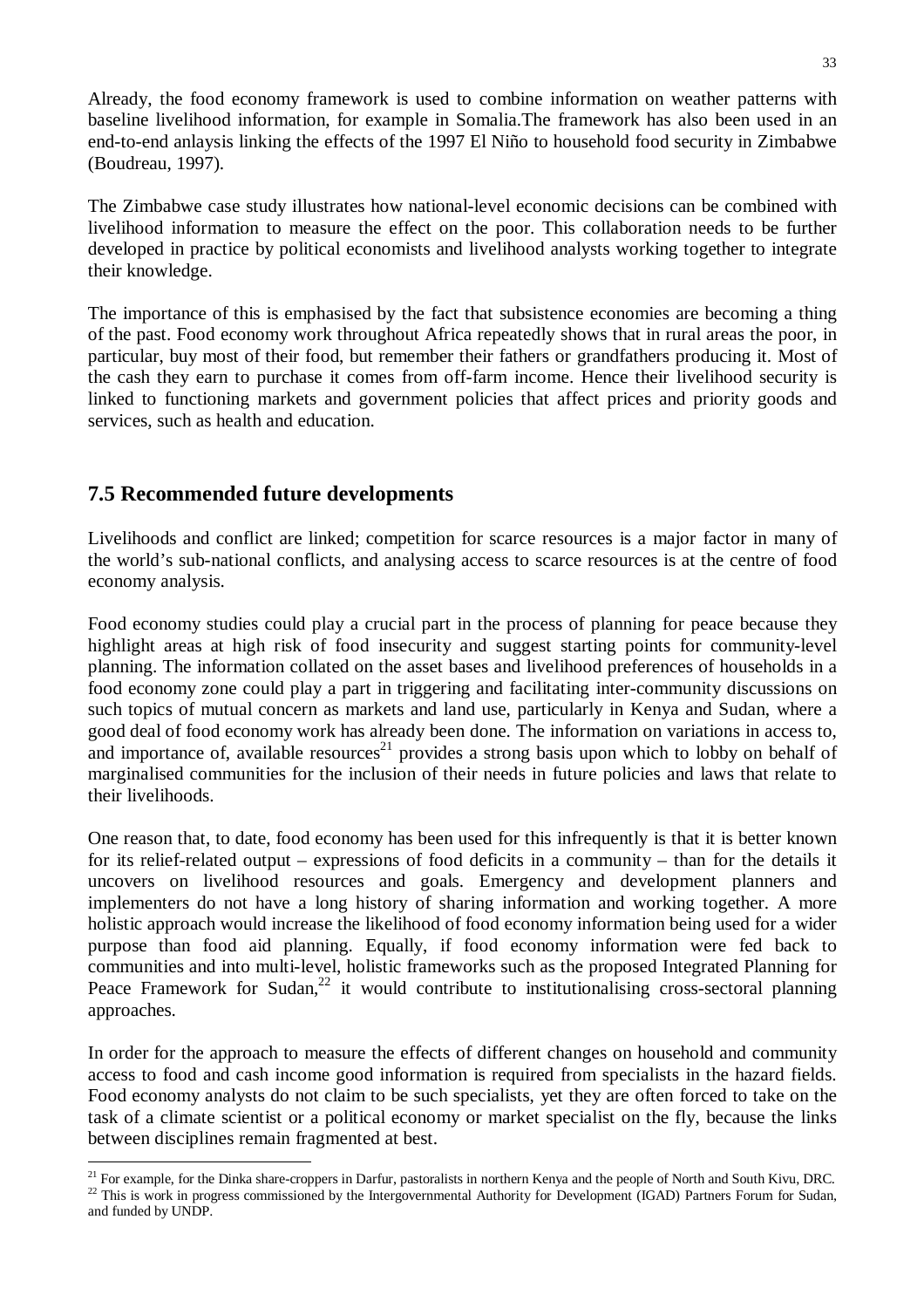In an ideal world, political economists would provide analysis to market analysts who would use it to produce estimates of the effects of political economy changes on the markets. They would provide output in the form of price changes for specific commodities to food economy analysts who would then determine the likely effects of these price changes on household income and expenditure patterns. Critical translation points occur where disciplines (such as climate science and weather, or weather and agronomy) meet, and improving these 'synapses' is one key to improving livelihood analysis.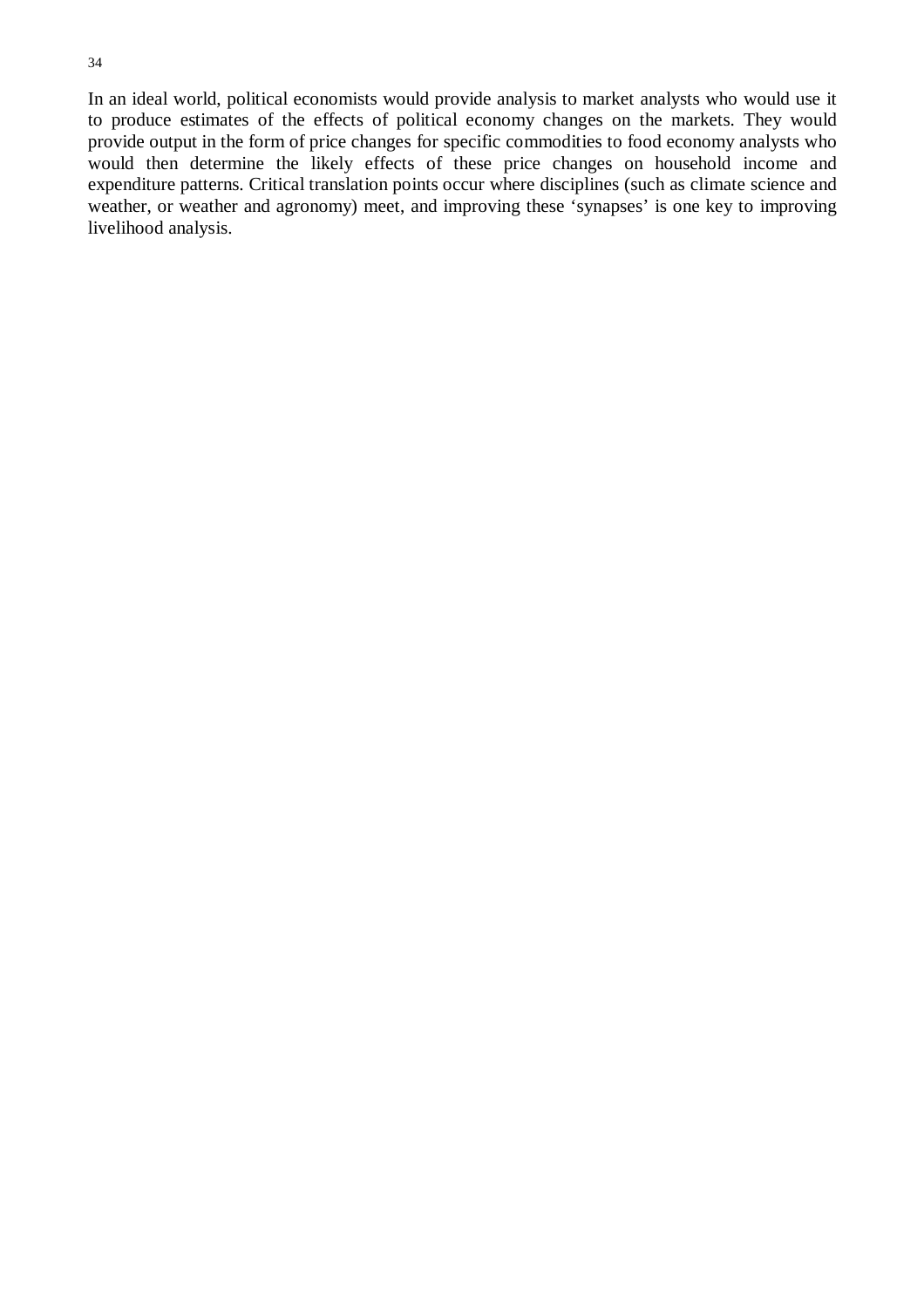## **8 Conclusions**

The following points summarise key arguments made in this paper related to how food economy contributes to assessment principles and outcomes in situations of chronic conflict and political instability.

- Food economy analysis functions around a model that makes it possible to analyse the effects of both natural and man-made hazards on household access to food and income. In SCCPI, this facility is absolutely crucial if the objective is to design strategies for supporting and promoting livelihoods rather than just reducing the immediate effects of a hazard.
- Food economy translates livelihoods analysis into practical, quantified information for decisionmakers, with a practical economic geography attached. It is based on foods but tells a rounded story of how poor people cope and how communities are internally differentiated. Quantification and disaggregation are essential for prioritisation and targeting in SCCPI.
- It is a robust and transparent approach remarkably adaptable to war and peace, town and country – incorporating the essential elements of livelihood analysis in an approach that can be used to rapidly understand livelihood outcomes in complex emergencies.
- Because the framework logically organises and structures different types and levels of information, it provides a powerful impetus for coordinated information gathering and analysis. This same facility helps build consensus around findings and conclusions, leading to faster and more accurate decision-making.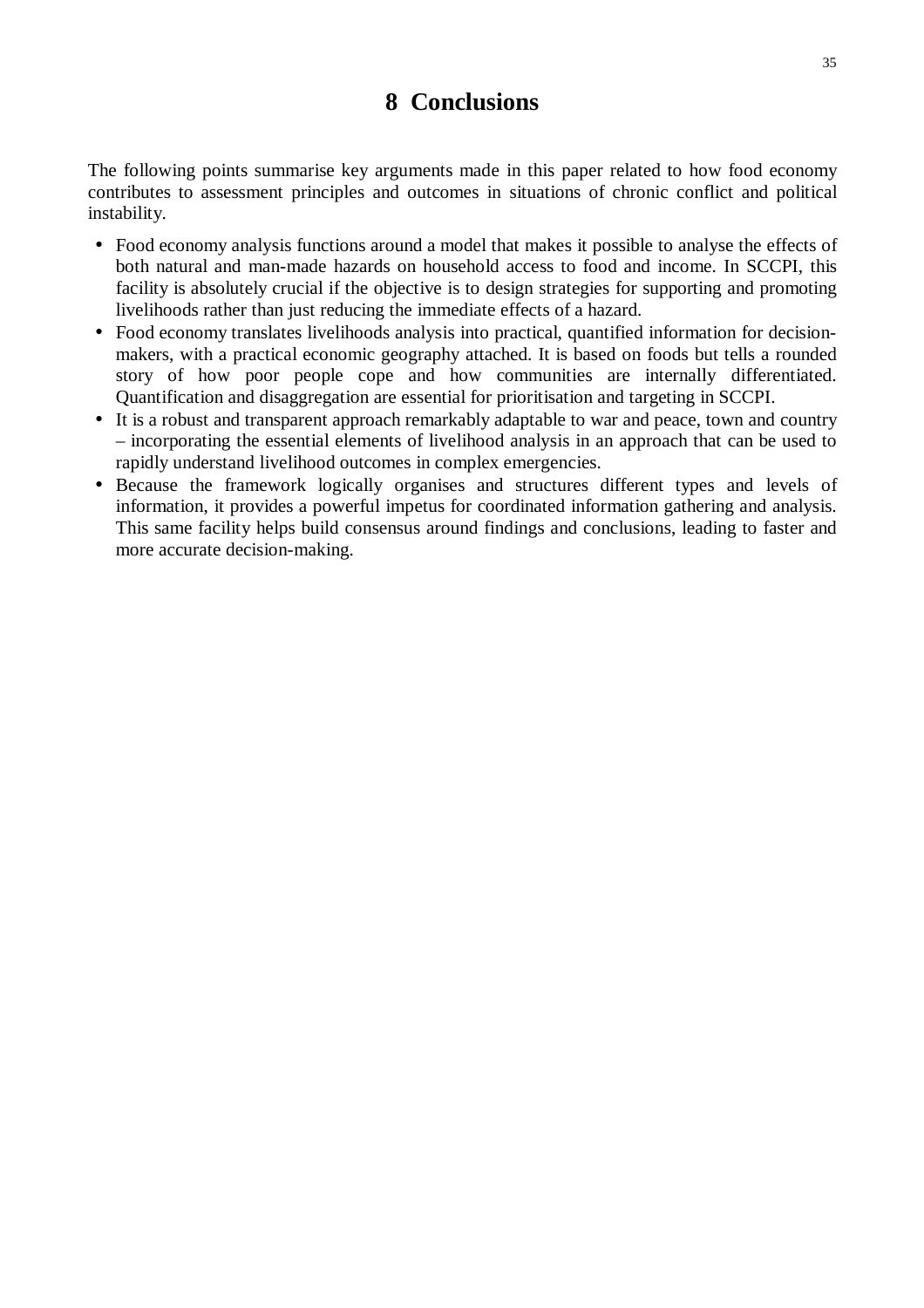### **References**

- Allen, P. (1994) 'Food Economy for Assessing Livelihoods', in Policy in the Making Series, Overseas Department, *Discussion Paper No. 4. Poverty and Food Economy: Assessing Livelihoods*, London, UK: Save the Children–UK.
- Anderson, S. (2001) 'Mid Term Review of Emergency Operation (EMOP) Structures in Kenya', *The Office of the President, Kenya/Kenya Food Security Meeting,* June 2001, Section 4, p9, Nairobi, Kenya: Office of the President.
- Boudreau, T. (2001) 'Upper Limpopo Baseline, Mozambique', FEG/FEWS NET, 5 pp.
- Boudreau, T. (2000) 'Mini-manual for Assessing and Understanding Households' Risk of Food Shortage', *FEG/FEWS NET 2000 Guidance Paper*, August 2000.
- Boudreau, T. and Holt, J. (2000) 'Food Economy Report on Ruba Lumine Project Area: A Food Economy Baseline with Analysis of Programme Implications' (unpublished report for Oxfam Canada).
- Boudreau, T. (1997) *Combining Risk Map Analysis and Climate Prediction: The Possible Effects of El Niño on Rural Households in Zimbabwe, A Pilot Project*, Office of Foreign Disaster Assistance (OFDA)/NOAA, September 1997.
- Buchanan-Smith, M. and Davies, S. (1995) Chapter 8 in *Famine Early Warning and Response: The Missing Link*, London, UK: Intermediate Technology Publications.
- Bush, J. (2002) *Boloso Sore Baseline Report: A Household Food Economy Assessment, SNNPR, Ethiopia*, March 2002, Addis Ababa, Ethiopia: Christian Aid and Action for Development (AFD).
- Coutts, P. (2001) 'Food Security Assessment of Mandera Pastoralists with Comparison with Riverine Populations', 10 pp. (Unpublished report, Arid Lands Resource Management Project (ALRMP), Kenya)
- Coutts, P. and Hussein, A.R.N. (1999) *The Food Economy of the Dinka Displaced in the camps of South Darfur*, London, UK: Save the Children–UK.
- DFID (2000) 'Section 1, Introduction to Sustainable Livelihoods Approach' *Sustainable Livelihood Guidance Sheets*, London, UK: Institute for Development Studies (IDS)/Department for International Development (DFID).

http://www.livelihoods.org/info/info\_guidancesheets (accessed on 20 May 2002)

- Farrington, J., Ramasut, T. and Walker, J. (2002) 'Sustainable Livelihoods Approaches in Urban Areas', *ODI Working Paper 162*, London, UK: Overseas Development Institute (ODI).
- FEWS NET (Famine Early Warning Systems Network) /FEG (Food Economy Group) (2001) 'Urban Vulnerability Baseline Report and Urban Vulnerability Update' http://www.foodeconomy.com (June 2002)
- FSAU (Food Security Assessment Unit) (2002) 'Gedo: A Complex Emergency', FSAU Focus report produced by FSAU and FEWS NET (Famine Early Warning Systems Network), February 2002.
- FSAU/FEWS (2001) 'The Livestock Ban: Increasing Vulnerability During the Jilaal Season' in *Flash* Issue 7 March 2001, Nairobi, Kenya: FSAU.
- Holt, J. and Lawrence, M. (1993) *Making Ends Meet A Survey of the Food Economy of the Ethiopian Northeast Highlands*, London, UK: Save the Children–UK.
- Holt, J. and Le Jeune, S. (1999) 'Making Sense of IDP Sites: A Review of the Use of Household Food Economy Analysis to Target Food Aid for Internally Displaced People in Burundi', conducted for the World Food Programme, Bujumbura, September 1999, 22 pp (unpublished).
- Jaspars, S. and Shoham, J. (2002) 'A Critical Review of Approaches to Assessing and Monitoring Livelihoods in Situations of Chronic Conflict and Political Instability'*, ODI Working Paper 191*, London, UK: Overseas Development Institute (ODI).